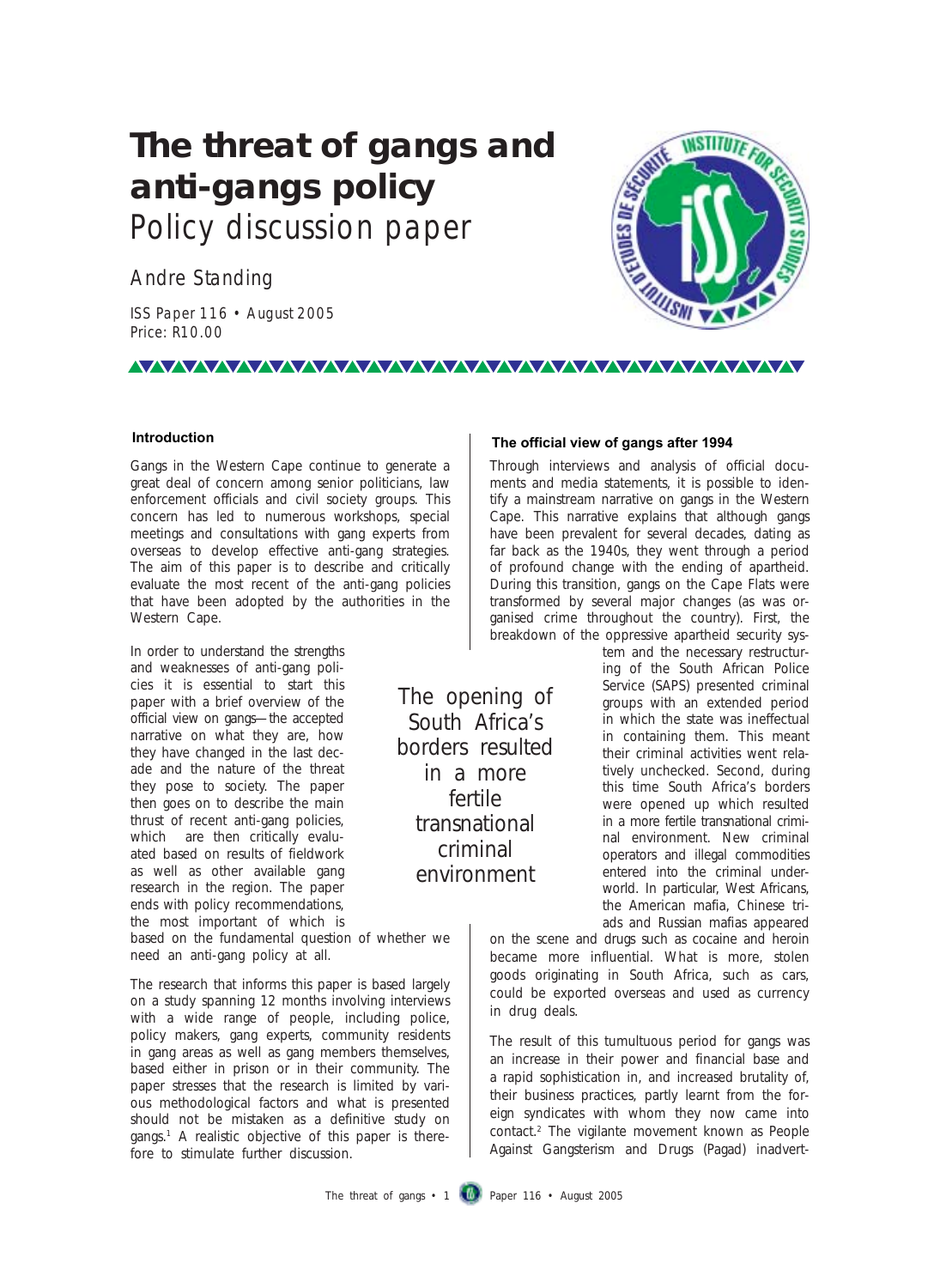ently made the situation worse as their attacks on largely independent gangsters in the mid- to late-1990s forced gangs to join forces and organise their operations.

By the late 1990s, official estimates put the number of gangs on the Cape Flats at approximately 130, with a combined membership of about 100,000. Whereas the gangs that existed during the decades prior to the fall apartheid are often recollected as limited in power and ambition, the new breed of gangs are seen as exceptionally dangerous and well armed criminal entities. In his monograph entitled *From Urban Street Gangs to Criminal Empires*, Irvin Kinnes wrote:

Street gangs are no longer characterised by youngsters who hang around the streets of local communities to 'defend' the community from rival gangsters. They have developed into organised criminal empires.3

A few of the 130 gangs have become particularly powerful and large, including well-

known groups such as the Americans, the Hard Livings, the Sexy Boys, the Junky Funky Kids and the Mongrels. They have been particularly aggressive in recruiting new members and developing their territories. Most areas of the Cape Flats now have cells of these larger gangs. The Americans gang, which is the largest, is believed to have as many as 5,000 members and has a complex internal organisation.

Recently the growth of gang territories has meant gangs have looked beyond their traditional areas and the larger gangs are now believed to have started new operations in rural areas. This process has involved gangs investing in real estate in these rural towns and recruiting local youth.

The bid for territorial expansion is closely related to expanding income from criminal markets, most importantly from drugs including mandrax, *dagga* and cocaine. The desire to expand means gangs are in a constant state of war with each other. When this conflict erupts, it has become common for large numbers of gang members to fight openly on the Cape Flats using a frightening array of weaponry. These gang wars have turned communities into battlegrounds and stray gunshots have claimed the lives of several innocent bystanders.

Although drugs represent the most lucrative economic activity for gangs, they also seek control over a large range of economic and social activities within their domains. Some extract burdensome rents from local businesses and many have invested

The larger gangs are now believed to have started new operations in rural areas

in nightclubs, shops and garages. Much of this investment spending is believed to be aimed at laundering money. Other illegal activities include organising prostitution, car hijacking, robberies and the poaching of abalone.

Recruitment involves a cynical targeting of youth and typically, the most vulnerable are singled out, including those whose family situation is unstable. Enticing young people is often achieved with promises of wealth and gifts, such as designer clothing and drugs. Initiation into the gang may involve exceptionally violent rituals, including raping women or killing rival gang members. Once they are members of a gang, youngsters are taught the gang's history and rules, are encouraged to have the gang's tattoos and adopt clothing styles unique to the gang. Young gang members are favoured for carrying out 'hits' on other gangsters as they are believed to be less likely to receive long prison sentences. Leaving the gang is not permissible and those attempting to do so may risk being murdered.

> The absolute nature of gang membership is an important characteristic. Once in, members are seen as losing their loyalty to all other social groups and are considered to have become entrenched into the *gang culture*. Gangsters are therefore described as separate from, and antagonistic to, the rest of the community. As a community worker in Bonteheuwel described:

One of the key issues when working in this area relates to the way gangs see us, the non-gang members. I sat on a presentation by the gang unit and the guy says, 'If you are not a gang member, you are nothing'. So even if you try and do good work with them it doesn't matter, if you get in the way of the gang they will deal with you.<sup>4</sup>

This cultural divide between gangsters and nongangsters is reinforced by the gang's use of a detailed slang, based heavily on language developed in the country's prisons. Few people outside the gang culture understand it. A police expert explained that one could be "sitting in a room with them and they would talk about how they would kill you and you wouldn't know what was going on".5

#### *The threat posed by gangs The threat posed by gangs*

The official view of gangs makes it clear that they pose a serious threat to communities on the Cape Flats and that they increasingly have the potential to cause harm beyond their traditional areas. How-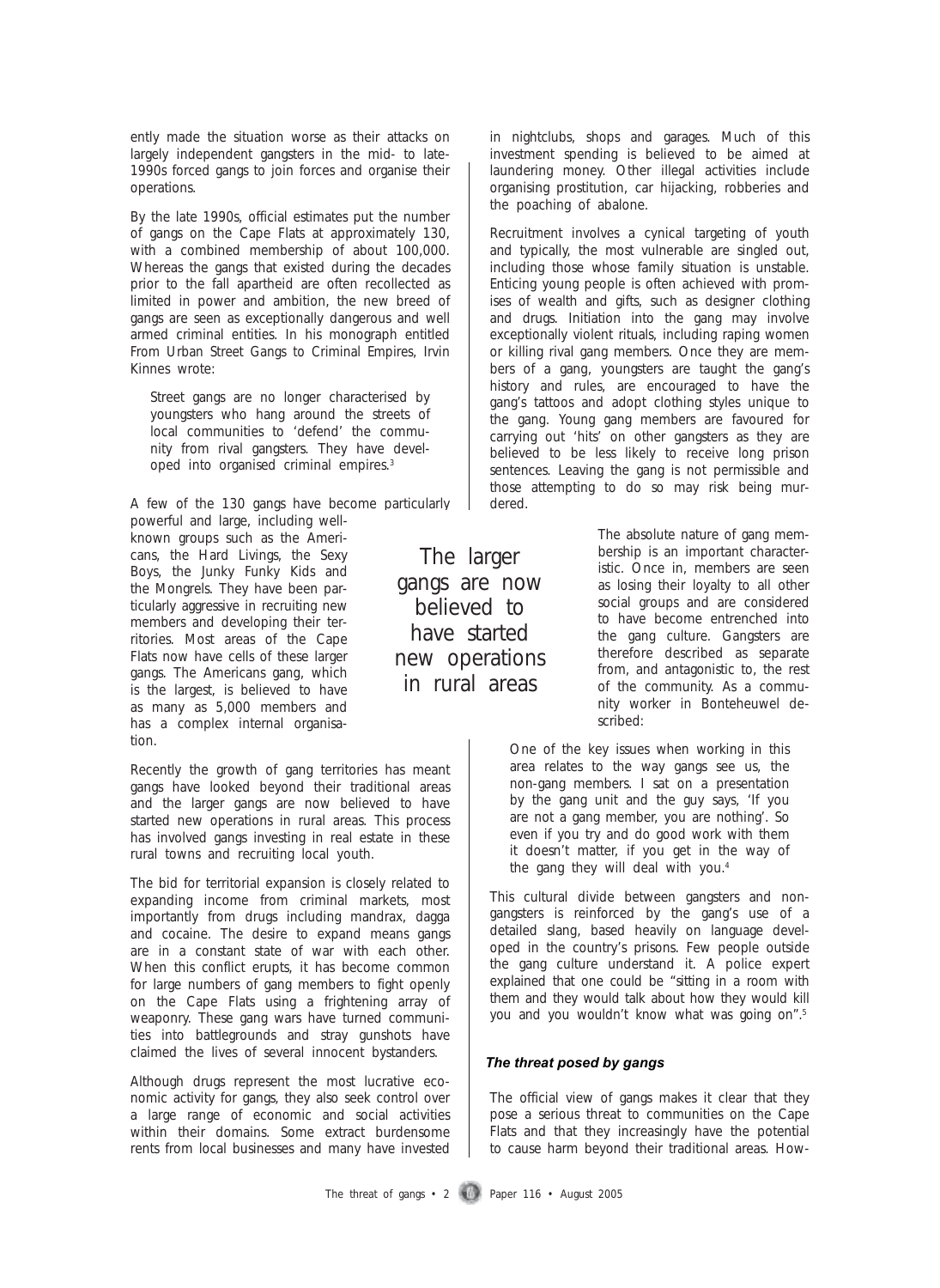ever, despite numerous efforts by politicians and gang experts to publicly denounce gangs, a detailed analysis of this threat has not been made and concerns have been phrased somewhat broadly. Nonetheless, certain themes are heard frequently.

Perhaps of uppermost concern is the high levels of crime that gangs bring to the area. An estimate that is heard frequently is that gangs cause up to 70% of all crime on the Cape Flats. This includes high levels of violent crime. For example, in May of 2003 local newspapers were filled with stories relating to a flurry of gang conflicts that claimed the lives of 37 people, including an eight year-old girl caught in the crossfire. As a result, several schools closed and the military were deployed to the affected communities.

Gangs are also blamed for the area's major problem with drug consumption and prostitution. Children are, again, many of the most depressing victims as gangs target schools for selling drugs such as mandrax, dagga and recently 'tik', and they are

also known to coerce or kidnap young girls for use in the sex trade. Added to this, gangs are also responsible for high levels of burglaries, car hijackings and muggings crimes that regularly result in violence and murder.

On a community level, gang presence is recognised as causing a constant level of fear and tension. This has transformed several areas into places where few non-gang members venture out at night and outsiders are afraid to visit even in daylight. Community residents are also intimidated into helping gang activities by, for example, stashing gang weapons and contraband. If

residents attempt to stand up to gangs or help with police investigations they put themselves in extreme danger. Witness protection by the criminal justice system, while much improved, is believed not to guarantee safety. Several people attempting to testify against gangs have been killed or intimidated into not testifying.

Local businesses are also systematically victimised by gangs, either by regular thefts or by being 'taxed' through bogus protection rackets. Several small businesses are believed to have been forced to relocate or close as a result.

On a cultural level, the ethos and 'world-view' of gangs, being one that promotes violence and crime, is recognised as an undermining influence on social norms and morality as promoted by institutions such as the church and school. Again, youth are the most vulnerable to being influenced by this

way of life. However, observers are also concerned that the infiltration of gangsters into business will lead to a general decline in business ethics as well.

With regards potential future threats there is much apprehension. Gangs are gaining in brutality, sophistication and ambition. Not only does this suggest drug markets will be expanded and levels of crime and violence may increase, but local commentators also worry that the development of gangsterism on the Cape Flats may follow trends observed elsewhere, particularly Russia. Of uppermost concern is the possibility that leading gangsters will successfully infiltrate local government and subsequently undermine democracy.

The fear and trepidation over gangs and their leaders—known recently as high flyers—was summarised by the Provincial Department of Community Safety:

…these high flyers finance the killing of children, raping young girls on the Cape Flats

and corrupting of the criminal justice system [and] are responsible for corrupting the morals of society…As a result [of a failure to deal with high flyers previously] the people of the Western Cape suffered loss of human life, violation of human rights, assault of human dignity, assault on the rule of law, disruption of the economy, corruption, fear and, last but not least, a loss of confidence in the political leadership and government. [However] the current government leadership appears to be well aware of the serious threat organised crime is posing to our new

democracy. In some countries, particularly in Africa, criminal organisations have infiltrated the state and government structures, thus undermining the optimal performance of their economies and the very system of democratic governance.<sup>6</sup>

#### **The response of the state The response of the state**

Prior to the ANC-led administration in the Western Cape, anti-gang strategies came under sustained criticism for being unstrategic and ineffectual.<sup>7</sup> In February 2001, the leader of the ANC in province, Ebrahim Rasool (then in opposition), responded to a speech made by the leader of the ruling Democratic Alliance:

Mr Premier, you crafted a speech in which few would argue with the broad vision and priorities. Who would argue, for example,

Of uppermost concern is the possibility that leading gangsters will successfully infiltrate local government and undermine democracy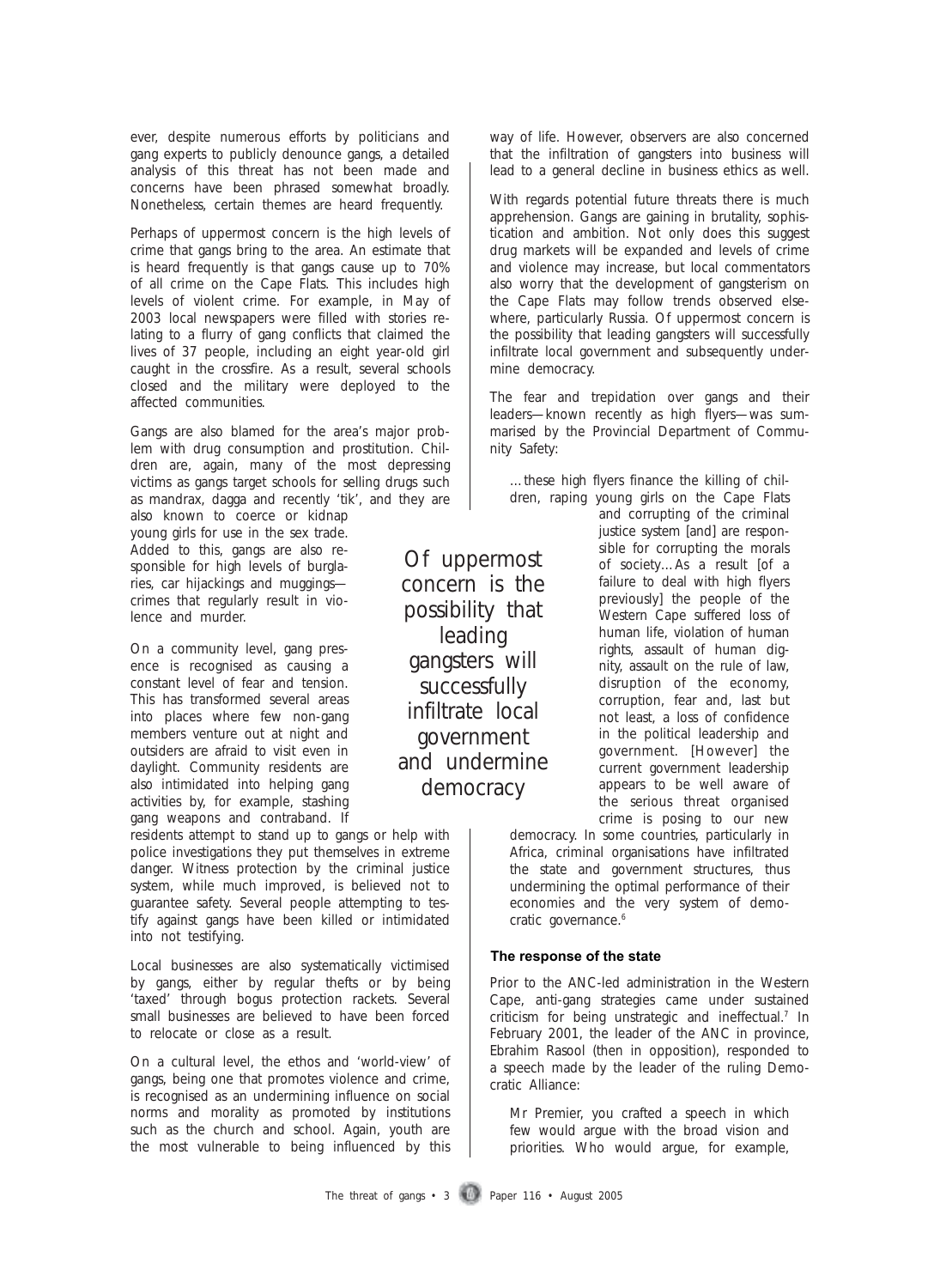that the Western Cape must be made safer by tackling gangsterism. Of course, we've been saying this for years. Gangsterism is one of our pathologies which have intrigued psychologists, sociologists and criminologists for decades. And so, a spin-doctor has made you mention the word gangsterism. The connection is made—it's on the agenda. That's not good enough for the Premier of the Western Cape.<sup>8</sup>

In the past two years, in response to these criticisms, there seems to have been a genuine attempt to develop a more concerted approach to the gang issue. It has certainly been made into one of the key priorities by the new Premier, Ebrahim Rasool, and by the MEC for Community Safety in the Western Cape, Leonard Ramatlakane. However, pinpointing what the approach to the gang issue has been during this time is difficult. This is partly because the 'gang issue' is so multifaceted. As a crime issue, gangs are seen in some instances as

posing a very specific threat which leads to a very specific response, but equally, dealing with gangs becomes easily integrated into the broader drive to deal with crime, anti-social behaviour and a long list of concerns that are linked to gang related problems.

This situation means that state authorities can call on a wide range of policies when discussing what they are doing to address the problems associated with gangs—we hear that schools are being strengthened in their ability to tackle gang re-

lated truancy and anti-social behaviour, prisons are tackling corruption and prison gangs, communities are being mobilised for neighbourhood watch schemes, police are being deployed in extra numbers over weekends in crime hotspots, urban renewal initiatives are being pursued to address employment and community cohesion, a master plan is being developed to deal with drug consumption, etc.

It is the regular (if somewhat inconsistent) linking of this wide range of policies to the gang problem that makes it difficult to identify precisely what the government is doing to address gangs. Moreover, answering this question becomes increasingly difficult when we realise that announced policies are not always an accurate indication of what is happening in reality. For example, talk of 'zero tolerance' on gangs may not correspond to what is actually being pursued by police in so-called gang infested areas. Likewise, talk of a drug rehabilitation strategy has endured, but evidence of such programmes with a direct link to gang members is hard to find.

Despite the confusion about what the authorities are doing to deal with the gang problem, what does seem clear is that local government has been very vocal during the last two years about implementing a series of specific policies that are intended to deal gangs a direct blow. These policies are regularly championed by senior politicians and are generating a great deal of optimism. In other words, although they are not the only measures to deal with gangs, the impression is given that they are the state's 'trump cards'. In this paper these policies are collectively called 'the new fight' against gangs and are the focus for analysis.

#### *The new fight The new fight*

The policies that make up the new fight against gangs are based on a clear message of intent. Put simply, gangs and the 'gang culture' that has been pervasive for such a long time will no longer be tolerated by the authorities. This message has been repeated forcefully on a number of occasions and

> is often dubbed the 'war against gangs'. Leonard Ramatlakane, in the opening speech of an antigang workshop, declared that the challenge was to:

replace and destroy the criminal economy and all its manifestations in the gang infested areas…we are going to close down the opportunities for gangs…if you [the gang members] choose to continue with a life of crime, you must know that you are not untouchable and we will act to

reach you, and you will be dealt with by our criminal justice system.<sup>9</sup>

Likewise, in a newspaper report describing the intensification of anti-gang initiatives, Rasool warned that "it is no longer romantic to associate with gangs".<sup>10</sup> More recently, in his budget speech on the 15th of April 2005, Ramatlakane said:

Speaker, last year I warned that gangsters should stop or be stopped and I want to appeal to our mothers and fathers again this year that they must ensure that their children don't join gangs and those who are members, to leave the gangs and gang activities now, or they too will suffer the same consequences as Shahied Julies and Gregory Vlotman as we implement the laws more vigorously.<sup>11</sup>

This aggressive commitment by the new administration to destroy gangs is not new and forms part of a wider message about zero tolerance towards crime that has been strongly voiced for several years. In 1998, for example, Bulelani Ngcuka, then

commitment to destroy gangs is part of a wider message about zero tolerance towards crime

The aggressive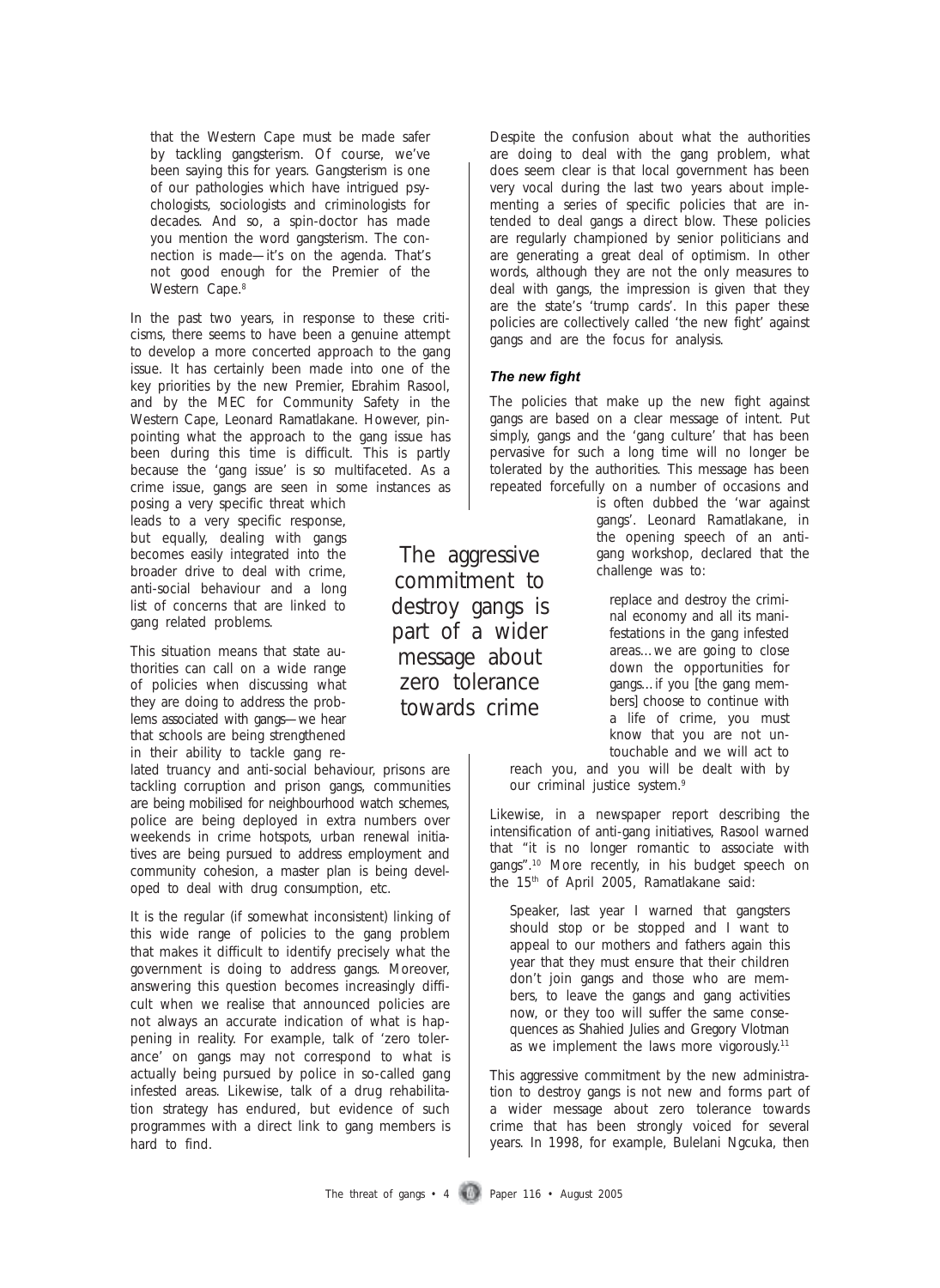considered 'SA's gang-buster-in-chief,' said it was time for the "gloves to come off" in the fight against gangs.<sup>12</sup> The following year, Percy Sonn, the then-head of the Investigative Directorate on Organised Crime, declared his war on gangs and promised to arrest the 'Big 5'—those gang leaders thought to be most influential on the Cape Flats at the time. Sonn stated:

These are just the first five. There are other crime bosses who have evaded prosecution for years but the long arm of the law is finally reaching out to them.<sup>13</sup>

Unfortunately, Sonn failed to prosecute any of the 'Big 5' during his tenure of that position.

The message of zero tolerance has been regularly repeated in speeches and in newspaper interviews. However, the new administration has gone further than simply declaring a war on gangs. There has been a recognition that to win this war, the state

needs new tactics and legal tools, or, as described on the front pages of the local press, new "weapons in the fight against the scourge of gangsterism".14

#### *The Prevention of Organised Crime The Prevention of Organised Crime Act Act*

At the forefront of this new fight is the decision to implement section 4 of the 1998 Prevention of Organised Crime Act (POCA), which criminalises membership of street gangs. Despite being passed in 1998, there has only recently been a con-

certed effort to use POCA against gangs. The reason for the delay seems partly because prosecutors and the courts remained under-trained in the Act's technicalities so cases involving gangs were prosecuted using more traditional methods.

To understand the significance of POCA it is useful to be aware of its historical development. POCA was passed in 1998, when burgeoning organised crime was felt by many people to be one of the major threats to the success of the new democracy. In the Western Cape, these fears were heightened by the conflict created by the increasingly aggressive vigilante movement, Pagad. This conflict, now well documented, was linked to terrorist attacks and several hundred murders.15 Consequently, there was a profound crisis of confidence in state security and a pressing need for drastic measures.

In this climate, the government looked to set up a new Act to tackle organised crime and gangs. A looming general election put added pressure on the situation and those who were involved in drafting

To hurt organised crime the state must challenge the financial clout of criminal groups

POCA describe the process as happening at great speed. However, despite this pressure, POCA was widely considered to be a bold and powerful move and was greeted with much optimism. The late Minister of Justice, Dullah Omar, declared POCA "the most drastic law passed by this government".16

Being relatively new to a field with such a long international history, it was understandable that the architects of POCA looked overseas to identify what could be considered as best practice. Thus, South African experts, including leading gang police, travelled to America and gathered information on relevant strategies and legal tools. As a consequence, POCA was based heavily on two important pieces of American legislation, namely, the American Racketeer Influenced and Corrupt Organisations (RICO) statute, created in 1970, and the California Street Terrorism Enforcement and Prevention (STEP) Act of 1988. Both have been influential in many other countries, besides South Africa, and it was therefore unsurprising that they formed the

inspiration for POCA. Legislation such as RICO and STEP, and therefore POCA, are based on three central ideas on how to combat organised crime and gangs effectively.

First, it is argued that the power, success and appeal of criminal groups are, in part, based on their accumulated assets, which are often invested in legal goods and currency. To hurt organised crime the state must challenge the financial clout of criminal groups and attempt to strip them

of their 'ill-gotten gains'. Therefore, POCA contains asset forfeiture measures that allow for the confiscation of the proceeds of crime from convicted members of criminal groups.

Second, because organised crime and gangs have grown considerably in threat and scope, the state is justified in increasing the severity of punishments for members of such groups. The maximum sentence for those found guilty of being involved in a criminal group is life imprisonment or one billion Rand. In addition to this, POCA states that if a court "finds that the accused was a member of a criminal gang…such factor should be regarded as an aggravating factor for sentencing purposes". POCA also requires courts to take into account whether any of the offences occurred near a school or place of learning as this, too, should be regarded as an aggravating factor.

Third, it is argued that members of criminal organisations, and especially the senior members, are difficult to prosecute under traditional criminal law. The main problem lies with the tendency of lead-

The threat of gangs  $\cdot$  5 Paper 116  $\cdot$  August 2005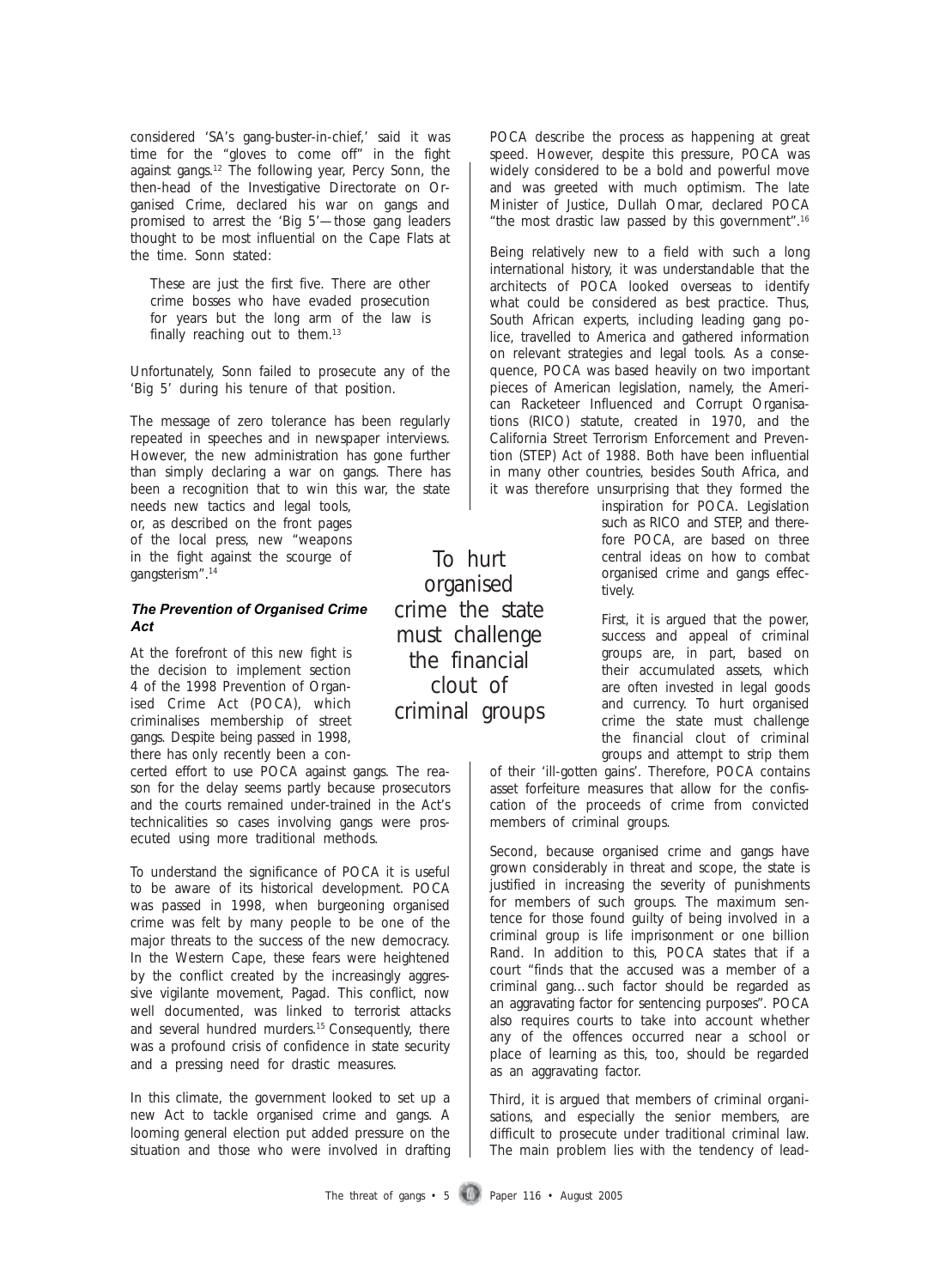ers in organisations to order others to commit crime on their behalf. Leaders are thus distanced from the substantive criminal act and remain difficult to prosecute, although they are ultimately both the key recipients of the proceeds of crime and the crimes' architects. Group-based criminal laws, such as POCA, attempt to overcome this dilemma by criminalising membership of a criminal group.

The preamble to POCA states:

Bearing in mind that it is usually very difficult to prove the direct involvement of organised crime leaders in particular cases, because they do not perform the actual criminal activities themselves, it is necessary to criminalise the management of, and related conduct, in connection with enterprises which are involved in a pattern of racketeering activity.<sup>17</sup>

In developing POCA, the distinction was made between organised crime and gangs. Thus, POCA states that because "the pervasive presence of criminal gangs in many communities is harmful to the wellbeing of those communities, it is necessary to criminalise participation in or promotion of criminal gang activities".18 In clarifying what gangs are, POCA states that a criminal gang:

…includes any formal or informal ongoing organisation, association or group of three or more persons, which has one

of its activities the commission of one or more criminal offences, which has an identifiable name or identifying sign or symbol and whose members individually or collectively engage in or have engaged in a pattern of criminal gang activity.19

The decision to criminalise membership of street gangs is perhaps the most crucial aspect of POCA in the new fight against gangsterism in the Western Cape. It is viewed by the authorities as being both a strong legal tool to prosecute those within gangs for their collective crimes, but it also seen as being a major deterrent for young people who consider joining gangs to be an attractive idea. A supporter for the use of POCA against gangs argued:

Members of gangs will [now] know that there will be consequences to their membership. This initiative will ward off people who potentially see gangs as a way of life for themselves.<sup>20</sup>

In some areas people are more reluctant to give sensitive information to the police than to state prosecutors

#### *The high flyer project and prosecutor-led The high flyer project and prosecutor-led investigations investigations*

In addition to the decision to implement section 4 of POCA has been the policy to target the socalled high flyers—the gang bosses. Although this policy has a special dimension in the Western Cape, given its problem with street gangs, the high flyer project is part of a national drive to arrest the top 200 criminals in the country.

Little has been written on why the high flyers should be targeted, who they are or how they have been identified. However, interviews with senior officials, as well as press coverage, suggest that the logic behind arresting the gang leaders is that they are the organisers of a great deal of crime. They also pose a unique threat to society, linked to their considerable fortunes and power among gang members. It follows that if the state can remove them, a severe blow will be dealt to organised crime and gang organisation.

> According to both the police and public prosecutors one of the key reasons why the state has failed to prosecute prominent gang members thus far is a lack of synergy between police work and state prosecution. In most gang related cases information collected by police is handed over to a state prosecutor only days before the trial begins.

> Furthermore, evidence captured by traditional police investigations has often been exposed as inadequate and disorganised, meaning that state prosecutors have found it very

difficult to build strong cases against gang bosses. In particular, police can be less than meticulous when documenting evidence of crimes and they are not always successful at interviewing key witnesses.

The new high flyer initiative is strengthened by the introduction of investigations and prosecutions that involve police and state prosecutors working together over a much longer timeframe. This means prosecutors will be involved directly in gathering evidence and interviewing state witnesses.

According to members of the Scorpions, one of the most important advantages of this approach is the added security and trust that prosecutors can offer witnesses—it is felt that in some areas people are more reluctant to give sensitive information to the police than to state prosecutors. This may reflect a level of public distrust in local police who are often accused of being corrupt and having close connections to gang members.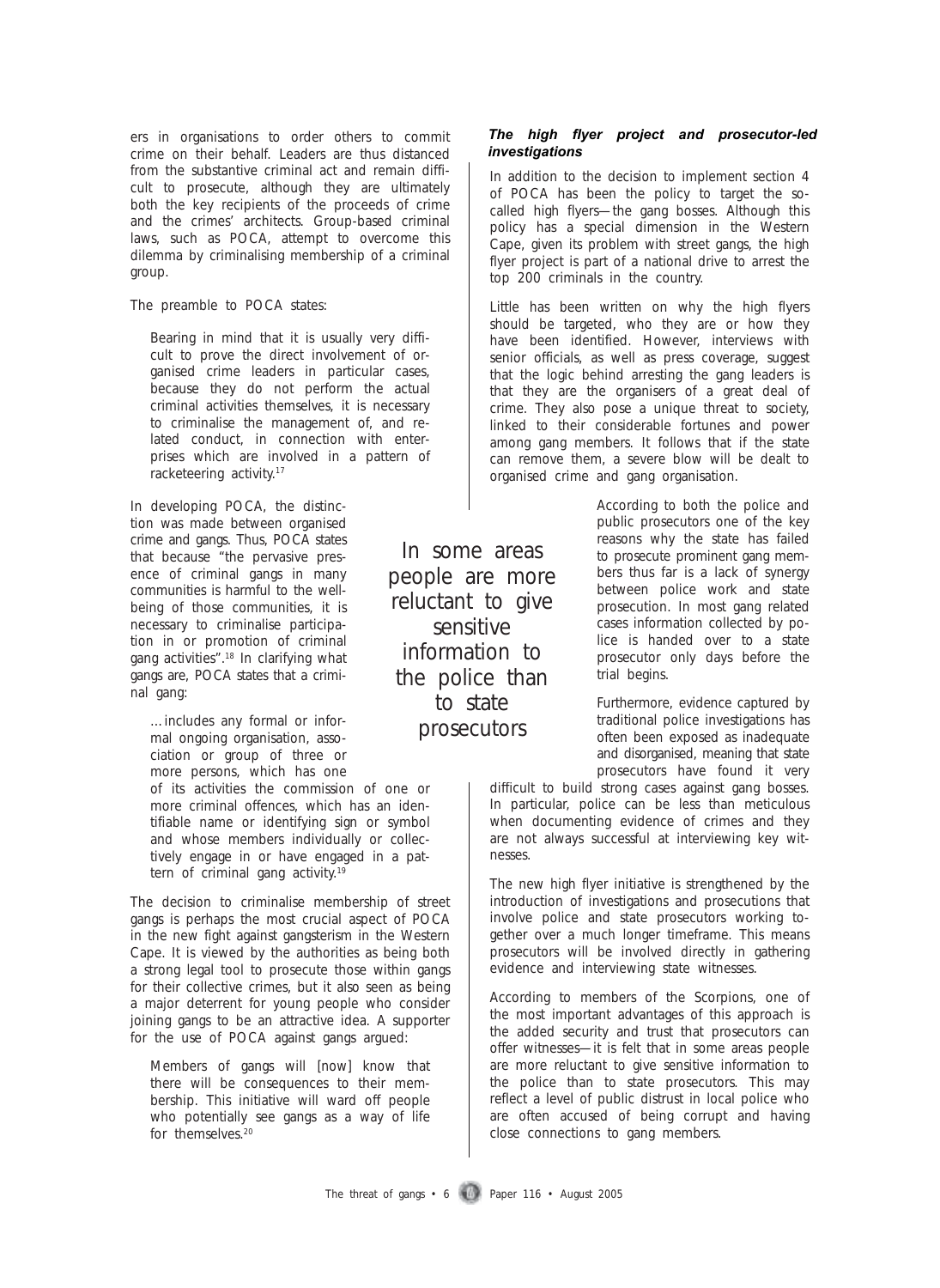The prosecutor-led investigations are also seen to be necessary with the advent of group-based prosecutions, such as those that will use POCA. Traditional police investigations often fail to illustrate a systematic pattern of offending, and it is thought that well trained prosecutors working with police will have more success in generating this information to be used in court.

#### *Gang courts Gang courts*

The idea of dedicated gang courts can be seen as a consequence of the prioritisation of gang cases and the new use of POCA. It is apparently something that certain members of anti-crime forums on the Cape Flats have wanted for several years.<sup>21</sup>

However, the concept of a gang court must also be viewed in the context of a wider policy to tackle priority crimes through dedicated courts, such as the specialised commercial crimes court, the sexual offences courts and the planned car hijacking court, among others. This approach has been identified by the Department of Justice and Constitutional Development since 1997.<sup>22</sup>

The rationale behind these dedicated courts is partly based on the need to fast track priority crimes. Also, dedicated courts can be staffed with specialised prosecutors and magistrates who are knowledgeable about the relevant legislation and underlying problems. This, in turn, may bring about consistency and predictability in the handling of sensitive trials.

In the case of gang courts the authorities have been particularly concerned that their new fight against gangs will clog up the general courts. In addition, it is argued

that a worrying consequence of taking too long to prosecute gang members is the likelihood that the accused will capitalise on this time to intimidate witnesses. Ramatlakane stated:

Our concern is that with the police's 'high flyer project'—arresting the so-called bosses of organised crime in Cape Town—the court roll will get clogged up. When this happens gangsters are given bail and they intimidate witnesses. Often these cases come up on the court roll only six to seven months later, by which time either the witnesses have declined to continue to assist the authorities or they are dead.<sup>23</sup>

#### *Gang profiling and photographic database Gang profiling and photographic database*

According to police experts, one of the difficulties in prosecuting and sentencing gang members has

One of the difficulties in prosecuting and sentencing gang members has been the difficulty of proving gang membership

been the difficulty of proving gang membership. This was a major incentive behind the decision to adopt section 4 of POCA as, in addition to providing a definition of gangs, POCA provides a list of factors that are relevant for the identification of a gang member during prosecution and sentencing. These are as follows:

In considering whether a person is a member of a criminal gang…a court may have regard to the following factors, namely that such person—

a) admits to criminal gang membership;

- b) is identified as a member of a criminal gang by a parent or guardian;
- c) resides in or frequents a particular criminal gang's area and adopts their style of dress, their use of hand signs, language or their tattoos, and associates with known members of a criminal gang;
- d) has been arrested more than once in the company of identified members of a criminal gang for offences which are consistent with usual criminal gang activity;
	- e) is identified as a member of a criminal gang by physical evidence such as photographs or other documentation.<sup>24</sup>

It is the last point that has inspired the idea of the police compiling photographs and dossiers of known gangsters. Ramatlakane has argued that with these gang profiles and photographic evidence it would be extremely difficult for gangsters to deny they were part of a gang.25

To what extent this policy has been implemented is not entirely clear. There has been talk of providing the police with cameras, but it does not seem to be the case that a substantial photographic database on gang members has been collated to date. We can only assume that this project will be developed further in the future.

#### *Summary Summary*

Collectively the new fight against gangs is justified on the grounds that the legal tools and police strategies will significantly reduce the scale and scope of gangs. This will be achieved by removing gangs from the street and by deterring people from either associating with gangs or continuing their membership of gangs. The rationale is also based on the idea that previous attempts to arrest and deter gangs were failing, largely due to the technical difficulties in prosecuting them.

The threat of gangs  $\cdot$  7 Paper 116  $\cdot$  August 2005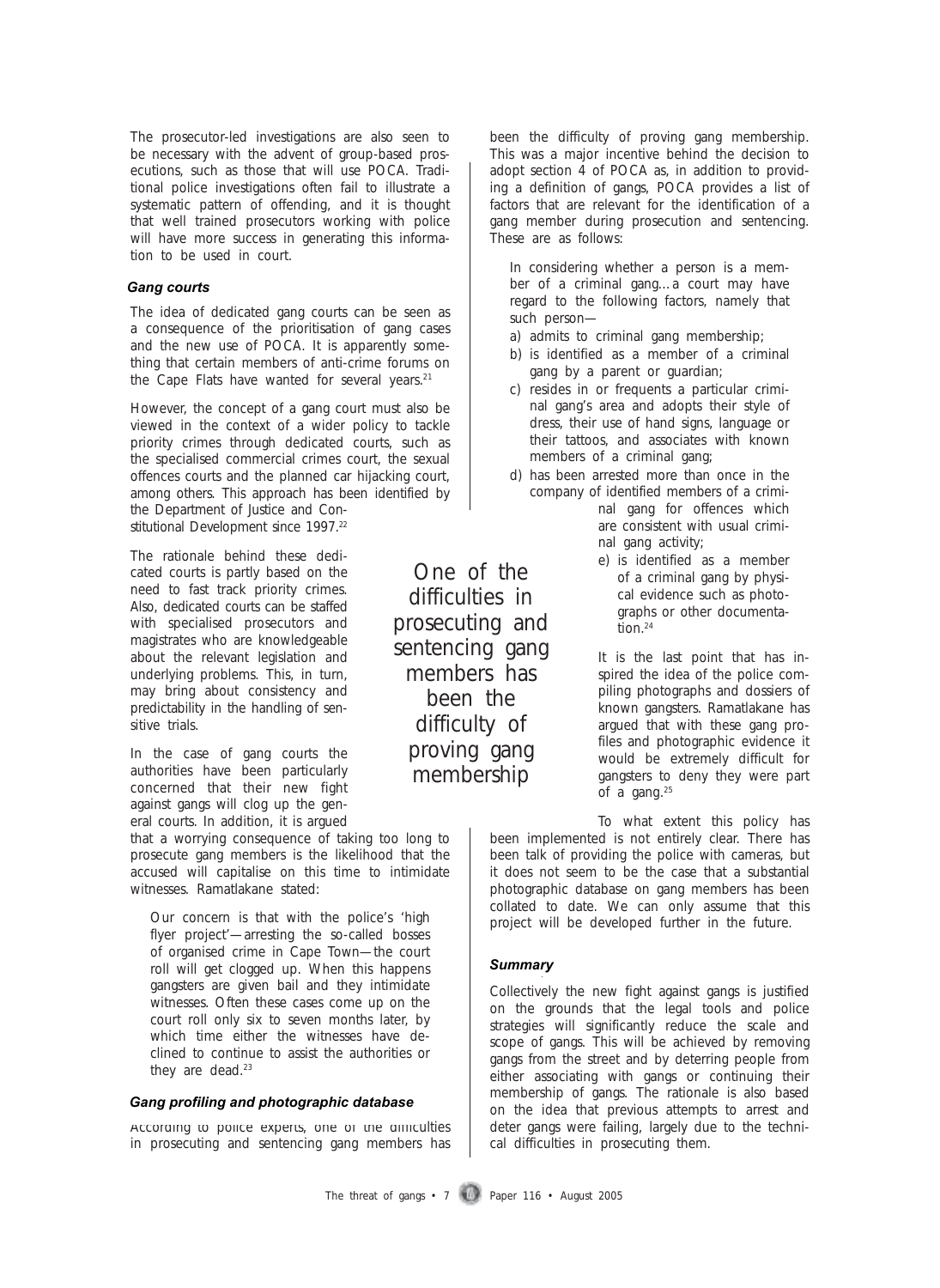Although it remains early days in the new fight, the authorities report that significant progress has been made. In April 2005, during his Budget Speech, Ramatlakane reported that there were 24 cases pending against 33 members of several gangs and all of these gangs would be declared illegal.<sup>26</sup> Perhaps the most significant evidence that the fight is being effective came late in October 2004. At this time death threats were allegedly sent to both Rasool and Ramatlakane. According to newspaper reports, the Chinese Triads held an emergency meeting with gangs on the Cape Flats, including the 'Junior Mafias'. Police intelligence said that at this meeting the decision was made to stop infighting among the gangs and that drug dealing would become a business. The death threats were apparently motivated by the high flyer initiative, the decision to increase police investigations into organised crime in the region and, in particular, the arrest of Quinton 'Mr Big' Marinus. In an interview with the *Cape Argus* the day after the threats were received, Rasool stated:

The threats are a confirmation that we are taking the fight to the gangsters and the drug lords and the high flyers…We have also received the threats with mixed feelings…For me personally, there is a sense of elation, as the threats mean that we are succeeding in attacking the impunity with which gang lords have been operating in the past…I would be surprised if gangs nationally and internationally were not rocked by last week's arrest [of Mr Big] and,

specifically, the thoroughness and comprehensive nature of the investigations. It tells them it is not a stupid and bumbling police force they are dealing with, but a machine that will pursue them…We will continue to put criminals behind bars. Those who do not want to reform from gangsterism, drug trafficking and organised crime voluntarily, should know they are choosing a road that will put them on a collision course with our law enforcement agencies. Therefore no amount of threats will stop us and our communities from this just cause.<sup>27</sup>

#### **Discussion Discussion**

Before considering some of the critical issues surrounding the policies of the new flight against gangsterism, it is first necessary to reflect on the mainstream understanding of gangs. Herein lies one of the most important, and overlooked, aspects of gang policy. The question needs to be asked: are anti-gang policies based on a sound understanding of gangs and gang culture?

*The creation of a good enemy The creation of a good enemy*

The official discourse is based on a strong sense that gangs and their members are easy to define. They have a strong essence that sets them apart from other people and groups in society. The British criminologist, Jock Young, argues that these beliefs are vital for the omnipresent war on crime:

In order to create a 'good enemy' we must be able to convince ourselves: (1) that they are a cause of a large part—maybe all—of our problems; (2) that they are intrinsically different from us: that they epitomise wickedness, evil, degradation, etc.<sup>28</sup>

As has been described above, the official perspective on gangs makes bold statements such as that they are the cause of a large part of crime and violence on the Cape Flats—up to 70% of crime is seen as being 'gang related'. They are also blamed for much of what is seen as bad in the area—lack of investment, corruption, drug dependency, truancy at school, a decline in morality, etc. The

official perspective also gives the clear impression that gangs are unique organisations as they are, first and foremost, anti-social groups intent on committing systematic criminal activity, typically to earn money and to terrorise civil society, particularly women and children but also businesses, schools and other civil society groups. Moreover, once a person has become a gang member they are qualitatively different from other people—gang members have a strong set of cultural beliefs that are opposed to

mainstream society. This is what people refer to as 'gang culture' or 'gangsterism'. This absolute nature of gang membership is reinforced by the idea that gang members only have an allegiance to their gang—any other person or organisation is outside this 'world' and will be considered either hostile or a legitimate target for victimisation and predation.

The authorities' view of gangs in Cape Town, and those of many local gang experts, can be considered to be very confident. A senior official in the Department for Community Safety (DCS) stated that: "We all know who is a gangster, that is not the problem".29 However, research on the reality of gangs and gang membership in Cape Town has been woefully lacking; there have been very few in-depth studies of gangs and the publications that inform the official perspective show a lack of critical reflection and rigorous methodologies. To point this out is not to suggest that the research that informs this publication provides a clearer idea of what gangs are.

The reality of gangs is complex, ambiguous and potentially far different from what the authorities imagine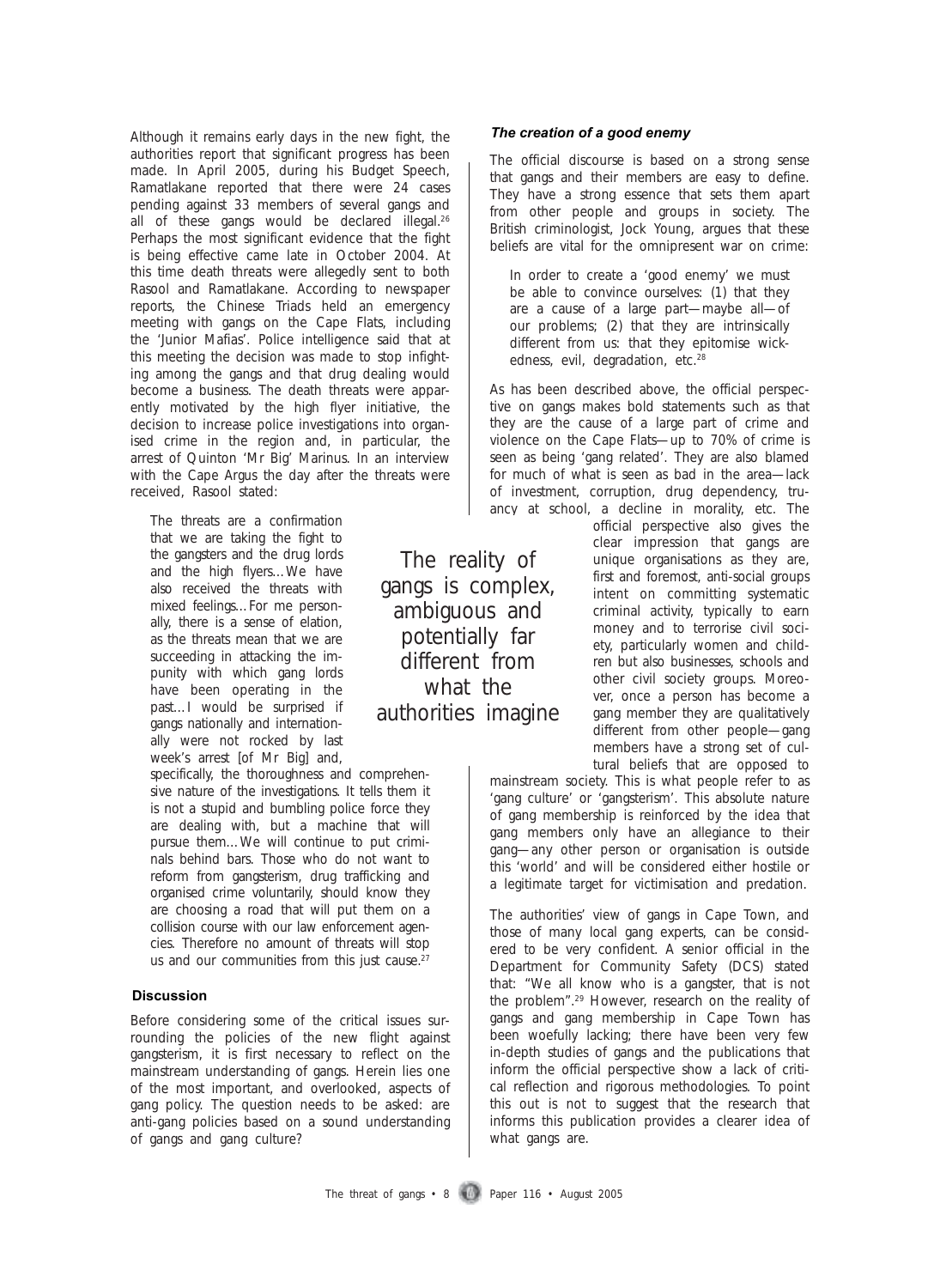But it is extremely important that we begin to understand some of the ways in which the reality of gangs is complex, ambiguous and potentially far different from what the authorities imagine. In doing so we may start to realise that the war on gangs, as well as the decision to criminalise gangs, is problematic.

To question the reality of gangs is not to question that gangs exist. Rather, it is to consider what gangs are, what gangs mean to different people and in what ways gangs may be contradictory or dissimilar.

#### *Joining gangs Joining gangs*

The basic question of why people join gangs is a good starting point to muddy the water. Ramatlakane, alerted us—though only fleetingly—to the complicated subject, but also exposed the way in which this subject is often simplified for the purpose of demonising gangs:

The nature of gangsterism in the Western Cape today has become increasingly ruthless and business orientated. Participation in gang activity is still substantially driven by such elements as group identity, self-protection, pride, boredom and turf. However, the bottom line is money, where highly organised and well-connected gang bosses preside over vast business empires.<sup>30</sup>

Here the authorities suggest that the 'bottom line' is money, but we also regularly hear that young boys and girls form gangs or join existing ones for a plurality of reasons. The standard list goes further than those mentioned by Ramatlakane and includes friendship, a sense of belonging, a sense of status, as an act of rebellion against parents, or, conversely, because it forms part of some sort of family tradition—a boy becomes an American because his three brothers are Americans and so too is his uncle.

During research for this paper young gang members in prison were asked why they joined their gang.<sup>31</sup> Perhaps reflecting the researcher's inability to converse with them as well as his status as a white outsider, it was exceptionally difficult to work out their motives and it appeared they, too, were not entirely clear about the answer. Worryingly for the validity of the research, several interviewees seemed to respond with language that sounded remarkably like that used by their social workers, who lecture them regularly on the evils of gangs.<sup>32</sup> Despite these methodological flaws, it appeared their reasons for joining gangs were varied: one interviewee was enticed into the gang because other gang members gave him beers and drugs, another mentioned that he thought girls liked him because he was a gangster and therefore was seen as 'tough', another explained that he joined the gang at school, another joined as a way of protecting himself from his three older brothers and another's reason was to get back at his mother for neglecting him and having an affair (which was also implied through a tattoo reading "My mother does not love me").

These interviews offered only snapshots into the myriad of reasons why people join gangs. A serious attempt to understand why they do so must be informed by in-depth interviews with gang members and these conversations should proceed based on the possibility that their reasons are complex and often even contradictory—people join gangs as an act of rebellion but also to find a sense of belonging; they join for protection but also to enjoy the thrill of fighting and getting access to guns and drugs; they join because they feel their parents or society let them down, but also because

they are following a family tradition, etc.

Even the bottom line—that gang members join to make money—is not entirely convincing. We do not have information on the economic activities of gang members. But what seems to be the case is that many gang members are poor and do not earn a regular income from illegal ventures.<sup>33</sup> Most would

probably earn more if they could get a job. Clearly, some people who are members of gangs do make money from illegal ventures and some have become relatively well off. But these are the exception. Perhaps one could argue that although not all gang members do make money it is simply the lure of making money that entices new gang members. However, to imagine that people join gangs for this reason, above all others, seems too simplistic and suggests the gangs are one-dimensional when they may not be.

#### *Gang membership Gang membership*

The reality of gangs becomes more complex when we wonder what the nature of gang membership is. The mainstream perspective, as well as POCA, depend on there being a clear dividing line between those who are in a gang and those who are not. What is more, gang membership is absolute it requires a life-long commitment that prohibits loyalty to any other institution.

Again, documents generated by the Department of Community Safety should have raised concerns that gang membership is subjective and approached

The threat of gangs  $\cdot$  9 Paper 116  $\cdot$  August 2005

People join gangs as an act of rebellion but also to find a sense of belonging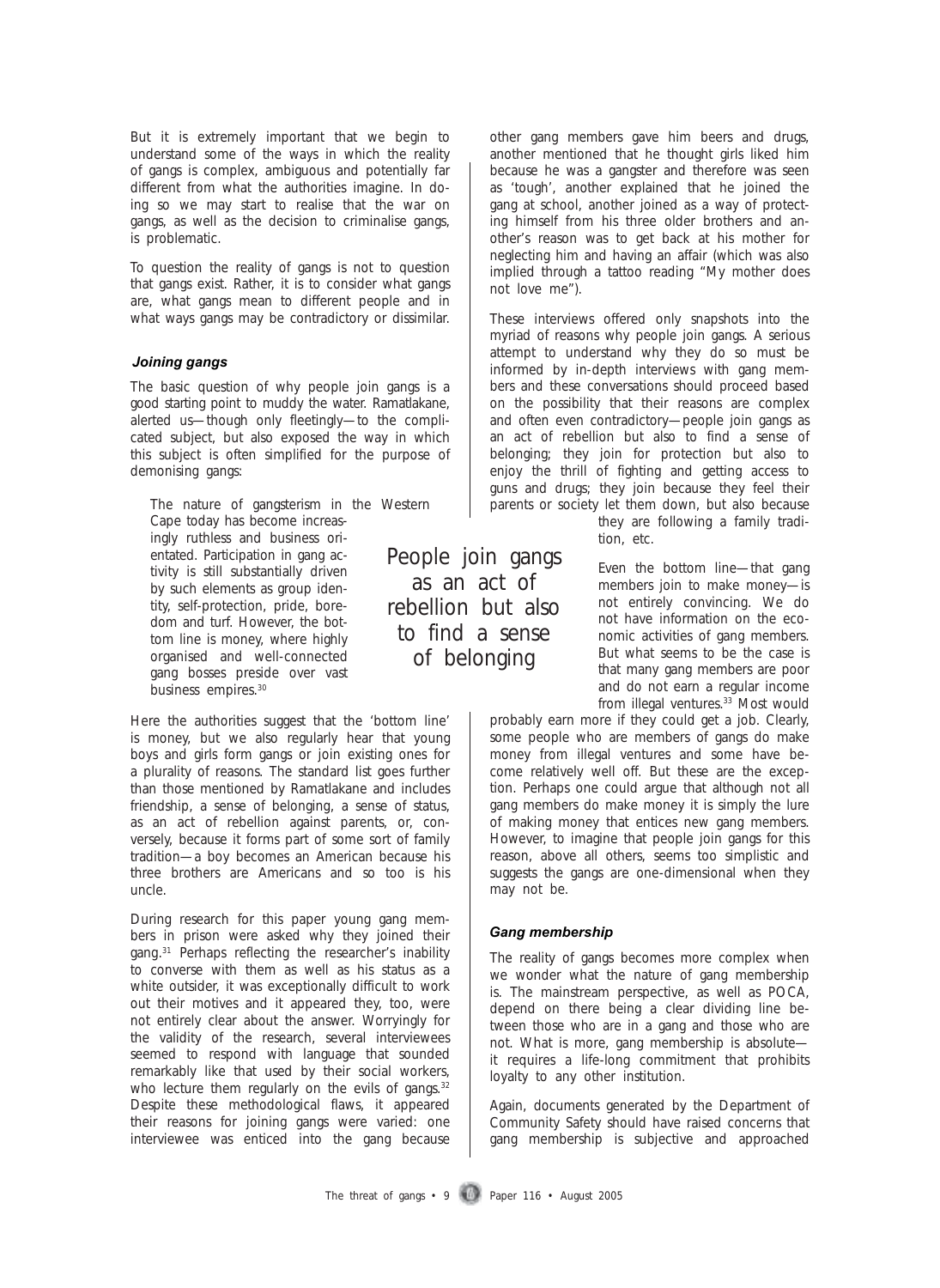differently by gangs themselves. In particular, a paper largely copied from an American gang website, by Portia Tsolikile and Ben Haefele, and presented at an anti-gang workshop in Cape Town, describes various levels of gang membership including a leadership core, hard-core members, fringe members and 'wannabes'.34 Although leaders and hard-core members are considered dedicated members of the gangs, the other two levels are made up of those who have not quite made a "commitment to life in the criminal gang culture"35 and therefore drift in and out of the gang and seem to lack direction. The wannabes are described as those who are not actually gang members but youth who emulate gangs by copying their dress, graffiti, hand signs and other cultural symbols. They may associate with known gang members, but they are not accepted into the gang.36

There are, of course, dangers in using an American model of an ideal gang to presume aspects about Cape Town gangs. However, while South African gang structures may not always conform to this

model, the model does approximate many of the gang descriptions put forward by police and other gang experts on the Cape Flats. Indeed, the concept of 'wannabes' is reminiscent of Don Pinnock's description of 'corner kids' in his gang study of the mid-1980s.<sup>37</sup> These were ubiquitous playgroups on the Cape Flats, formed by young boys who lived close together, often from the same street or apartment block. Pinnock described how

these boys idolised the older gangs in their areas and copied their styles of dress and speech and often gave themselves a gang name although, apart from running the odd errand for the older boys, they were not really involved in serious gang activities at all.

What is illustrated by both the concept of the corner kids and the wannabes is that gang membership can be vague and contested. Outside the so-called hard-core of the gang, membership seems to be undecided and negotiated. There are people who exist on the fringe of a gang and aspire to be in the gang but have either not made a full commitment or have not been fully accepted by the leadership. Some may display signs of gang membership, such as wearing gang clothes and using hand signals, but really they are not 'in the gang'. In fact, we should be sensitive to the possibility that people on the fringe may display exaggerated signs of gang membership to compensate for their ambiguous status.

To this we can add that some leading members of gangs also have an ambiguous commitment to the

group. Many successful gang members move away from the Cape Flats and live in wealthier areas. They are also rumoured to collaborate with leading members of other gangs on business deals, even those who are popularly thought to be their enemies. To what extent they remain 'hard-core' members is open to interpretation—their gang membership remains tattooed onto their bodies, but their actions suggest they are anything but loyal members.

This understanding of contested gang membership conforms to a view expressed by Gerald Stone, who has devoted several decades to studying gangs and gang lexicon. Stone hypothesised that gang membership operates on the basis of who you know: it is not simply achieved by performing an initiation ceremony, learning hand signals or by getting a tattoo.38 Gang membership and status develop over time and require constant validation, hence Stone says that "Who do you know?" is a common question among gang members, or it may be pointed out that someone has high status in a gang because they are 'well connected'.

> To argue that there are various types of gang membership and these can be ambiguous, both to the outsider as well as the gang members, is not to suggest that in many gangs membership is not taken seriously. On the contrary, some Cape Town gangs have a ruthless policy on attempts at leaving the gang which suggests that for some gangs, membership is absolute—you are either part of the gang or not

and if you are part of it you cannot leave.

In contrast, one can equally find cases of people who drifted away from a gang without severe reprimands from their fellow gang members—despite the popular adage that the only way out of a gang is in a coffin or to the church, many gang members succeed in staying alive and leading a life less dominated by gang politics and activities. There are many examples of so-called x-gangsters on the Cape Flats and they are often the people one is first introduced to as a fieldwork researcher on gangs. For instance, the author of this paper spent some time with a reformed gangster who was developing a community centre in Atlantis. When asked if gangs in the area allowed their members to leave the gang and become involved in his community centre, he replied:

Yes, there is no problem. If a boy wants to get involved at the centre I will speak with the older gang members and his family. It is not a problem, I am good friends with the gangs in this area. Look at me, I left my gang and I am still friends with them.<sup>39</sup>

Gang membership can be vague and contested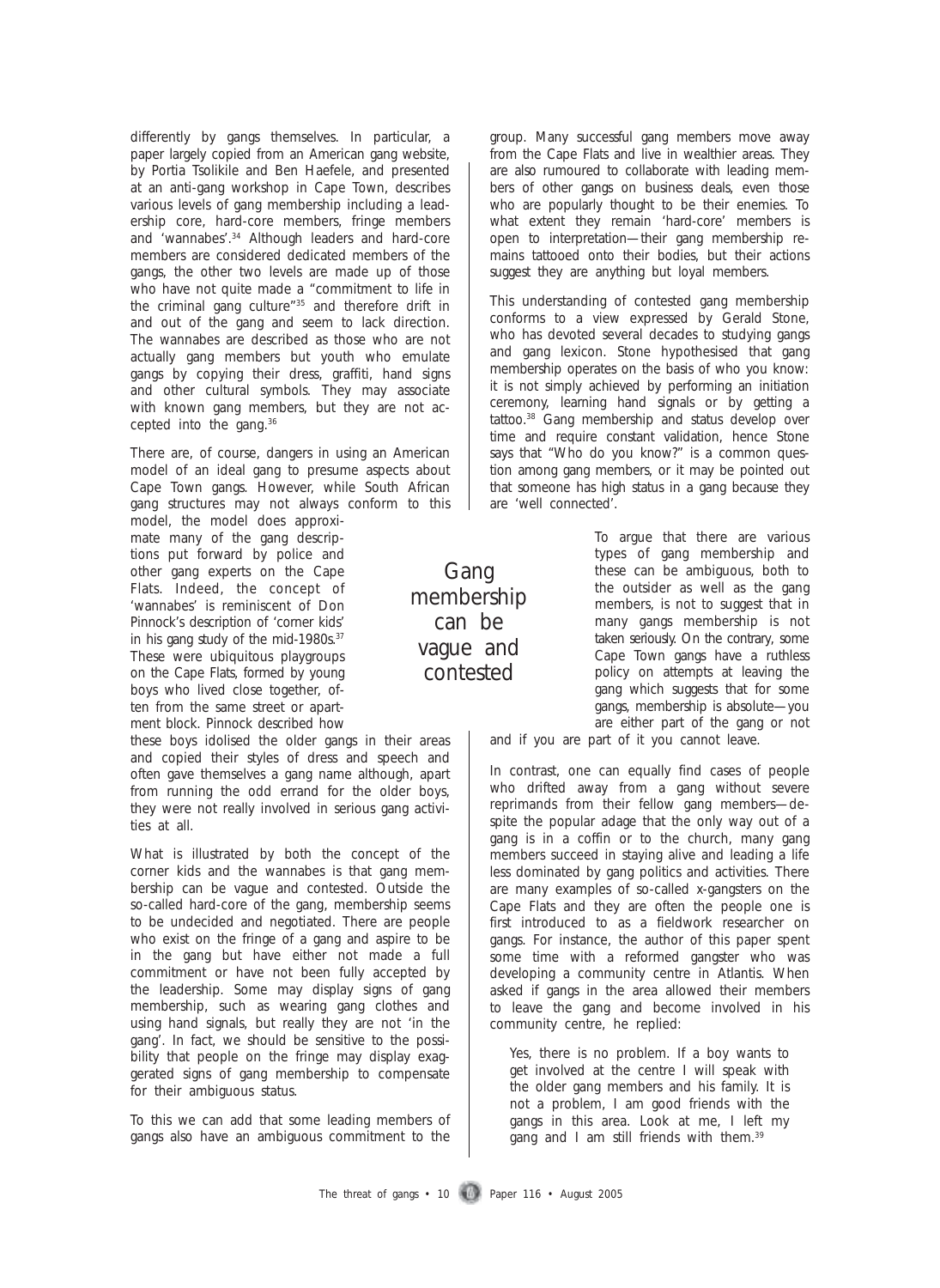In other words, gang membership on the Cape Flats can be short-lived. For some being part of a gang is a passing phase in their lives; membership is not permanent. This was documented by Steffen Jensen in his ethnography of the Homeboys—a small gang made up of friends from a football team in Heideveld. Jensen writes:

When I left the township in 1999, it was altogether unsettled whether the Homeboys were gangsters or just soccer players. It had grieved me to see how fast they descended towards apparent doom, stabilised—and increasingly acting—as gangsters. It was with the greatest relief that I returned three years later to find that the Homeboys had ceased to exist as a group. Several had married and moved away. Two had become police officers! The rest either worked or studied.<sup>40</sup>

#### *Gang structure and organisation Gang structure and organisation*

The mainstream perspective on gangs gives the impression that they have evolved into complex, well-organised businesses. Yet the evidence for this is lacking. There is, of course, difficulty in knowing how gangs are organised. Many of the larger gangs are believed to have a membership of several thousand and they exist in several areas of the Western Cape, but these groups do not have formal contracts, job descriptions or regular meetings. Despite the idea that organised crime and gangs has benefited from the IT revolution and

vast improvements in global communication, these gangs remain low-tech and informal.

To understand how gangs are internally governed would necessitate in-depth research over a prolonged period of time. This research would have to bear in mind that what members of large organisations think is the internal structure of power and organisation may not reflect the reality, as is the case in many organisations.

From a superficial inquiry into the organisation of certain gangs on the Cape Flats what seems to be the case is that many of the smaller gangs are egalitarian in spirit. This means that all members are equal and there is no leader. In contrast, the larger gangs are rumoured to have internal hierarchies of power and privileges. Yet it does not seem to be the case that the larger gangs, such as the Americans, are coherent business organisations. According to one former member of the Americans in Atlantis, the gang's business could be described along the lines of a franchise:

Basically the Americans [in Atlantis] get their drugs from the Americans on the Cape Flats. But these people are independent drug dealers here, but they deal only with the Americans there, you see. They go fetch their drugs from them, they come sell it here and their profit is their profit, but they buy their drugs only from the Americans. It's a big chain, you know, like, 7/11 franchises. The main franchise supplies all the shops, but each shop is owned individually. That's basically what it comes down to.<sup>41</sup>

What may give the impression that gangs are well organised entities is the strong rituals and symbolism that group members have—they share tattoos, hand signals, slang and a collective identity. However, we may wonder to what extent these outward signs of belonging to the gang may mask the fact that the gang is, in itself, quite vacuous. As Jack Katz and Curtis Jackson-Jacobs argues:

> Some of the best gang studies have found that myth making is one of the central activities of males involved in gangs… Fervent rituals professing commitments may be necessary because of the lack of any independent, objective reality of the gang. That the same paradox haunts and inspires religion indicates the need for some imaginative methodological thinking when studying gangs.<sup>42</sup>

Without a great deal of research we cannot be certain of how organised Cape Town gangs are. However, it is perhaps interesting to note what one of the leading gang experts in America wrote on this subject:

Despite the sophisticated organisational analysis or attributions of gang researchers and law enforcement officials, street gangs must still be regarded as more like 'amoebic' social movements than rational business organisations. The idea of sophisticated gang organisations is still largely the product of the selfor organisational-interested musings of gang leaders, certain police officials, academic researchers, and media reporters based on very limited hard data….gangs are probably less rather than more organised, and none certainly approaches the degree of integration and efficiency of most large organisations or corporations.<sup>43</sup>

It does not seem that the larger gangs are coherent business organisations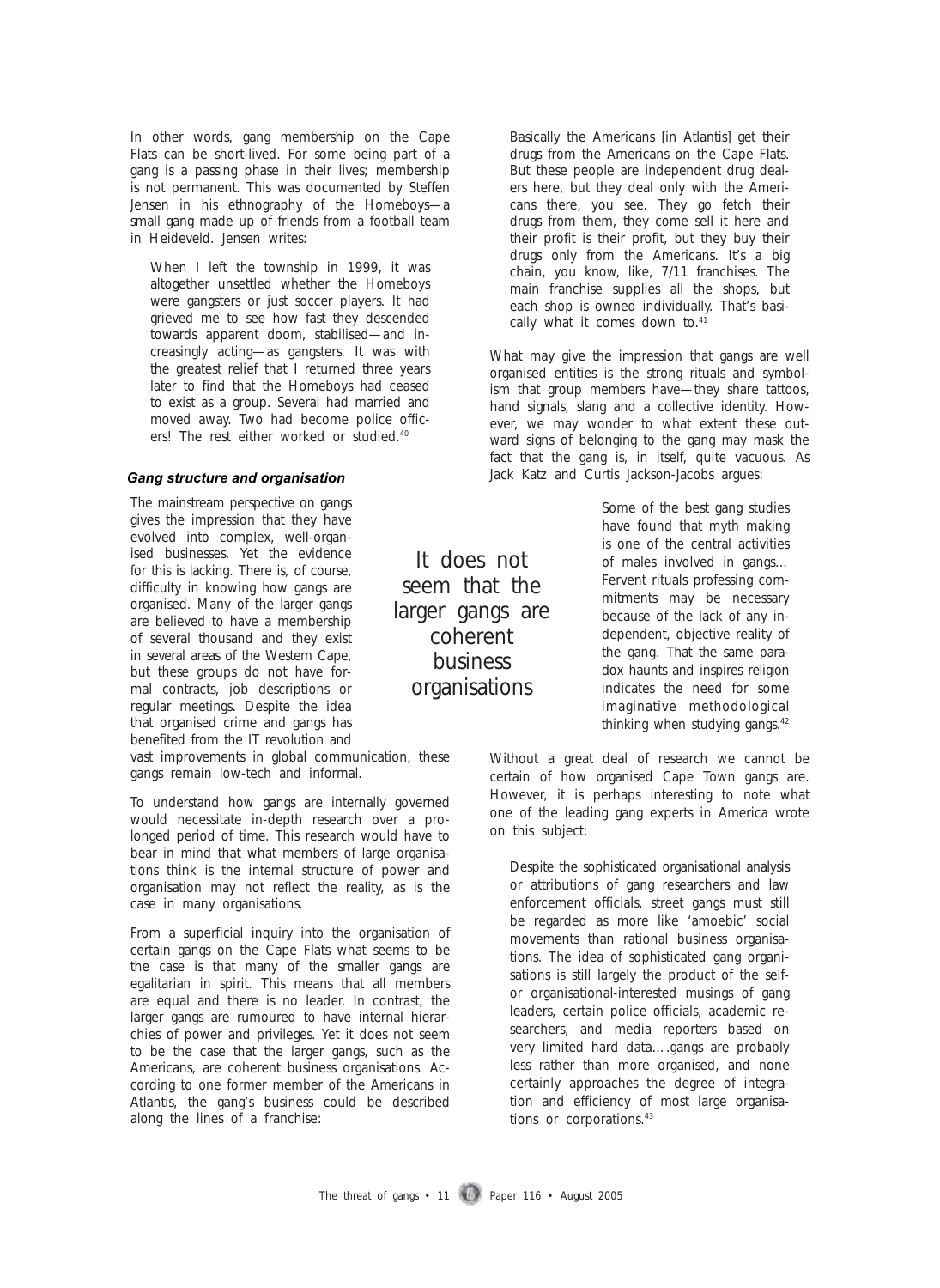#### *Gang culture and gangsterism Gang culture and gangsterism*

We can add further confusion to the reality of gangs by asking what 'gang culture' is. The terms 'gangs', 'gangsterism' and 'gang culture' are often used by the authorities in ways that are not very clear. One of the only mainstream publications to try and tackle this issue was written by Irvin Kinnes and aimed at strengthening anti-gang initiatives of the DCS. He asserts that understanding gang culture is essential in trying to develop anti-gang strategies. This is because the unique aspects of the gang culture explain their type of offending and criminal activities:

It is necessary to understand how gang culture operates and functions in order to design successful business planning processes against it…Gang culture and activities impacts on policing strategies and policing culture, especially if there is no understanding of what this culture is. It becomes an essential component for any designer and planner to take account of what exists in terms of the gang culture. This contributes to the

crime profile of the gang. It assists with the types of crime that the gang perpetuates, the *modus operandi* as well as the major economic activities that they become involved in. Though not formal and prevalent in all, some gangs have particular cultural practices with respect to community support; women and their role; philosophy and world views; control, discipline and punishment; attitude and participation in the community they live in; leadership; inter-gang relations and associations; decision making and division of labour; location and geographical space which the gang claims.<sup>44</sup>

Unfortunately, Kinnes does not adequately clarify what he believes to this culture to be. He states that gangs "adhere to values they have learnt in prison" and that they are "amoral but not immoral", "immoral to societal morals and values, but not immoral to their own members" and that their "world-view often states that the world is against them and they have to fend for themselves".45

For this research several people were asked to explain what they mean by the 'gang culture', or by the term 'gangsterism'. Typically they described it as a 'way of life'—an anti-social way of life that pitches loyalty to the gang against loyalty to institutions of civilised society, such as the school, the family, the church, the rule of law. It is also a culture of extreme selfishness—of taking from others without thought of their wellbeing, of an unhealthy regard for consumer goods such as cars and jewellery, and worse, it is a culture that worships the iconography of the gun. It is also a culture of hedonism—taking drugs, getting drunk and living for the moment without thought of future consequences. Furthermore, it is a culture of extreme masculinity and gross disregard for women, which is expressed through the celebration of rape and exploitation of women for the sex industry. Some people feel that this macho culture sadly reflects those social and economic factors that undermine men's sense of worth; men who know that they should be the breadwinners but are in fact made redundant through a lack of education and job status. The gang culture therefore is also a culture of the uneducated and unsophisticated.

Added to these themes, and closely related, many commentators argue that the gang culture is also heavily influenced by a negative American black culture that is expressed through gangsta rap. Benjamine Haefele, when considering the future threat of gangs, urged vigilance with regards the continuing growth of this culture:

> The popularity of gang culture continues to grow at a rapid rate...fuelled in part by the media through the music, movie and television industry. Rap music, along with its parent hip-hop, became a global phenomenon during the '90s, transcending the inner-city minority community and appealing to all racial, ethnic, geographic, socio-economic and gender groups. The crossover appeal of rap is, in many respects, grounded in the rise of gang culture and the 'gangsta' style

of music, which promotes that lifestyle. It is a lifestyle rooted in the themes of money, women, guns and drugs; the physical posturing in promoting those themes; and the language of the culture and its nonverbal forms of communication such as gang hand signs and graffiti.<sup>46</sup>

Haefelel suggests that one of the main problems with this imported culture is its relationship with crack consumption:

Since crack is such a lucrative drug to sell, it often becomes the product of choice to fund urban gangsterism. The international popularity of 'gangsta rap' and the American sports clothing associated with gangs is only one spin off of the successful crack trade. The power of American-style gangs in the Western Cape makes this area of the country particularly susceptible to crack influx.<sup>47</sup>

gang culture is heavily influenced by a negative American black culture expressed through gangsta rap

Many argue that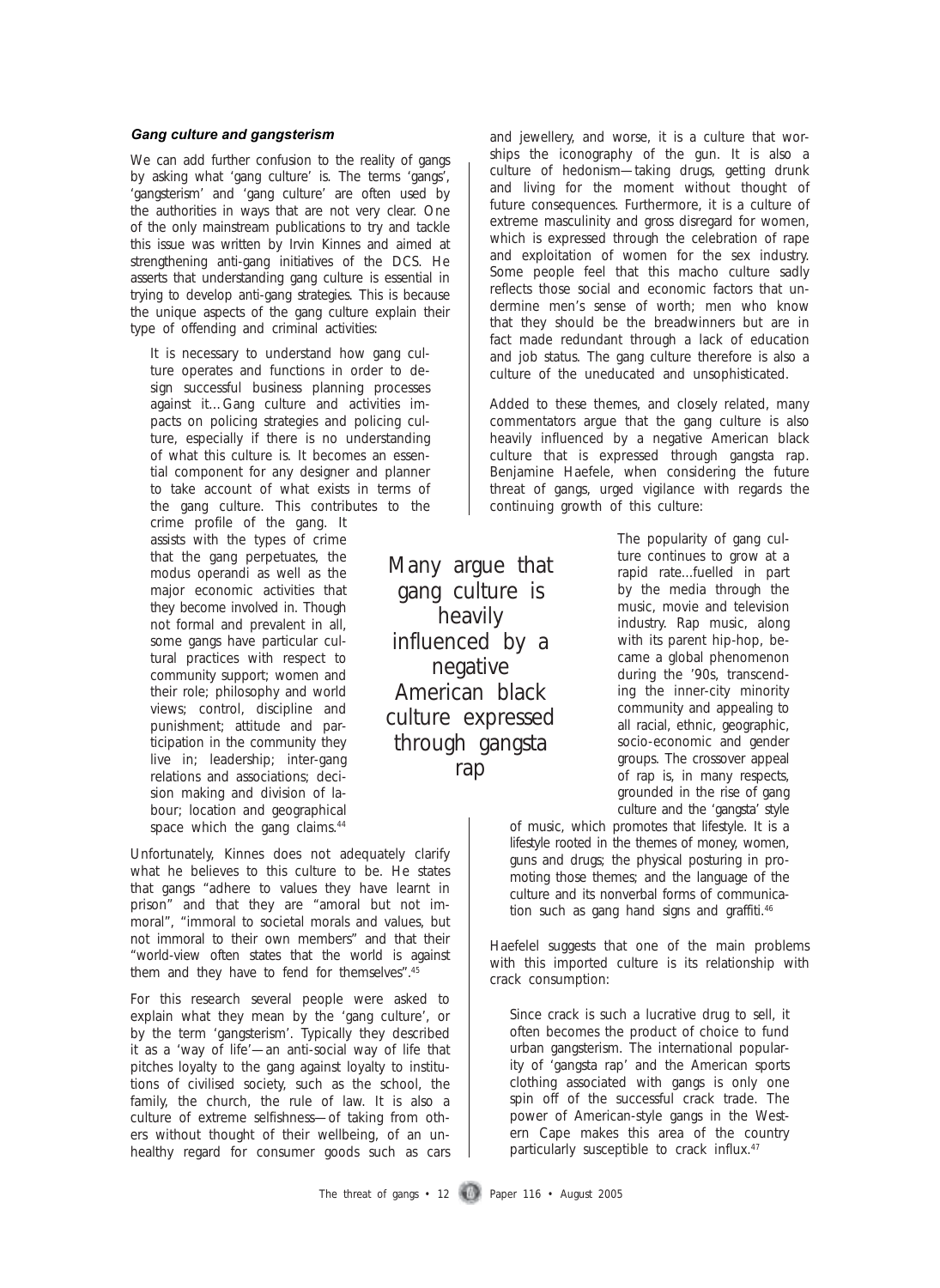All these notions of a gang culture can be seen brilliantly in the tattoos with which gang members cover their bodies. These are perhaps the signs that a true gang culture does exist and is embraced by gang members to such an unhealthy degree that it can then be linked directly to their criminality. Prominent are signs of money, pictures of sex, images of guns and the flags of America and Britain.

However, what is perplexing about the notion of a gang culture, or 'gangsterism' is the extent to which it really is unique to gang members. Feminists will persuasively point out that the dominant maledriven society breeds an astounding tendency to disrespect women in South Africa, as evident by the staggering national rates of rape and domestic abuse. Therefore masculinity is at its most exaggerated in gang culture, but not unique to it. Likewise, the obsession with guns is not just confined to gangs but has been pervasive in the country for many years.48 Again, members of gangs may, at best, have an exaggerated love for weapons, and

at a very early age, but this is not a unique trait. Likewise, the notion that gang culture is unique because it is based on individualism and consumerism is absurd—these are traits celebrated and encouraged in modern society. Indeed, it is perhaps telling that a common quip among people in the Western Cape is that the real gangsters are not on the Cape Flats but in politics and big business.

The influence of American 'gangsta rap' culture is an interesting subject that needs further study. But here

we may tap into a revealing theme on the complex causes of gang phenomena that may expose some of the other facts about gangs as being questionable—if the phenomena of gangs is closely related to imitating an American culture, does this mean that the spread of gangs in the Western Cape is not only a criminal conspiracy, driven by the recruitment of young people into criminal institutions such as the Americans and the Hard Livings, but perhaps also a new form of youth identity that is gaining in popularity among young people who are choosing to imitate glossy media stars from Los Angeles and New York? Consider, for instance, that the most famous piece of gang related graffiti on the Cape Flats is found in Manenberg—the picture of a rap star entitled West Side, a reference to the rivalries between the East and West coast music in America that somehow has a resonance on the Cape Flats. Indeed, even in areas such as Atlantis gang residents have picked up on this theme and have divided the town between East-side gangs and West-side gangs.

Furthermore, how do people justify the view that the idolisation of gangsta rap among coloured working class men and women is a cause of gang violence and crime—even crack dealing? Gangsta rap culture is popular throughout society, not least with rich white boys who wear imitation caps, earrings, baggy trousers (a reference to the oversized trousers given to prison inmates in American jails) and who memorise the violent rap lyrics which degrade women and worship guns etc. Why is it that the culture that these boys idolise is not seen as threatening the fabric and safety of their communities, or leading them into a life of dealing crack cocaine?

Perhaps we may find a more interesting insight into gang culture from the notion of rebellion. Is this something that makes gangs different from other people? Gang members have a 'world view' that excuses killing people, robbing, taking drugs and raping. The culture of respectable people—the nongangsters—does not encourage these sorts of behaviours, and certainly does not celebrate them as acts worthy of bragging about. To understand if this is really the case we need to conduct in-depth research that allows gang members to express their

own attitudes to society and the justifications for these. In doing so, we must be prepared to find out that gang members have views that are embedded in mainstream society and that the difference between 'them' and 'us' may not be as clear-cut as we would like to believe. We may also find that many gang members do not adhere to one cultural identity and are more complex than this.

*The reason for gangs The reason for gangs*

We can further muddy the water on the reality of gangs by asking the simple question: "Why have coloured communities had such a long history with gangs and other communities, such as the white middle class or even the black townships, haven't?"

There are a number of answers to this question that many local commentators agree on. Interviews with local gang experts and the police tend to result in the same list of contributing factors, spelled out as some sort of recipe for the current gang problem. These explanations all start from an assumption that gangs are well defined and understood—it is the independent variable in the equation. The following is a brief overview of some of these causal factors:

1. One of the most accepted reasons for the gang problem lies with the apartheid and colonial past—gangs formed because of forced removals. This was the main argument developed by Don Pinnock in 1985<sup>49</sup> and repeated by many after him. Consider the following by Benjamin Haefele:

The threat of gangs  $\cdot$  13 Paper 116  $\cdot$  August 2005

between 'them' and 'us' may not be as clear-cut as we would like to believe

The difference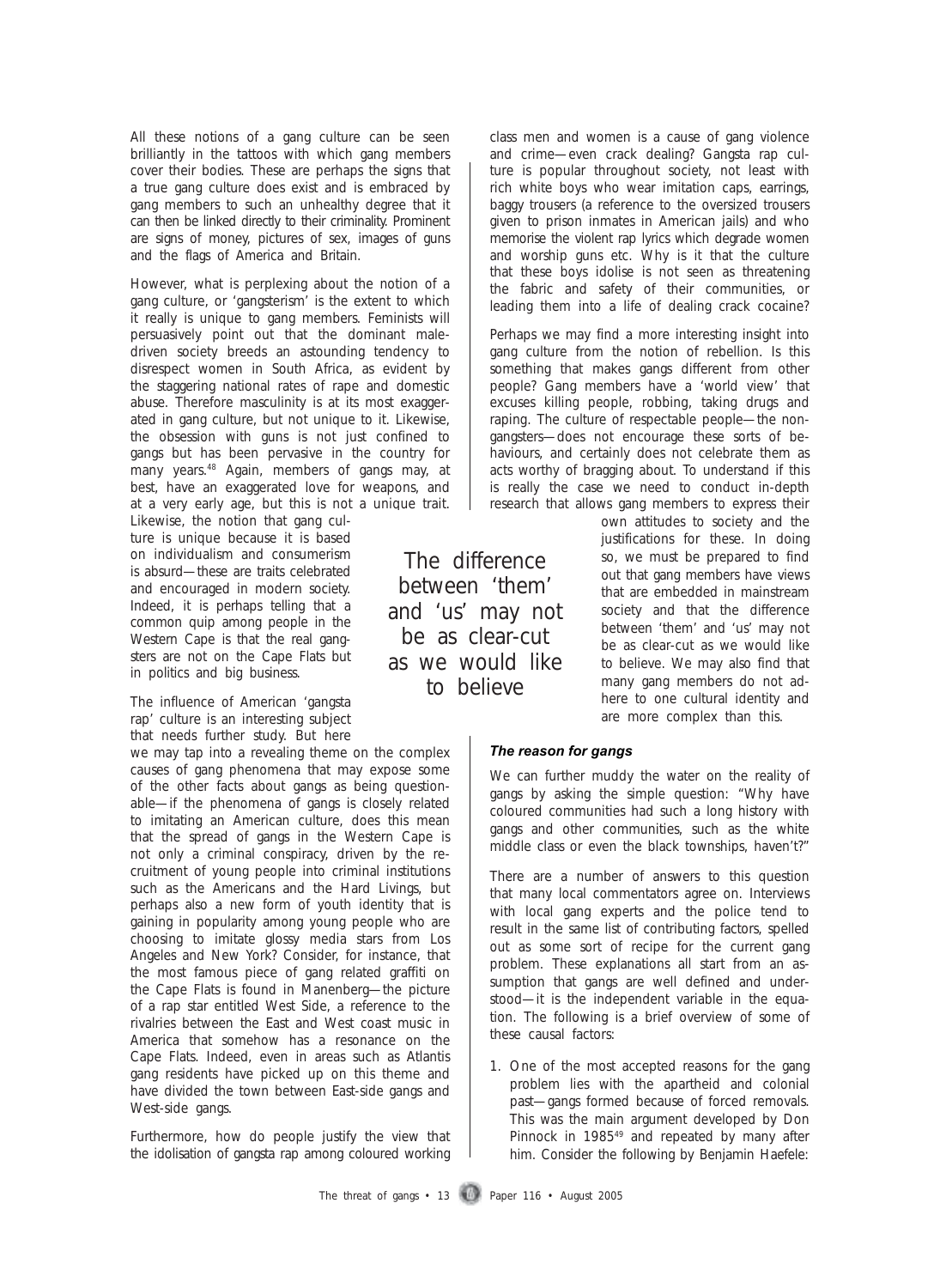To understand gangsterism in South Africa, it is important to sketch the impact Apartheid has had on its development. Apartheid legislation greatly contributed to the growth of gangsterism in both the black and brown urban communities. The Group Areas Act, the Pass Laws, the Migrant Labour System and Job Reservation Laws laid the foundation for gangsterism.<sup>50</sup>

So, according to this explanation, the problem with gangsterism is fundamentally due to past marginalisation and racial segregation (although it is not explained why other sections of the population who suffered similarly do not have gangsterism).

2. Gangs have been exacerbated by the transition to democracy as there has been resentment at the way coloured people have suffered economically and politically. According to this argument, the coloured working class lost some of the few privileges the apartheid system gave them over black South Africans. Indeed, there is

some evidence to suggest that welfare grants for coloured people diminished after 1994 and social spending was also reduced as more money was made available for the development of black townships. In other words, the shift to democracy caused gangsterism because it created poverty, marginalisation and a sense of injustice.

- 3. Added to this is the argument that gangs are caused by the feminisation of the labour market—women get preferential treatment in many jobs and are also the main recipients of welfare grants. This means many men feel redundant and cannot fulfil their role as 'breadwinners'. They then take out their frustration by joining gangs and victimising women.
- 4. It is also argued that gangs became what they are today because of the immense criminal opportunities provided by the transition to democracy, as well as the inability of the police to respond to this new situation. Thus gangs were caused by the flood of new drugs and the influence of new foreign crime syndicates. Ramatlakane and others argue that:

The growth of the gang culture is part of the globalisation of international crime. It is inextricably linked to illicit markets and the criminal economy.<sup>51</sup>

5. Also regularly lamented is the problem of a lack of identity—coloured people have been alienated between two dominant ruling races—first the whites and then the blacks. As one com-

mentator put it, "If you want to know why we coloureds have gangs…the problem is that we coloureds wish we were white…we don't know who we are or where we came from".<sup>52</sup>

- 6. As mentioned already this problem is also linked to an unhealthy appetite for American culture, particularly that which is portrayed in violent films and through 'gangsta rap'. Indeed, the birth of gang culture on the Cape Flats is often directly linked to the 'bioscopes' of the 1950s and 1960s, when young coloured men started imitating kung-fu and gangster movies after leaving the cinemas—this explains some of the names and symbols that gangs adopted which have their origin on the big screen, such as the Godfathers, the Sicilians, etc.
- 7. The Professor of Criminology at the University of Cape Town, Wilfred Scharf, points out that gangs have only been able to survive due to corrupt links to the police; corruption is a major cause of gangsterism.<sup>53</sup> Indeed, in an interview with two police gang experts they argued that without corruption gangs would have been removed years ago.

8. It is also argued that the problem of gangs rests with families not controlling their children and enforcing a sense of morality at home, hence Ramataklane urges that tackling the problem must involve "mothers and fathers taking responsibility for what their children are doing".54

- 9. Similarly, it is lamented, gangsterism flourishes because of a lack of role models—the only people young coloured men can look up to are successful gangsters or foreign film heroes.
- 10. It is argued that the prison gangs heavily influence gangs and gangsterism—ex-prisoners have exported the culture of gangsterism onto the streets.
- 11. Gangs are a response to the lack of economic possibilities on the Cape Flats. Young men join gangs in order to make money and afford consumer goods.
- 12. Don Pinnock, in a later publication of his work on gangs, suggested that due to a breakdown in extended family, gangs fulfilled "a right of passage" for young people who were denied traditional means to become adults.<sup>55</sup>
- 13. Social workers dealing with gangs in a reformatory explained that young gang members on the Cape Flats are delinquent because they are exposed to violence at home and on the streets so they internalise this and become

The threat of gangs  $\cdot$  14 Paper 116  $\cdot$  August 2005

Gangs have only been able to survive due to corrupt links to the police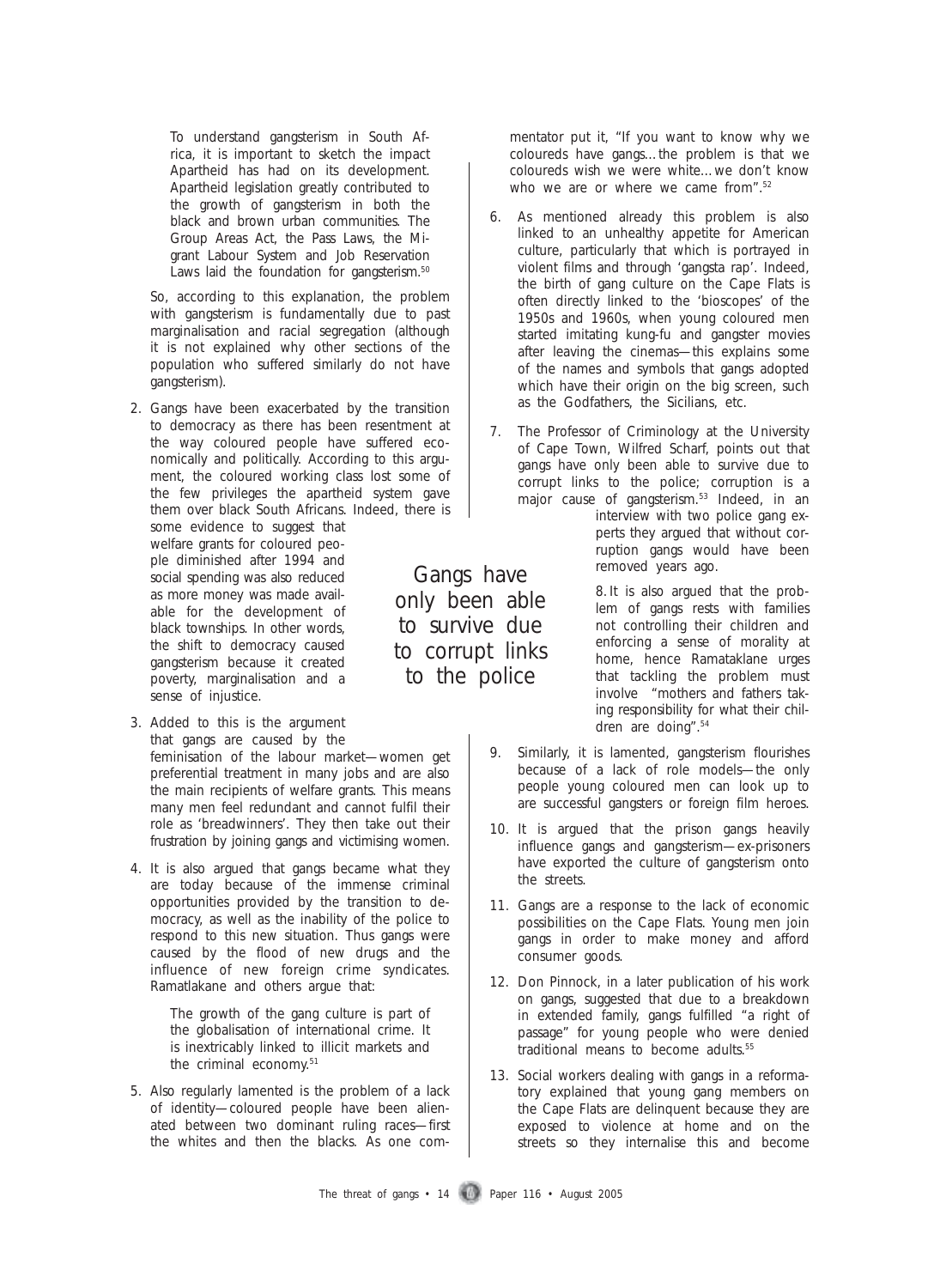wretched, dysfunctional human beings. Tellingly, as the gang members relax in prison they start to play for the first time and rediscover their 'lost childhood'. The most stark example of this was a boy aged 15—awaiting trial for multiple murder and rape—who became infatuated with Lego bricks. On his stomach he had tattooed: WHO WILL BURY MY DEAD BODY.

So again, we hear an accepted wisdom that is not very coherent—gangs are caused by poverty but also by opportunities, gangs are caused by a lack of identity but also from an over-identification with imported, Americanised culture.

Gangs result from the strain inherent in society but also from the failure of education. Apartheid caused gangsterism but the transition to democracy caused gangsterism. Gangs are caused by the globalisation of crime but also because parents don't know how to look after their children. Gangs are the result of people being ruthlessly entrepreneurial, but also because young men are dysfunctional and mentally unstable. Gangs are caused by prison,

but also because police can't control the streets.

There is no doubt that many of these factors are important issues for the coloured community, as well as explaining the behaviours of various individuals involved with gangs. However, we may wonder which of these arguments are more persuasive than the others when it comes to explaining why the coloured areas of the Cape Flats are believed to

have such a longstanding problem with gangs and gangsterism.

Perhaps there is some mega-theory that can include these popular ideas into one coherent whole. Perhaps it is the case that some are wrong and some are right and that the most convincing theoretical explanation of gangsterism will be a mix of some and not others? Perhaps there are other theories that we have not become aware of because the empirical research has yet to be done and the academics have not yet developed new theories? Yet another theory—one that this author regards as more persuasive—is that the difficulty in developing causal theories about gangs is not simply because of a lack of empirical research or underdeveloped explanations, but is caused by confusion over what it is that is being explained. At least, when people talk of the causes of gangs and gangsterism they may be trying to explain many different things under one clumsy banner—delinquency, organised crime, violence against women, drug dependency, school truancy, cultural identities and so on.

There is some confusion about what is gang related crime and what is not

#### *Gangs-cause-crime<sup>56</sup> Gangs-cause-crime56*

By now it should be evident that the concept of the gang is a contested one, suggesting that the mainstream discourse is based on confident assumptions about the reality of gangs that may not be entirely valid. However, one key assumption requires special consideration—that gangs cause crime. Part of the reason is that it is rarely considered problematic—that gangs cause crime is obvious and does not require proof. It is then used as one of the main justifications for anti-gang policies. However, while it would be ludicrous to doubt that members of gangs are frequently *involved* in crime, and often sickeningly violent crime, there are a number of issues that confuse the taken-for-granted causal connection between gangs and crime.

First, there is some confusion as to what is, in fact, gang related crime and what is not. In order for us to accept that gangs cause crime we need to identify those criminal activities that are intrinsically linked to the gang—i.e. those crimes that occur

> because of the gang's objectives or peculiarities, and we have to distinguish these from crimes that are carried out by members of gangs but have little to do with the gang as a whole or its stated objectives. In practice this is very difficult to do.

> Examples of crimes that we may think are directly linked to the gang could include initiation ceremonies that involve raping a woman or killing a rival gang

member, or orchestrated gang fights over drug dealing territories. Without gangs these activities would not happen, or at least not in the way that they occur when committed by gangs.

However, there are many criminal acts carried out by gang members that may have little to do with their gang membership or some sort of planned agenda. For example, violent conflict involving members of gangs may not have any direct relationship to gang objectives and may be sparked spontaneously by relatively trivial events, such as fighting over a girl, reacting to an insult etc. It should be remembered that groups of men fighting over such issues are unfortunately common occurrences throughout the world, irrespective of gang membership. Similarly, there is contradictory evidence about income generating crimes, such as drug dealing or thefts, being orchestrated by the gang leadership—many gang members seem to act with a great deal of autonomy. Those criminal acts carried out by members of gangs that have little to do with the rest of the gang or the gang's objec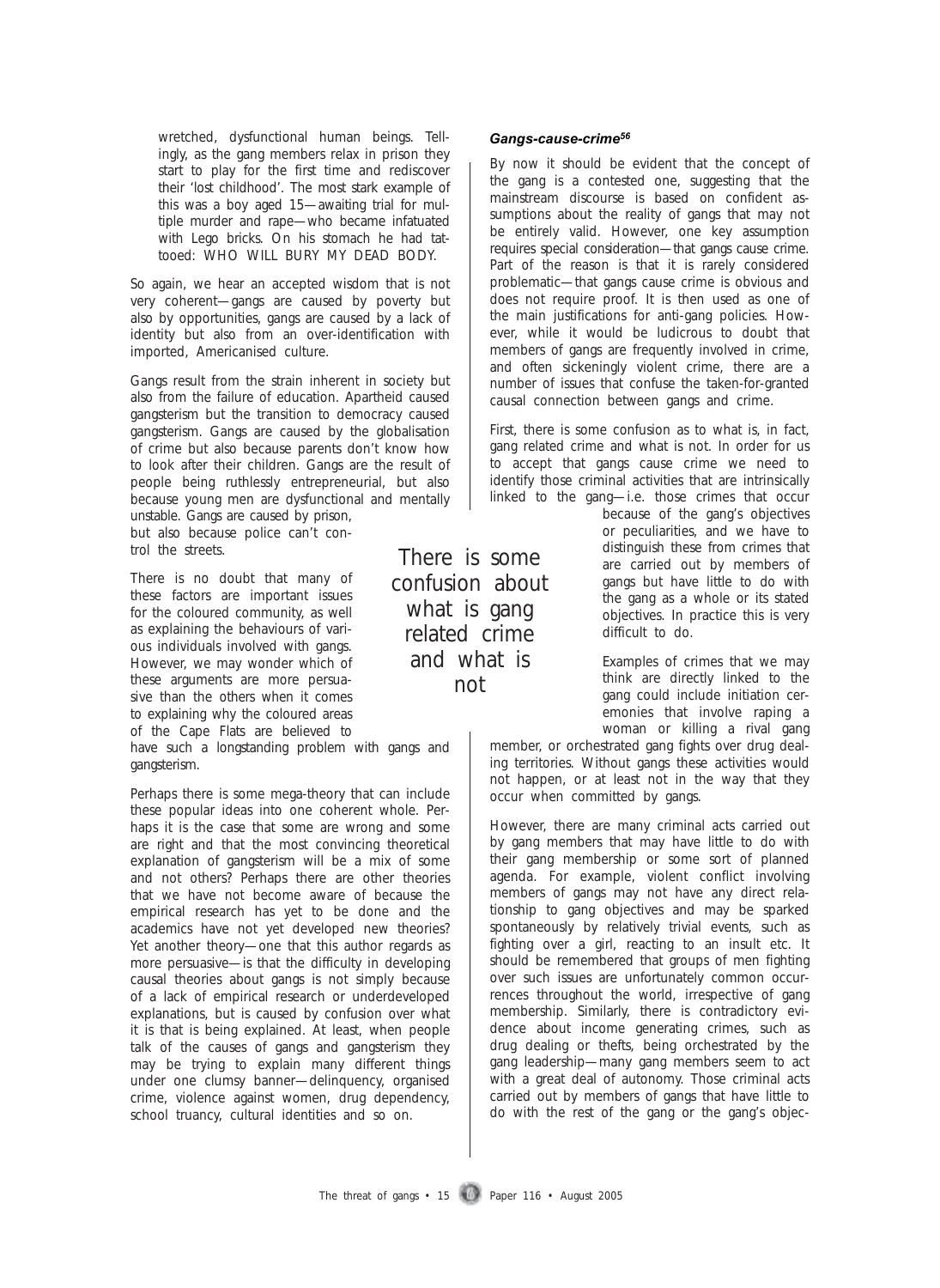tives therefore may not really be 'gang related'; they may simply be crimes committed by gang members.

Second, the idea that gangs cause crime is strongly asserted when referring to market-based crimes, such as drug dealing. However, according to some sources many of the prominent players in certain illegal markets on the Cape Flats have tenuous links with gangs, although this does not stop people referring to them as 'gangsters'.<sup>57</sup> What is more, several police have speculated that those members of gangs who become successful drug merchants may decide to move away from gangs because gangs are socially stigmatising or because their mindless acts of violence gain increased police scrutiny. In other words, gangs may be bad for (illegal) business. This hypothesis contrasts with the often-heard statement that gangs have become well-organised criminal businesses.

Third, there may be confusion with the chronological relationship between gang membership and crime.

If gangs cause crime. then we would expect that people who join gangs would become more criminal after they join the group. However, further exploration is needed on whether youth who are more 'criminally prone' join gangs as a consequence of their criminal activities and subsequent exposure to the criminal justice system. In other words, many people may become involved in gangs because of their criminality. This may mean that high crime rates may cause increases in gang numbers.

Fourth, and following on, the gangs-cause-crime theory is also less straightforward when we consider whether there is a positive correlation between gangs and crime rates. If gangs cause crime and crime is a central feature of the gang's existence, then more gangs would mean more crime, and a reduction in the number if gangs would mean a fall in crime rates. Is this happening? Longitudinal data on the number of gang members and the rates of their crimes would be impossible to generate. However, we know that the number of gang members has been estimated to be substantial for several decades. However, officials and some local criminologists argue that crime during this time has gone through a profound increase, especially after 1994, and then recently seems to have been reduced. If, as may be the case, gang numbers have stayed relatively static during the past decades but crime rates have fluctuated wildly, then does this suggest that the relationship between gangs and crime rates is not nearly as simple as we may think? Are there various factors that influence the rate of offending other than the number of gangs and gang members?

by people who are not gang members. Thus, if we believe that gangs are the cause of drug dealing or violence on the Cape Flats, then it is difficult to explain why drug dealing or violence occurs in areas where there are no gangs—or obvious gang culture. Gangs may do crime, but then so do lots of other people. Does this suggest that crime is not a very good defining characteristic of gangs? Sixth, instead of being a cause of crime, we may

Fifth, the belief that gangs-cause-crime is also muddled when we consider the fact that most crimes that are attributed to gangs occur in high numbers in areas with no gangs and are committed regularly

wonder if gangs form partly as a response to crime. On the Cape Flats it is often lamented that young people feel vulnerable to attack by gangs, particularly when they have to walk home from school and negotiate several different gang turfs. In response to this unbearable situation, some youth join gangs to protect themselves—as a member of the Americans, a person becomes a different target

> and may not be harassed in the same way. The fact that to most observers joining the gang may increase an individual's risk of being murdered or shot at is not the point—we must acknowledge the possibility that some, if not many, people join gangs as a mechanism to defend themselves against crime and victimisation. Again, this means gangs may be a product of a high crime rate, rather than simply its cause*.* It may follow that if the levels of crime and violence can be reduced, then gangs will cease

to be so important. This is very different from the typical argument that we must remove gangs to make society safer. We could argue the converse: make society safer and a major incentive for gangs may dissolve.

Seventh, the link between gangs and crime can be considered tautological. The popular concept of a gang is of a group that is involved in crime. One therefore hears about groups of young boys that 'become gangs' or start 'acting like gangsters,' such as taking drugs or fighting, as they get involved in crime. Peer groups who are deemed dangerous or threatening are therefore labelled as a gang whereas before they were simply another group of young people. If we refer to groups of youth as gangs irrespective of criminal activities then we may find that a lot of gangs are not, in fact, involved in criminal activities. In other words, it becomes difficult to argue that gangs cause crime if one uses crime as a key, defining trait of gangs.

And finally, eighth, the link between gangs and crime may be influenced by what criminologists

We may find that a lot of gangs are not, in fact, involved in criminal activities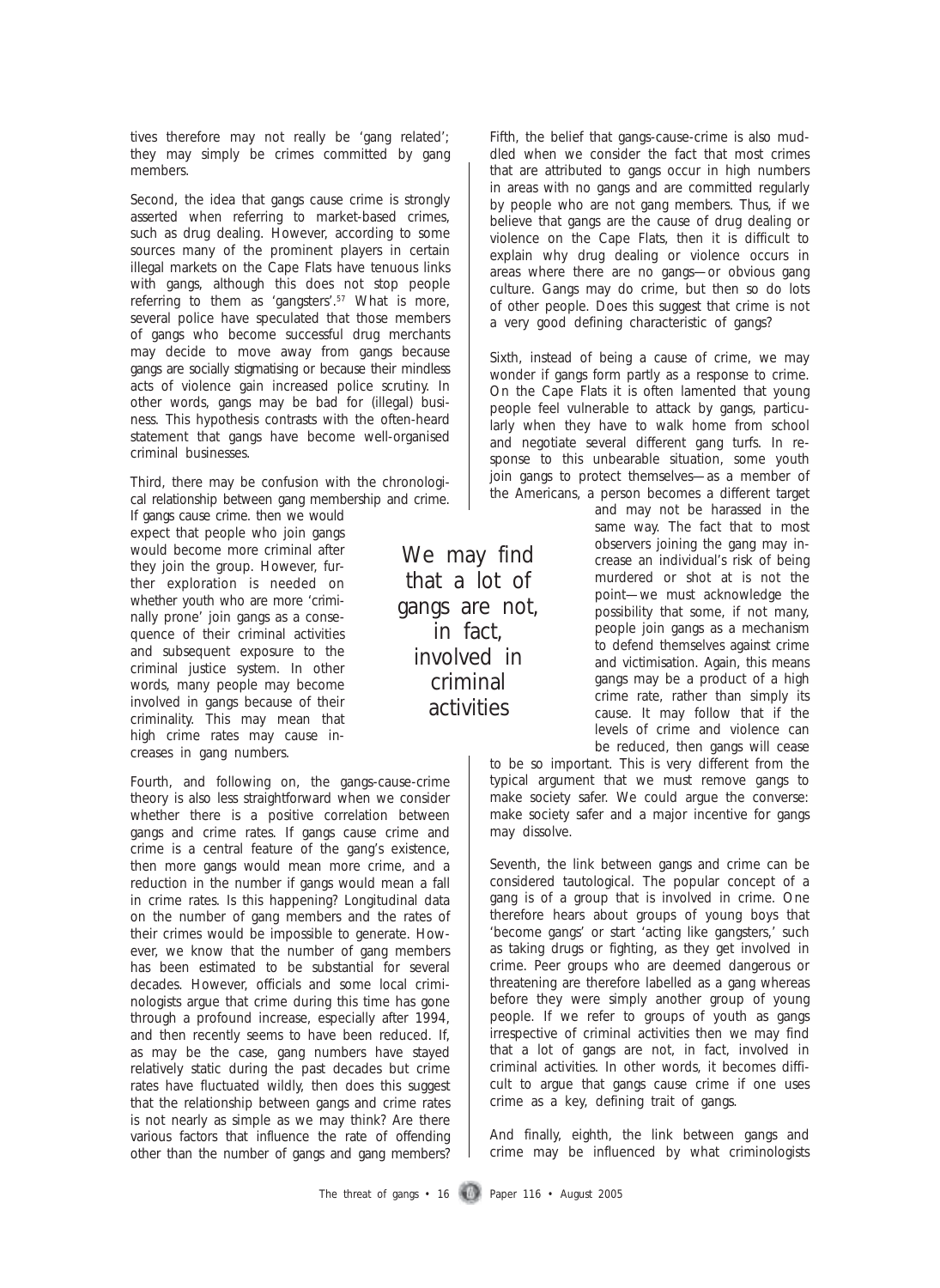refer to as the self-fulfilling prophecy. Those people on the Cape Flats who look like gang members or display signs of adhering to the 'gang culture' may be labelled as potential gang members by teachers, the police and even other gang members. For example, one of the area co-ordinators for the Safer Schools initiative said that it is "often easy for teachers to know which learners are going to be the gangsters".58 The process of labelling someone in this way can lead to them responding to other people's expectations or being dealt with in ways that make them more prone to crime. For example, someone labelled as a potential gangster may be attacked by other gang members (creating pressure for them to join a gang for protection) or they may be subject to increased surveillance by the police—this may increase their likelihood of being arrested for minor crimes and entering the criminal justice system, which in turn may lead them down the path of joining gangs in prison or reformatories.

In sum, there are several theoretical arguments that question the belief that gangs cause crime. It may

well be that the link is spurious or even that high crime rates cause gangs, rather than the other way around. To question the link between gangs and crime is not to suggest that areas with gangs are not dangerous and violent. Nor is it to suggest that members of gangs do not engage in many criminal activities. But it does suggest that the relationship between gangs and crime is not a simple one.

#### *Do gangs cause 70% of crime? Do gangs cause 70% of crime?*

Having sketched some of the reasons why we should question the belief that gangs cause crime, it is important to focus on the statistic that gangs cause up to 70% of crime, or even simply the majority of crime.

Because there is no information on how gang statistics are compiled, it should be asked how this figure has been generated or if it is even possible to develop gang crime statistics. Consider, for instance, the difficulties in distinguishing gang related crime from crimes that are committed by gang members. Consider also how difficult it is to talk about an aggregate number of crimes—there is not 'a number' of crimes that occur each year. There are some things that can be quantified, such as the number of arrests, prosecutions, the number of murders or the number of reported instances of rape, burglaries, car hijackings and so on. But there is no method to arrive at an aggregate number of crimes so that we can blame these on one group of people.

In addition to these problems with the statistic that gangs cause 70% of crime, even the official statistics show that gangs are probably related to far less crime than this. Murder rates are a good example. Irvin Kinnes asserted that gang related murders peaked during the conflict between Pagad and gangs on the Cape Flats between the end of 1997 and the beginning of 1999.59 There were 358 murders at that time that he classified as 'gang related'. Although many of these murders were vigilante killings of gang members, and not murders by gangs, the number of 358 murders must be compared to the annual murder rate in the province which has been roughly 3,000 for the last few years. This suggests that, during the most intense period of conflict involving gangs, gangs were in fact responsible for a minority of murders. With the ending of the Pagad conflict, the proportion of murders involving gang members, we may presume, has become even less.

What is remarkable is that even some police who work in so-called gang hotspots argue that gangs are not the major crime problem. They confirm that this is something of a myth and that far more

problematic are instances of domestic abuse and violence that occurs at shebeens. Again, proving this point becomes difficult without reliable means of quantifying gang related crime, but the small amount of evidence we have suggests gangs cannot be blamed for the majority of crimes in the region. Indeed, a member of the police's crime intelligence division guessed that less than 4% of violent crimes can be attributed to

gangs.<sup>60</sup> What this suggests is that the idea that gangs cause 70% of crime (or even simply a large proportion) has been invented for political reasons and was never based on any particular evidence.<sup>61</sup>

#### *Summary: Who are these people? Summary: Who are these people?*

Even some police working in gang hotspots argue that gangs are not the major crime problem

> Our country, particularly here in Cape Town, is ravaged by gang activity and these members are unscrupulous people who do not care for the rights of other people, [they are] actually a bunch of cowards, all of them. Intimidating people, demarcating areas for themselves, making it impossible for lawabiding people to make a living in some of those areas, to live there in peace.

> > *Magistrate A.P. Kotze, sentencing Shahied Julies as a member of the Corner Boys, December 2004, Wynberg regional court.*

The purpose of this paper is not to argue that gangs do not exist, nor that they are not intrinsically linked to many bad things in society. However, it has tried to briefly illustrate that gangs and

The threat of gangs  $\cdot$  17 Paper 116  $\cdot$  August 2005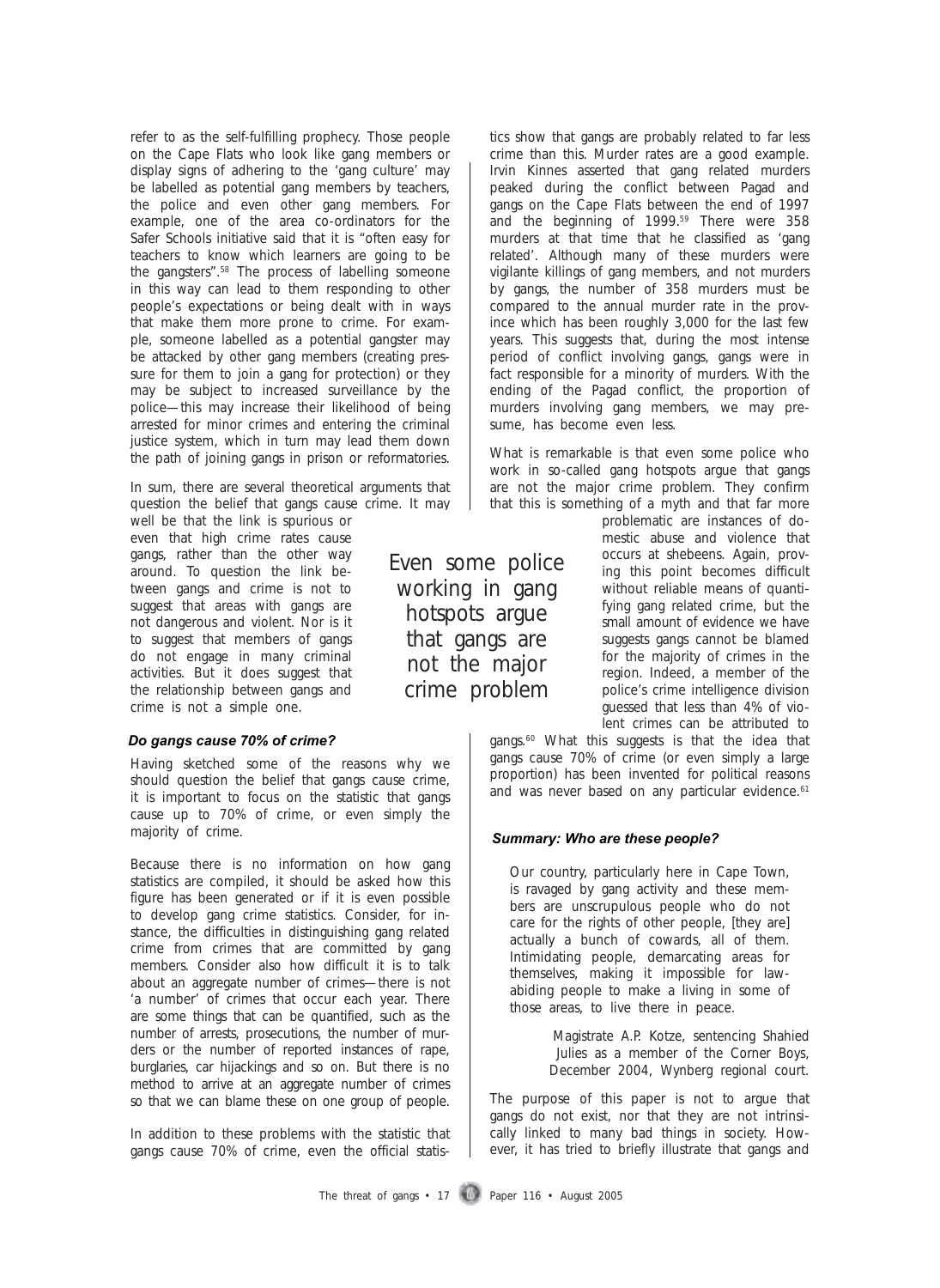'gang culture' is a complex subject that may be far more ambiguous than the authorities presume. Much more research is needed before we can be confident on what gangs are, how they are structured, how they relate to crime, what the terms 'gangs' and 'gangsterism' mean to different people and what factors cause young people to join gangs or form new gangs.

Without this research, the authorities have based their anti-gang policies on a taken-for-granted notion that gangs are something unique and evil. In doing so the authorities have created a 'good enemy'. This is crucial component in the war against gangs, for it not only demonises gangs and helps focus public hatred, but it also allows for a set of anti-gang policies, including legislation that criminalises gang membership and lists factors that can identify a gang member in court.

The assumptions and generalisations about gangs should raise concern. In particular, it is too rarely

considered how our concept of gangs and gangsterism hides or encourages worrying stereotypes and myths. Gangsterism in the Western Cape has become synonymous with coloured working class areas (or 'those areas' as magistrate Kotze called them), and thus there is a real danger that many people outside of coloured communities have merged assumptions about gangs into their ideas about coloured working class men. To deny that this has happened already would be naive. To illustrate how readily gangs and coloured men are stereotyped in matters relating to crime consider the following four cases:

• In January 2003 nine men in a massage parlour in Cape Town were tied up and executed. Initial reports from the police claimed that the

murders were the work of the 28s gang. Later it was revealed the murders were carried out by two men who had no gang affiliation.

• In June 2002 five petrol station attendants in Grassy Park were murdered late at night. Each was shot at point blank range in the back of their head and dragged into the staff office. Initial police reports were that this was the work of a well-organised gang. Speculation was rife that the killings could have been part of a gang initiation ceremony. Later it was found out that the murders were committed by a policeman from the neighbouring police station, who had suffered a nervous breakdown.

• Moubin, a 19-year-old from Heideveld, said in an interview with Steffen Jensen:

They keep it against you if they hear you're from Heideveld: "Oh, that place is violent! You must be a gangster!" At first they will [say], "Wow, he is from Heideveld. I wonder what kind of gangster he is now? Does he have a gun on him? Does he carry a long thin pointed knife? Is he going to rob me, is he going to kill me? Is he going to steal from my house?" – such things man. I mean, people always look at you other ways, man. I don't know man. I can't explain. You have to be from Heideveld and you have to be brown to experience that.<sup>62</sup>

• In April 2003, Alan Gietzman, a white mechanic, approached Isaac Landsberg, a homeless coloured man, and asked him if he would organise the gang rape and murder of his girlfriend. Gietzman offered Isaac Landsberg a CD and a cell phone as payment.

#### **Policy critique Policy critique**

Before considering some of the critical issues of the 'new fight against gangs' it is important to make clear certain positive aspects. First of all, from a purely technical perspective, the authorities seem to be making progress in strengthening the process by which certain individuals involved in organised crime are investigated and prosecuted. In particular, the close working arrangement between police and prosecutors clearly overcomes many fundamental problems that have hampered investigations and prosecutions in the past.

Second, if, as it seems will be the case, the new fight leads to the

arrest and prosecution of people for acts such as murder, rape and the exploitation of young people for the sex industry, then the authorities will provide a sense of justice that has been lacking for many years. Few people will disagree that it is a positive step to send out a message that these activities are repugnant and intolerable, and the authorities should clearly be championed when they succeed in prosecuting some of the men who are well known to engage in extreme violence and cruelty and who have, in some instances, indeed terrorised their communities.

However, despite this important function of recent policy against gangs and organised crime, this section of the paper discusses several reasons to be less optimistic. Many of these issues have been

working arrangement between police and prosecutors overcomes many problems that hampered investigations and prosecutions

The close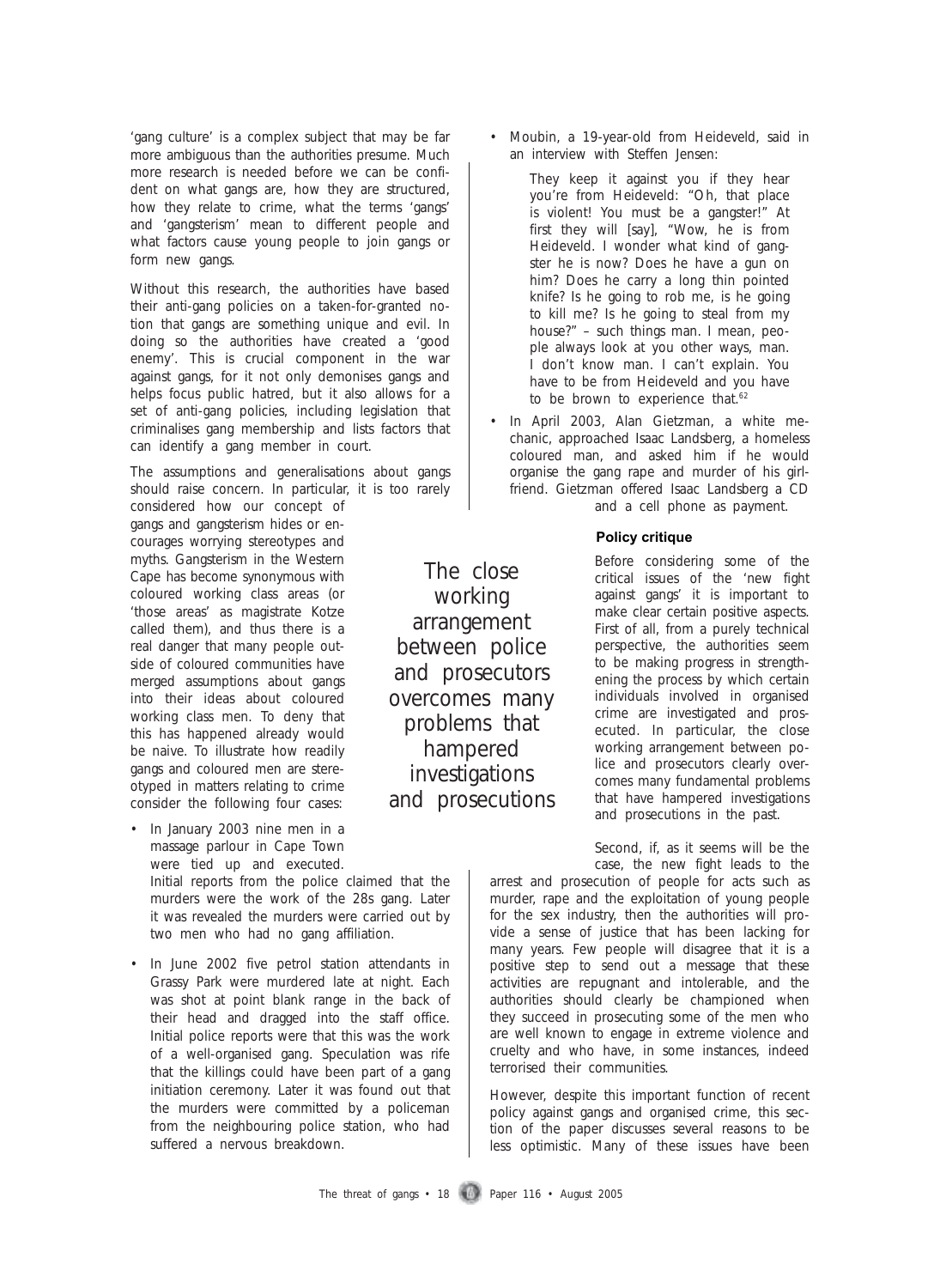raised in other countries whose governments and law enforcement authorities have followed similar policies. Each of the criticisms raised will be used to suggest policy recommendations.

#### *The criminalisation of gangs The criminalisation of gangs*

In order to criminalise membership of a gang, to have a gang court and to justify punitive measures against gang members, it is imperative that gangs and gang membership are well defined and understood. It is also essential to illustrate that gangs cause a unique criminal threat to society, one that warrants such special measures. However, as argued above, the concept of gangs and gangsterism are ambiguous and they may be subject to several false assumptions. In particular, while the authorities understand gangs to be coherent criminal entities, there is some evidence to suggest that gangs may be not only this, but also complex social and cultural phenomena. Moreover, the belief that gangs cause a great deal of harm in society, including high levels of crime, needs careful consideration, and certainly needs further proof.

It is important to acknowledge that the authorities have criminalised a phenomenon based on very little research. The popular assumptions about gangs are generated through takenfor-granted beliefs, media reports and academic publications based on very little hard data or rigorous methods. Given the difficulties of doing research into gangs, weaknesses in the

literature are to be expected. However, to take the decision to wage a war against gangs and to criminalise them without questioning the reality of the underlying threat seems highly problematic. The question needs to be asked: what is it that the authorities have waged a war against?

#### **Recommendation Recommendation**

While the terms 'gangs' and 'gangsterism' are worthy of further study by social scientists and cultural theorists, for the time being they seem inappropriate to be used in courts or laws. In order to criminalise gangs and gang membership there needs to be substantial research that shows conclusively what gangs are, how gang membership can be defined and what the negative impact of gangs and gangsterism is.

#### **Is the criminalisation of gangs fair? Is the criminalisation of gangs fair?**

Irrespective of the difficulties in defining gangs and gang membership, there needs to be additional clarity on why people should be punished for being part of a gang and why gang membership should be seen as an aggravating factor in sentencing.

It seems that the authorities partly justify the harsher treatment of gang members because of the assumption that they are more criminally prone. If this is the case, then certain people have been targeted by the law due to their status and not simply because of their criminal actions. Is this fair? Should a person who is a member of a gang receive longer prison sentences than a person who commits the same crime but is not a member of a gang?

A second justification for punishing gang members more harshly than others, as well as criminalising gang membership outright, is the notion that this acts as a deterrent. In effect, gang members are being punished more harshly to ward off other gang members. Again, we may question the justice in this policy. As Zygmunt Bauman points out:

…what is the moral basis for punishing someone, perhaps hard, in order to prevent entirely different people from committing equiva-

> lent acts? The question is all the more ethically worrying for the fact that those we punish to a large extent are poor and high[ly] stigmatized people in need of assistance rather than punishment.<sup>63</sup>

What also seems to be used as justification for treating gang members differently is the concern with group dynamics. Because gang

members order other members to commit crimes on their behalf, there needs to be a law that criminalises any involvement in the gang. This theory needs to be challenged on two grounds. First, it is not clear how many crimes committed by gang members are in fact well orchestrated and are based on instructions from senior gang members. As argued above, gangs are probably less organised than is popularly assumed. Second, if there is evidence that a person, or group of people, have been orchestrating criminal activities by using other people, then prosecutors could either proceed by using conspiracy laws or by prosecuting the group as an organised crime group under POCA.

Indeed, the decision to distinguish between gangs and organised crime groups in POCA seems unwarranted as their definitions are remarkably similar. We may speculate that the criminalisation of gangs served a political purpose—it was to show that something is being done to tackle *those* people and *that* culture in *those* areas. If POCA was merely a legal tool to help prosecutors deal with group-based crime, then there would be no need to have a separate section for gangs—criminal gangs could simply be prosecuted as organised crime groups.

The threat of gangs • 19 Paper 116 • August 2005

Gangs are probably less organised than is popularly assumed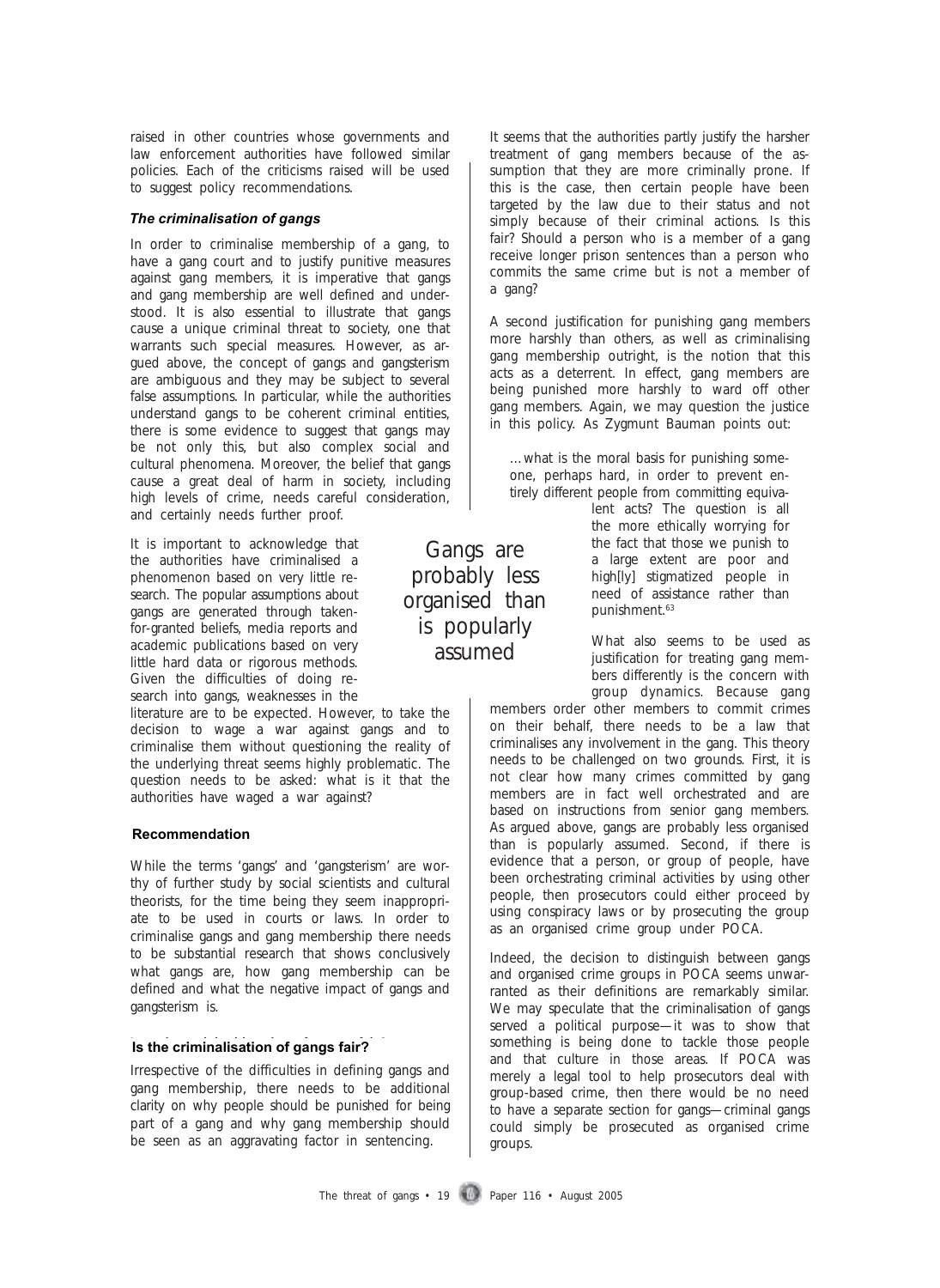#### **Recommendation Recommendation**

The authorities and courts should carefully consider whether gang membership is an appropriate aggravating factor in sentencing. In addition, where the state wishes to prosecute any individual for being part of a criminal organisation, they should do so by defining the group as an organised crime group or syndicate. There is no need to have a separate section within POCA for criminal gangs. Indeed, based on this argument, the authorities should carefully consider scrapping Section 4 of POCA altogether.

#### *The dangers of discretion and gang profiling The dangers of discretion and gang profiling*

Recent policy decisions have been based on a belief that gang members can be easily distinguished from non-gang members. POCA lists various factors that can be used in a court of law to make this decision, and the authorities are planning a gang database that includes photographic material.

However, the factors listed by POCA that can be

used to identify a person in court as a gang member are weak and based on an absurd tautology. None describe what membership of a criminal gang entails. Consider for instance, that a gang member can be identified if someone says he is a gang member, be it a parent, a policeman or even the accused himself. Likewise, a gang member can be identified as such if he resides in a known gang area and associates with gang members, although there is no criteria laid down to identify a gang area and how it can be established that his associates are gang members. Consider that a gang member can be

identified if he has been arrested before for 'usual criminal gang activity,' although 'usual' gang activity is not described, presumably it is what gangs members 'usually' do. Consider that a gang member can be identified because he wears gang-style clothes, has gang tattoos, uses gang language and hand signs, although a description of these clothes, tattoos, hand signs and language is not provided. Consider also that a person can be identified as a gang member if a policeman produces photographs of him 'being' a gang member, although what factors the police used to decide on his gang membership when taking the photograph is not stipulated, nor is it described how a photograph can be used to prove someone's involvement in a gang.

These lists of factors should be considered farcical. They are tantamount to saying that a person is a gang member if he looks and acts like a gang member. Objectively deciding on a person's commitment and level of membership in a gang would require in-depth longitudinal study by people who are close to the gang itself. Police, as well as most social scientists, are rarely able to do this.

The vague and unsatisfactory way in which gang membership is defined raises a further concern. Not only is the notion of a gangster precariously based on racial, gender and class stereotypes, but also gang membership is ambiguous, transient and often contested, even by people who are involved in gangs. There is therefore a real danger that the criminalisation of gangs could lead to discrimination, where people who look like gang members and live in known 'gang hotspots' are treated differently by the police and criminal justice system. This no doubt already happens to a certain extent, but recent policies seem to exaggerate both the likelihood of this happening as well as the negative consequences.

> Beth Bjerregaard writes on the same situation in America:

The flexibility provided by such broad definition gives law enforcement officers a fair amount of discretion in enforcing these [anti-gang] statues. In fact, a certain amount of discretion is necessary for officers to do their jobs efficiently and effectively. However, discretion also opens the door to the possibility of abuse. Racism in the criminal justice system has frequently hidden behind the cloak of discretion.<sup>64</sup>

In this regard, a gang database involving photographs needs to be carefully considered from a civil liberties perspective. It does not seem that the details of how this database will be developed have been fully explored. However, a number of concerns need to be raised before this initiative is developed further:

- On what grounds will police decide to photograph a gang suspect and enter them onto a database? Will this involve similar criteria to those that are listed in POCA or will it be purely up to police discretion?
- Will fringe members of gangs be included in this database or is it only reserved for hard-core members? How will this distinction be made in practice?
- Will people know if they have been entered onto the database and that their photograph has been taken? Will there be compensation for

The threat of gangs  $\cdot$  20 Paper 116  $\cdot$  August 2005

database involving photographs needs to be carefully considered from a civil liberties perspective

A gang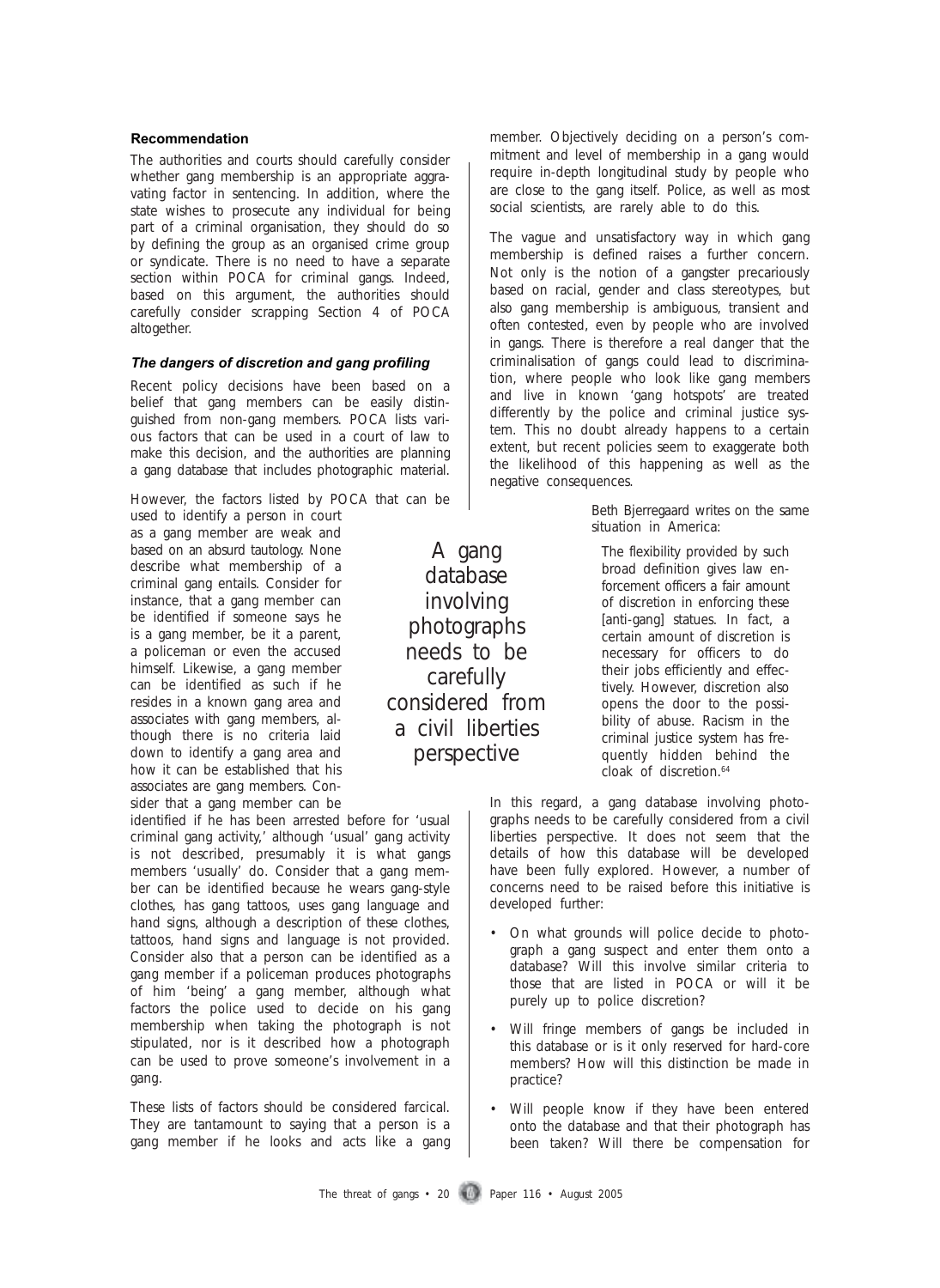people who are wrongly entered into the database?

- For how long will people be listed on the database? If it is possible for a person to be a gang member for a short while, can their record on a gang database be considered as proof that they are still a member of a gang?
- For what purposes will the database be used? Will it become available to other institutions such as employees, landlords, universities, prisons, etc?
- Will a person being stopped for 'routine purposes' be cross checked on the gang database by the police and dealt with accordingly?

The authorities in Cape Town have given assurances that the punitive measures for dealing with gangs (such as the gang courts, the use of POCA and the gang database) will not be used against all of the 100,000 gang members that are believed to exist in the Western Cape, but these policies will

rather be used selectively.<sup>65</sup> However, this is weak compensation for what seems controversial policies. It is worth bearing in mind that South Africans have copied these strategies from California. The Californian gang database, known as CalGang, contains over 200,000 suspected gang members. A report by the Los Angeles District Attorney's Office revealed that 46.8% of African American men between the ages of 21 and 24 in Los Angeles County are entered on this database.<sup>66</sup> Several human rights organisations have argued that the datapoole who are woronly entered into the date<br> **Recommendation The authoritis have repeated**<br> **Example the state of a state of the state of the state of the state of the state of the state of the state of the state while t** 

base and the process of identifying gang suspects is unconstitutional and racially discriminatory.<sup>67</sup>

The parallels with anti-terrorism laws may be worth considering here. It has been popular in South Africa and abroad to argue that anti-terrorism laws can lead to discrimination and abuse against Muslim people based on populist stereotypes about terrorists. Are similar arguments relevant with antigang laws? Is it not also possible that poorly conceptualised laws against gang members will lead to many negative consequences for people who seem to match the 'pictures in our heads' when we think of gangsters?

#### **Recommendation**

The weak list of factors for identifying a gang member in POCA should add further weight to the call for reviewing Section 4 of the Act. In addition, the planned gang database needs a careful review based on the potential for such a system to infringe on the civil liberties of citizens.

#### *The dangers of declaring war*

The authorities have repeatedly declared war on gangsterism and gang members. This has been justified on the grounds that gangs are responsible for a large part of what is wrong in certain areas.

Negative implications of the war rhetoric can be contemplated on several different levels. None of these seem to be of concern to the authorities. First, talk of a 'war against gangs' has occurred only a short time after the ending of a bloody period of vigilantism associated with Pagad. Pagad also simplified the causes of crime and drug abuse and championed solutions that would quickly, and violently, end the problem. We may speculate whether a mainstream discourse of war against people associated, sometimes spuriously and inaccurately, with crime, may inflame further vigilantism. The authorities may have a difficult task in denouncing such acts of vigilantism when they, too, argue that gangs are to blame for much is what is wrong in society and must be stopped through aggressive and no-

nonsense tactics.

What makes this situation all the more relevant is the increasing importance of community policing and private security in the region. The authorities are promoting a massive drive to get people to volunteer for schemes such as neighbourhood watches. In this context we may question whether it is sensible to conceptualise the most visible criminal elements within society as enemies in a war. It may sound sensation-The more the

alist to warn, but there is a possibility that volunteers will overstep their remit to win this war. Already we hear that neighbourhood watch groups are demanding greater powers of arrest and protection against criminals.<sup>68</sup>

Second, the rhetoric of war may also have a negative influence on gangs themselves. Several studies of gangs have argued that gang members come together when confronted by an outside threat.69 Indeed, without an external threat it is theorised that many gangs tend to be short-lived and incoherent. The police—or 'the state'—are often considered the main cause of this combative response by gangs. The more the police target gangs, the more their members bond and the more gang generates a sense of purpose and perhaps of excitement. We therefore may wonder what the impact is for gang members when they hear that the state has waged war against them. Will this lead to gang members thinking that they must arm themselves and be prepared to fight their oppressors?

police target gangs, the more their members bond and generate a sense of purpose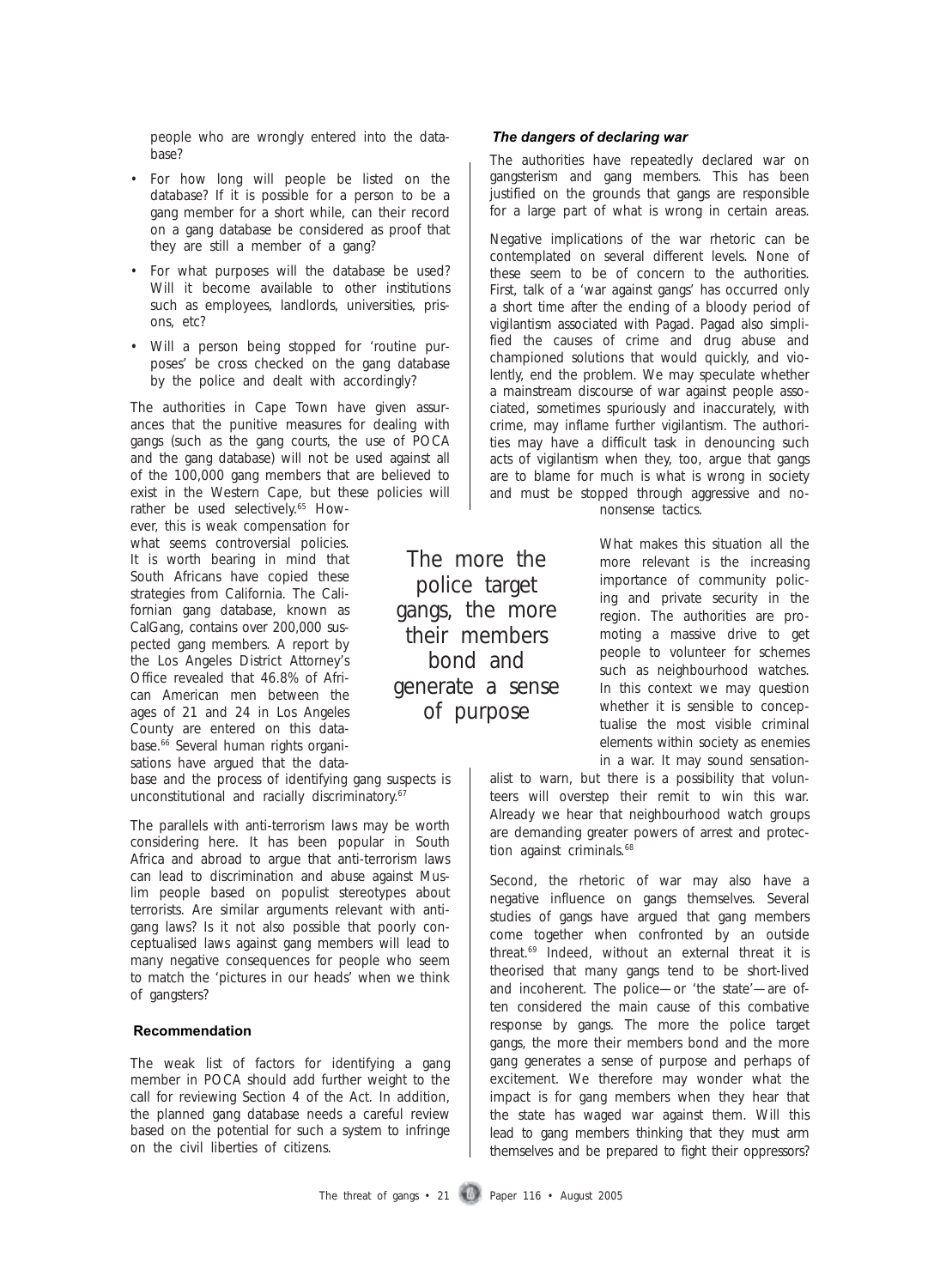Third, by declaring a war on gangs and advocating a policy of zero-tolerance among public officials towards gang members, theoretically the space is closed for other gang policies. It becomes very difficult in this environment for those working in gang hotspots to form working relationships with members of gangs in order to help them find work or contribute to urban renewal initiatives. This point was raised succinctly by a community worker in Manenberg:

They talk about a war on gangs which makes my life very difficult. How can I do my job in this area if my department has declared war against them? What they don't understand is that you can't work in these areas without working with the gangsters, the gang members are the community, you can't just remove them from here like that.70

Fourth, conceptualising anti-gang initiatives in terms of war may also have a negative impact on police culture. It is well documented that South Africa has

a serious problem with instances of police brutality, although accurate statistics on the extent of this problem are impossible to generate. A study into this issue by David Bruce led him to argue that South Africa's problem with police brutality is partly imbedded in the country's violent past, as well as the extremely high levels of violent crime that the SAPS confronts on a daily basis.<sup>71</sup> Yet we may speculate to what extent the war on crime, and more specifically the war on gangs, may encourage extreme combative responses by a

minority of SAPS officers. It is revealing to note that many of the worst instances of police brutality have been against those sections of the population who are used as easy scapegoats for crime—illegal immigrants and foreigners.72 Police brutality therefore might respond to the simplistic stereotypes that circulate in society. It would seem that gang members fit these criteria well and are vulnerable to receiving brutal treatment by some police officers.

Police brutality in gang hotspots in South Africa does not occur to the same extent as in many other countries pursuing a similar war on gangs, although many people on the Cape Flats accuse the SAPS of using heavy-handed tactics with gang suspects. However, this is an increasing concern in countries such as America, Brazil, Panama and Honduras. Consider, for instance, the strong evidence of police brutality against street children in Honduras that has been interpreted by local NGOs as being a direct consequence of President Ricardo Maduro's zero-tolerance policy against street gangs.

Conceptualising anti-gang initiatives in terms of war may have a negative impact

> on police culture

Similarly, police racism and undue aggression have been linked to the Los Angeles riots in 1992.

It is worth noting here that the Department for Community Safety in the Western Cape has been considering anti-gang policies in places such as Bogotá and Los Angeles as instances of best practice.73 It can only be hoped that the authorities in Cape Town are aware of the potential collateral damage linked with aggressive anti-gang policies in these cities.

#### **Recommendation Recommendation**

The authorities should consider using less combative language when discussing anti-gang policies. The war analogy seems highly inappropriate and potentially irresponsible.

#### *Will criminalisation of gangs and gangsterism work? work?*

The criminalisation of gangs and the rhetoric of a

war against gangsters can be questioned on ethical grounds. But it can also be questioned on its utility. Supporters argue that the criminalisation of gangs will act as a strong deterrent for people considering getting involved with gangs. There is a strong message attached to POCA and the gang court that the authorities will no longer tolerate gangs and gang culture—not only are these 'no longer romantic', but they are also the target of well-organised policing and prosecution.

However, the notion that gangs and the gang culture can be destroyed by new laws and dedicated courts seems highly unlikely. There is little reason to believe that because the authorities strongly disapprove of gangs, people will stop forming gangs or joining existing ones. One should bear in mind that police and politicians may not be well supported among those people who are considered gang members or at risk of becoming gang members. Indeed, as many gang experts have argued, increased denunciation of gangs by authorities may lead to a defiant response. **Will criminalisation of gangs and gangsterism**<br> **Recommendation** of gangs and the rhetoric of a<br>
work?<br>
The criminalisation of gangs and the rhetoric of a<br>
war against gangsters can be ques-<br>
tioned on ethical grounds. Bu

#### **Recommendation**

The authorities and supporters of punitive measures to deal with gangs, such as the gang court and Section 4 of POCA, should not pursue these strategies based on the idea that they will act as strong deterrents. Indeed, the notion that we can address the 'gang culture' through such methods must be re-considered.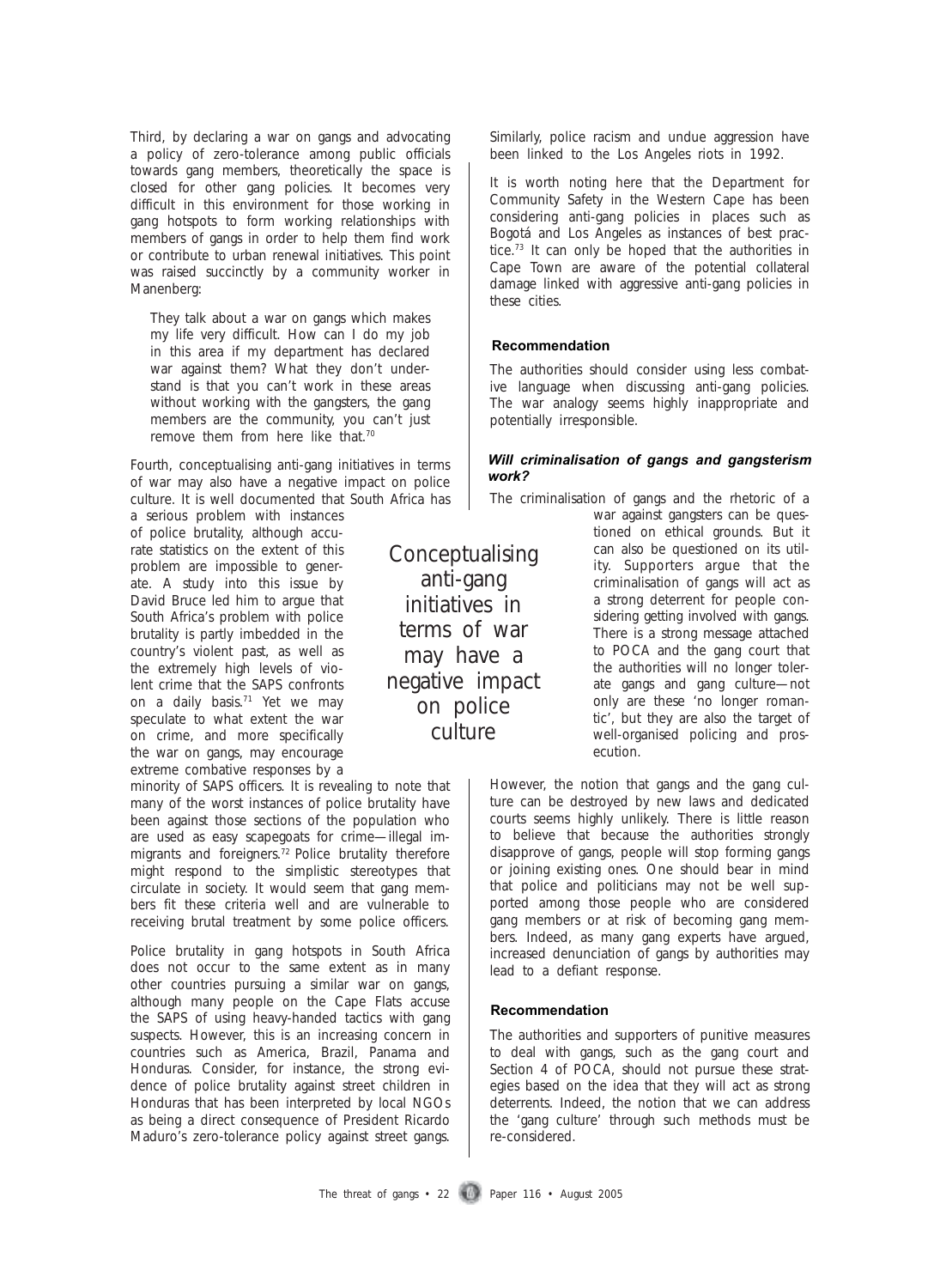#### *Is prison the answer?*

The new fight against gangs—if successful—should result in more people being arrested and longer prison sentences being served on gang members. This is one of the key justifications for punitive measures against gangs—the threat of incarceration will make gang members 'think twice' about what they are doing, and gang related crime can be reduced by taking gangsters off the street.

In areas considered to be gang hotspots there are no statistics on how many young men go to prison. Yet it is widely recognised that rates of imprisonment among young working class males from these areas is very high. Indeed, it does not seem to be beyond the realms of possibility to suggest that young working class men in some areas are more likely to serve a prison sentence than they are to find decent long-term employment. Coloured men are certainly disproportionately incarcerated—18% of all South African prisoners are defined as coloureds while coloured people make up approximately 9% of the population.<sup>74</sup>

High levels of incarceration within those areas considered to be gang hotspots should alert us to the possibility that prison is not an effective deterrent for potential offenders, nor an effective mechanism to reduce levels of gangsterism. The coloured community has long been subject to both more incarceration and higher crime rates than any other section of the population.

The reasons why prison does not seem to be effective have been

well documented both in South Africa and internationally, and there is no need to rehearse these arguments in detail here.75 Put simply, prison is a brutalising institution that does not seem to succeed in rehabilitating offenders. For many people, spending time in one of South Africa's prisons may be emotionally and physically ruinous. Inmates live in severely overcrowded prison cells and have little access to education or exercise. As Jonny Steinberg wrote, "It seems clear that the extent of overcrowding in South Africa's prisons places the incarceration of the vast majority of this country's inmates in violation of constitutional standards, no matter how low these standards are set".<sup>76</sup> Reports of prison life strongly suggest that inmates are routinely subject to violence and sexual abuse (often spreading STDs, including HIV/Aids),<sup>77</sup> while there are also high levels of drug consumption. **Reprison the answer?**<br> **Reprison the answer?**<br> **Recommendation of the answer of the answer of the answer of the answer of the answer of the sky putilizations for punitive treat on the answer of the answer of the answer of** 

Having served prison sentences, people are provided with virtually no support upon re-entering society. They leave prison with the stigma of a criminal record that further undermines the likelihood of finding work. In this situation crime becomes an obvious source of income and street gangs are one of the only places in which exprisoners are not pre-judged for their past sins. Thus, recidivism is highly likely, especially for those returning to poor, marginalised communities.

There is also some evidence to suggest that prison for young unemployed men in coloured communities functions as a right of passage. Serving time may be viewed as an important way to gain status and respect. Several interviews with police and gang members within prison have revealed instances where young boys have wanted to go to prison in order to obtain a rank in the prison gangs.

This would suggest that for some sections of the population prison has a very different connotation than it does for the rest of society—for the middle classes, serving time in a South African prison is a terrifying prospect; perhaps it is less so for those coming from gang hotspots.

> In other words, the deterrent effect of incarceration may be diminished among those sections of the population exposed to prison more often.

> What is further cause for concern is that South Africa is failing to cope with severe prison over-crowding. South Africa has 228 working prisons. If filled to their original capacity, these prisons should accommodate roughly 110,000 people. However, in 2001 the country's prison population stood at

just over 181,000.<sup>78</sup> South Africa's prisons were thus approximately 70% overcrowded. For some prisons, such as Pollsmoor in the Western Cape, this figure is much higher and prison populations have reached twice their allotted capacity.<sup>79</sup>

The authorities believe that sending more gang members to prison for longer periods of time is an effective component of an anti-gang strategy. However, this line of thinking seems seriously flawed and will only add to the crisis of overcrowding in the country's prisons. Indeed, when viewed systematically, it may be more persuasive to argue that prison is a major contributing factor to high crimes rates rather than being an answer to them.

#### **Recommendation**

A fundamental mind shift is needed. Instead of understanding prison as a cure for both gangsterism specifically and crime in general, the authorities should view most prison sentences as an indication of societal failure. Justification of punitive measures

The threat of gangs  $\cdot$  23 Paper 116  $\cdot$  August 2005

an effective deterrent, nor an effective mechanism to reduce levels of gangsterism

Prison is neither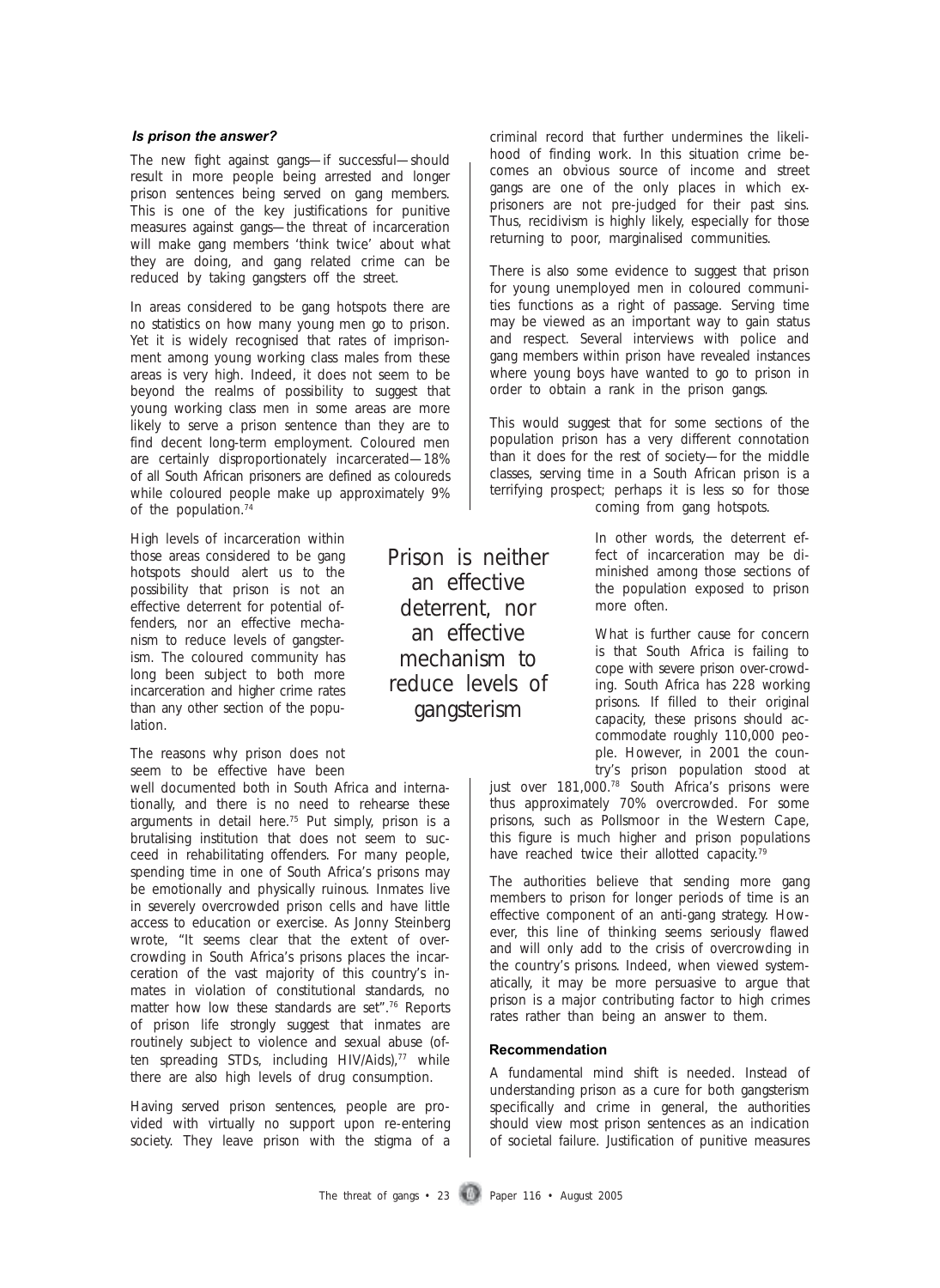to address gangs may be based on the belief that South Africa's prison system is being improved and will soon be successful at rehabilitating offenders.

However, this sense of optimism should not obscure the reality that prison does not work for many—if not the majority—of South African citizens. That South Africa's prison system will be transformed into successful institutions of rehabilitation and reform is highly unlikely in the short to medium term. Indeed, the international evidence strongly suggests that 'prison doesn't work'.

In this regard, imprisonment cannot be viewed as an integral part of an anti-gang strategy. Therefore, the authorities need to carefully consider ways in which arrested gang members can either be kept from entering the prison system at all, or how prison sentences can be reduced to a minimum. Section 4 of POCA is a major hindrance here as it stipulates gang membership should be seen as an aggravating factor in sentencing. Again, this should add further weight to a thorough review of Section 4 of the Act.

In addition to curbing the use of prison sentencing, another important consideration for the authorities relates to reintegration strategies and prison after-care. Those labelled as gangsters currently receive minimal assistance in finding work and stability when leaving prison. It may be deemed wishful thinking, but the authorities should therefore consider developing programmes to counter this situation. Unfortunately, in areas where unemployment is very high, finding meaningful work for ex-prisoners may be very difficult and there may be little community support for giving offenders assistance in finding work when other people are similarly structurally unemployed.

#### *The fallacy of head hunting The fallacy of head hunting*

The high flyer project has been championed on the grounds that removing key figures in gangs and criminal markets will lead to a systematic reduction in related crimes, such as drug dealing and prostitution. Hoosain Kagee and Irvin Kinnes state this theory clearly when they responded to an article in the Cape Times which suggested otherwise:

All evidence points to the fact that where you are able to bring down a crime syndicate and create total disruption to their criminal economy, you prevent the emergence of gangs. There is no denying that bringing down gangs/

organised crime is a long-term project, but short-term victories contribute to the total destruction of the criminal organisation.<sup>80</sup>

It is important to stress that punishing individuals who have been found guilty of serious crimes can be strongly justified on the grounds that justice has been served. However, the argument that "all evidence" points to the fact that head hunting will lead to a reduction in organised crime is controversial. A recurring theme in the international literature on both gangs and organised crime has been the exact opposite—head hunting, it has been argued, is not an effective way of combating organised crime or illegal markets. $81$  In most situations arresting prominent figures in organised crime merely opens up a new opportunity for other operators. In other words, there are thousands of people who will take the position of a high flyer if he is arrested or killed.

However, this is not to suggest that head-hunting tactics will not have an influence on the dynamics

of organised crime. By continuously removing successful criminal operators, it is feasible that illegal markets will become more fragmented and characterised by a greater number of participants who share a smaller percentage of the market. Without any state intervention it is possible that a small number of operators would monopolise large areas of business, as is the case in the legal economy.<sup>82</sup>

Likewise, it is possible that the process of removing key operators may lead to greater competition in illegal markets. This, in turn, may lead to violent clashes between competing organisations or individuals. The Western Cape provides one of the most lucid exam-

ples of this scenario. When Pagad successfully executed scores of leading gang members and drug merchants, not only did gangsterism and drug markets continue to exist, but there was also evidence of increased violence between people competing for new market opportunities. It is perhaps perplexing that the head of the Department of Community Safety has argued this himself:

It is my ministry's contention that the crime rate has increased in the Western Cape for particular reasons that are apparent to social scientists in the country and the province… Firstly, anyone will tell you that between 1995 and 1999, a war raged on the streets of this province, which the previous provincial administration was not able to deal with

operators may lead to greater competition in illegal markets and thus to violent clashes between competing organisations or individuals

Removing key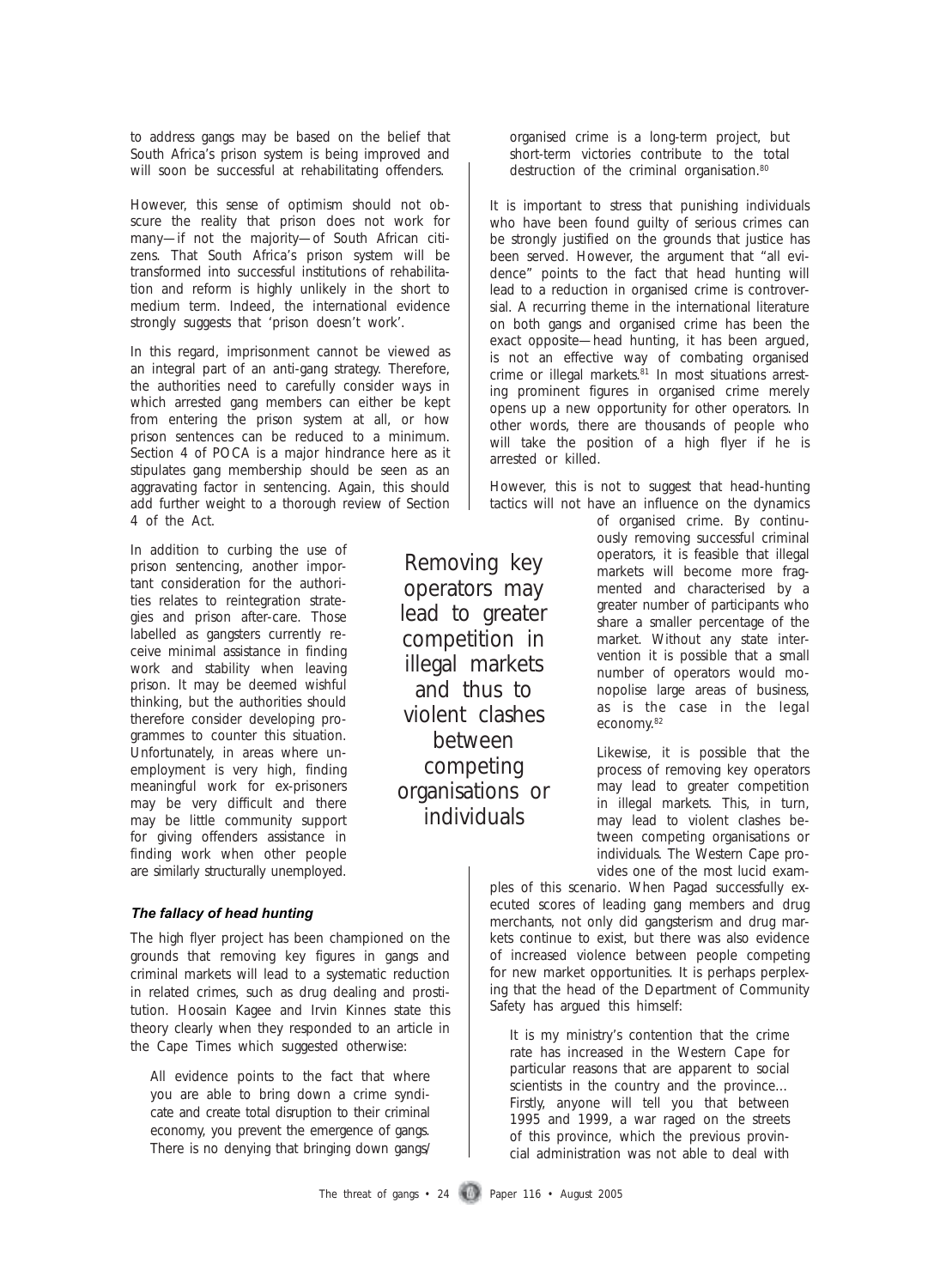effectively. There was a war in which gang members clashed with a vigilante organisation, Pagad. Pipe bomb attacks, drive by shootings and urban terror incidents all contributed to the loss of life and an increase in the murder rate. By 1999, with key members of the gang organisation eliminated, gang violence erupted all over Cape Town. This was a result of the fact that the elimination and execution of gang leaders left a void. Younger gang members turned on each other in an attempt to establish their credentials, and soon gang members from the same gang turned on one another.<sup>83</sup>

Having recognised this, it is difficult to understand why the authorities are convinced that the high flyer project will succeed. Arguably Pagad was far more efficient in removing leading gang members and drug merchants than the state can hope to be. Pagad failed to 'win the war' and it certainly did not seem to act as a deterrent for those considering gangs or drug dealing.

#### **Recommendation Recommendation**

Although head hunting may not lead to a reduction in the scope of illegal markets, it is nevertheless a policy that can be justified on other grounds. However, a fundamental mind shift is needed by the authorities in addressing markets in illegal goods and services, involving a move away from seeing head hunting as a viable method in all cases and towards a more systematic approach. This alternative approach should be based on several critical issues:

- there needs to be a realisation by policy makers that illegal markets are systems of production and consumption;
- policy should seek to reduce the harm caused by illegal markets; and
- policy makers need to identify practical means to measure this harm in order to evaluate whether policy is successful.

In developing this alternative approach, policy makers need to be guided by a practical agenda rather than by moral absolutism. Drugs may be bad, but a zero-tolerance approach may not be the most effective way of reducing the harms associated with them, although it may be a useful approach to win votes. In this respect, policy makers need to be able to explore all possible approaches, including the possibility of decriminalisation.

So, for example, the harms associated with the trade in mandrax may be identified as: the number

The assumption that gangs need to be removed in order for society to be improved needs careful consideration

of addicts; economic expenditure by users (cost of the drug); number of people receiving sentences for selling mandrax or using mandrax; prevalence of mandrax use among learners, and so on. Methods of measuring these harms could include surveys, price data and information from authorities such as hospitals, prisons and schools. Armed with this information policy makers may be able to experiment with different policies (such as drug rehabilitation, prevention, policing, decriminalisation) and will be able to evaluate whether these policies have been successful.

It is worth pointing out that seizure data and numbers of arrests are traditionally considered good indicators of success in dealing with organised crime and illegal markets.<sup>84</sup> However, neither reveals whether harms associated with these markets have been reduced. Thus, the authorities may be successful in seizing twice as much dagga as they did last year, but this information can not be used to deduce ongoing levels of dagga consumption.

#### **Conclusion and further Conclusion and further considerations: Is an anti-considerations: Is an antigang policy needed? gang policy needed?**

The thrust of this paper has been to criticise the punitive response to gangs, referred to as the 'new fight'. The authorities have chosen an anti-gang approach based on criminalising gangs, making the criminal justice system more efficient in removing gangsters from the street and creating an environment which is so threatening that it will deter people from joining

gangs or even associating with them. The paper has argued that these policies are problematic. They seem unlikely to be successful on their own terms (reducing gangsterism and gang related crime) and they are also problematic from an ethical point of view.

At the heart of the anti-gang policy is the assumption that gangs need to be removed in order for society to be improved. In other words, if we can develop and implement policies that will remove gangs from the street then communities will be transformed into better places. In this respect the new fight shares a basic logic with many other gang polices that have been discussed widely but have yet been implemented to any great extent. For example, a popular local alternative to punitive measures to deal with gangs is the idea that gangs can be removed by working directly with vulnerable youth to improve their social skills and selfdevelopment. These approaches tend to provide gang members and vulnerable youth an environ-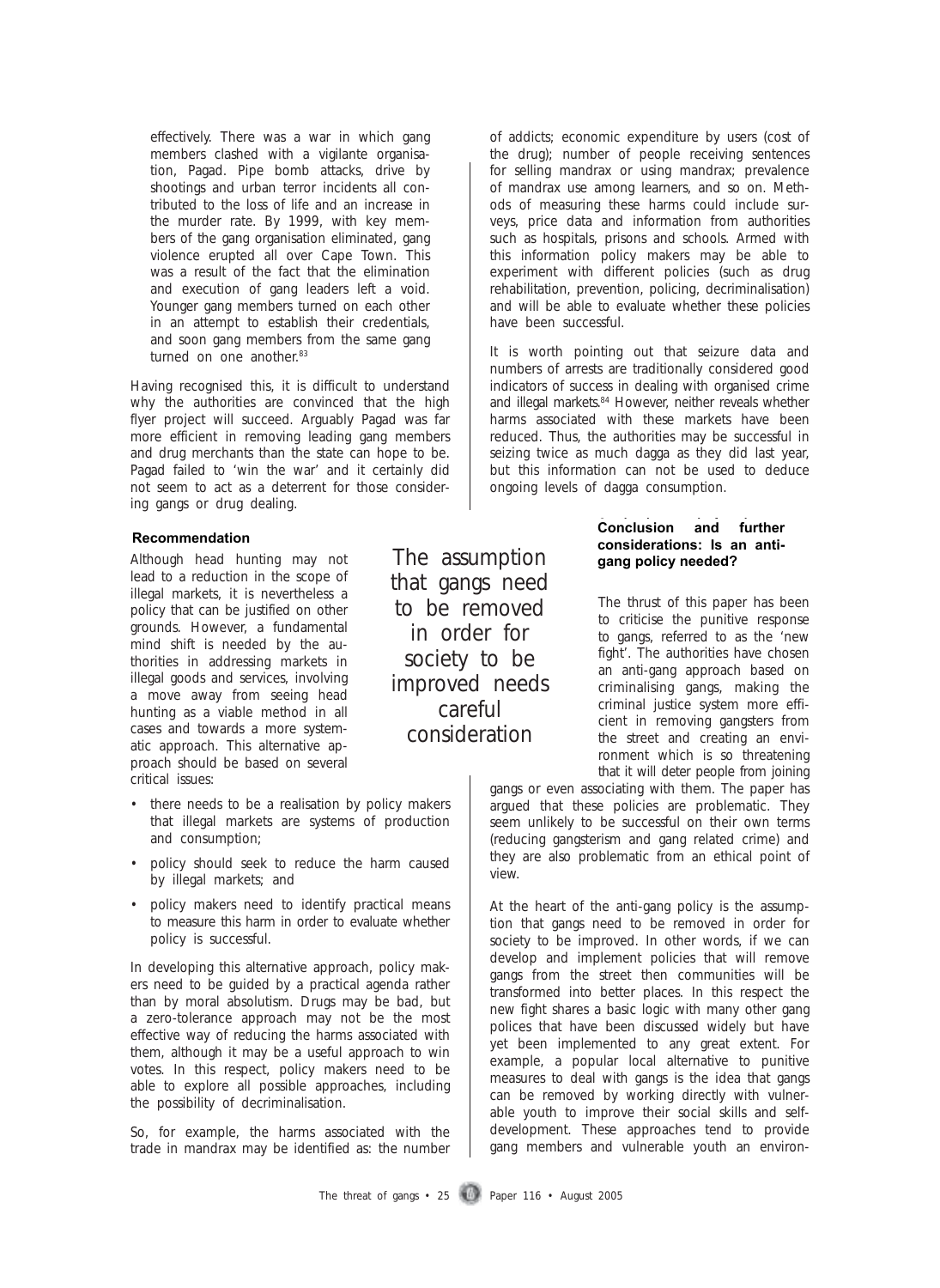ment away from the Cape Flats and may involve teaching them about their denied cultural roots in a bid to give them a sense of self-worth and community respect.

However, the assumption that gangs need to be removed in order for society to be a better place needs careful consideration. This perspective assumes that gangs are the cause of much harm in 'gang infested areas', when the link may in fact be a more complex one. Jock Young calls this simplistic understanding of crime as a "cosmetic fallacy":

The cosmetic fallacy conceives of crime as a superficial problem of society, skin deep, which can be dealt with using the appropriate ointment, rather than as any chronic ailment of society as a whole. It engenders a cosmetic criminology which views crime as a blemish which suitable treatment can remove from a body which is, itself, otherwise healthy and in little need of reconstruction. Such criminology distances itself from the core institu-

tions and proffers technical, piecemeal solutions. It thus reverses causality: crime causes problems for society rather than society causes the problem of crime.<sup>85</sup>

Much of the thinking on gangs and anti-gang policy conforms to this cosmetic fallacy. We may therefore argue that what is needed are policies that change the environment where gangs exist, for this is the best way to tackle the gang issue permanently.

This is a very tempting conclusion on a gang policy and one that was

in mind when the research for this paper began: Many of the people involved in gangs *should* be provided with better housing, better job prospects, better recreational facilities, better health care, better education and better mobility and so on. Indeed, few people would argue that these policies should not be made into a priority for citizens living in those areas which have become labelled as gang infested. They are policies that are preferable over those that attempt to solve problems associated with gangsterism through policing and dedicated gang courts. They also seem preferable to those programmes that seek to solve the problem by taking gang members out of their real life environment—by trying to teach them that their gang culture is not acceptable and that they should 're-discover' their forgotten cultural identity. That such projects may work on an individual basis should only give further weight to the argument that coloured people are normal people living in intolerable conditions—of course young people removed from their destructive environment will start to behave like 'normal citizens'.

However, to conclude that an anti-gang policy should involve a wide range of social and economic policies risks falling into the same trap that undermines the present policy favoured by the authorities. The gang is a 'good enemy' because it is easily made into a scapegoat for many problems in society that in fact may be spuriously linked to gangs and gang members. Likewise, we should be cautious in making gangs into a 'good ally': gangs can also be used as a convenient vehicle for a wide range of social and economic policies. Undermining both perspectives is the fact that the gang is an ambiguous concept which has been subject to several false assumptions and stereotypes. The gang is taken for granted as the independent variable in whichever equation suits the underlying agenda. Just as it is difficult to argue that gangs cause crime, it is also difficult to argue that unemployment or poverty or lack of education cause gangs.

> And thus, it is also difficult to find reason in choosing gangs to be the basis of a campaign about important social and economic policy. These should be addressed in their own right and not confused by being linked to the 'gang issue'.

> By questioning the reality and the confusion behind the concepts of gangs and gangsterism, we may wonder to what extent we need an anti-gang policy at all. What is it that people are against when they think of gangsterism? Is it organised crime and drug taking? Is it poverty? Is it violence against

women? Is it the legacy of forced removals? Is it the adoration of an American consumerism expressed through rap music? Is it groups of bored unemployed men? Is it school truancy and disrespect for teachers? Is it a form of primitive political protest? It is probably all of these things and more. Gangs have developed into a special interest in South Africa. Yet this obsession with gangs has not been backed up with a detailed description of what gangs are and what they mean to different people. The little research that has been done on gangs reveals only that the term has developed a special ambiguity and that in the South African context, the notion of gangs is plagued with stereotypes, false assumptions and half-truths.

Again, there are many people who feel they are part of a gang and are gangsters, just as there are many people who may be part of gangs and act like gangsters but are not labelled as such by society or by themselves.

to tackle the gang issue permanently is to change the environment where gangs exist

The best way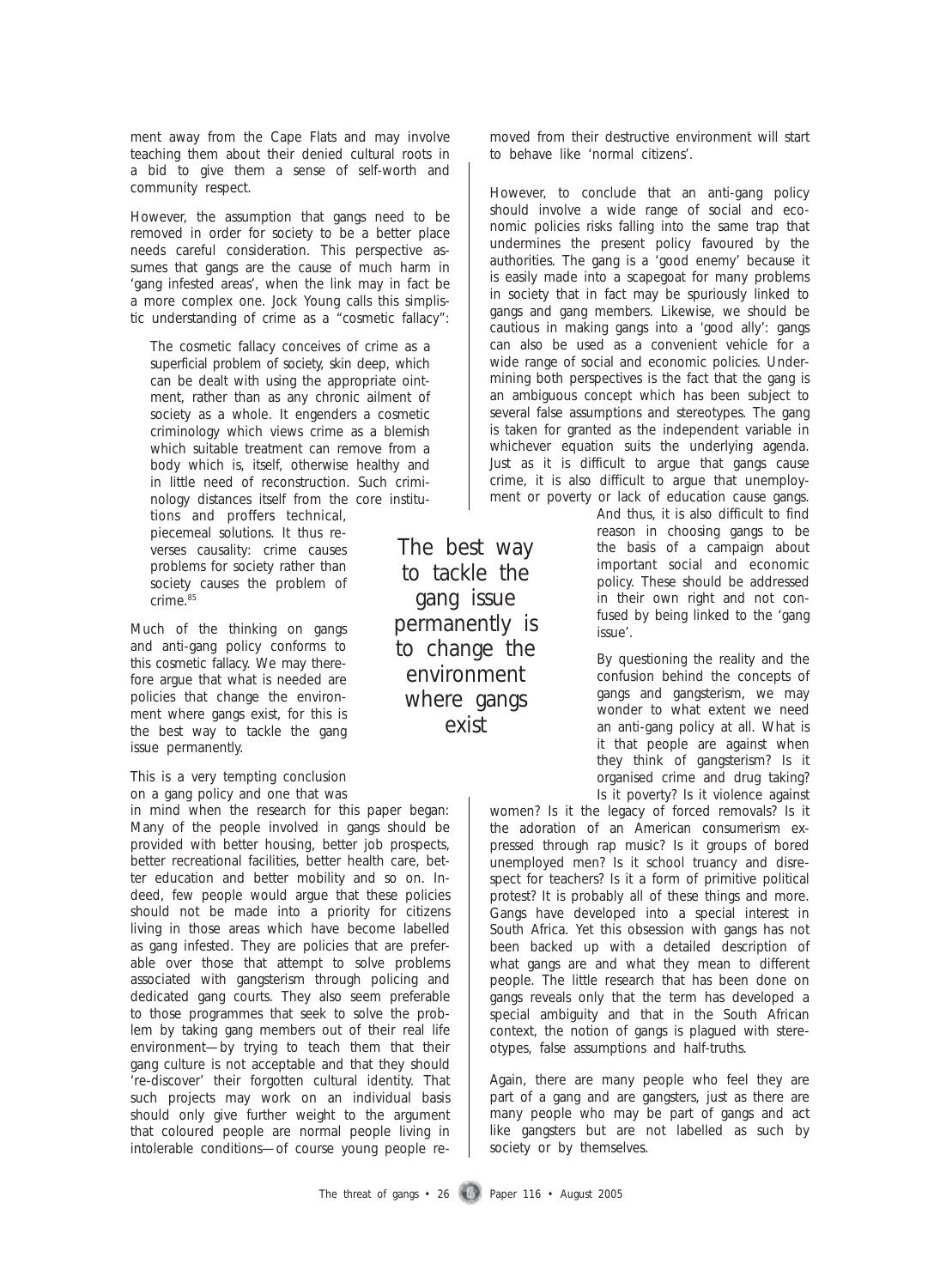The gang is an interesting concept worthy of much more discussion and research. Yet it does not seem to be a concept that should be criminalised or dealt with through dedicated courts, specialised laws and a photographic database. To do so may only exacerbate many of the problems facing *those* communities that have become infamous for gangsterism.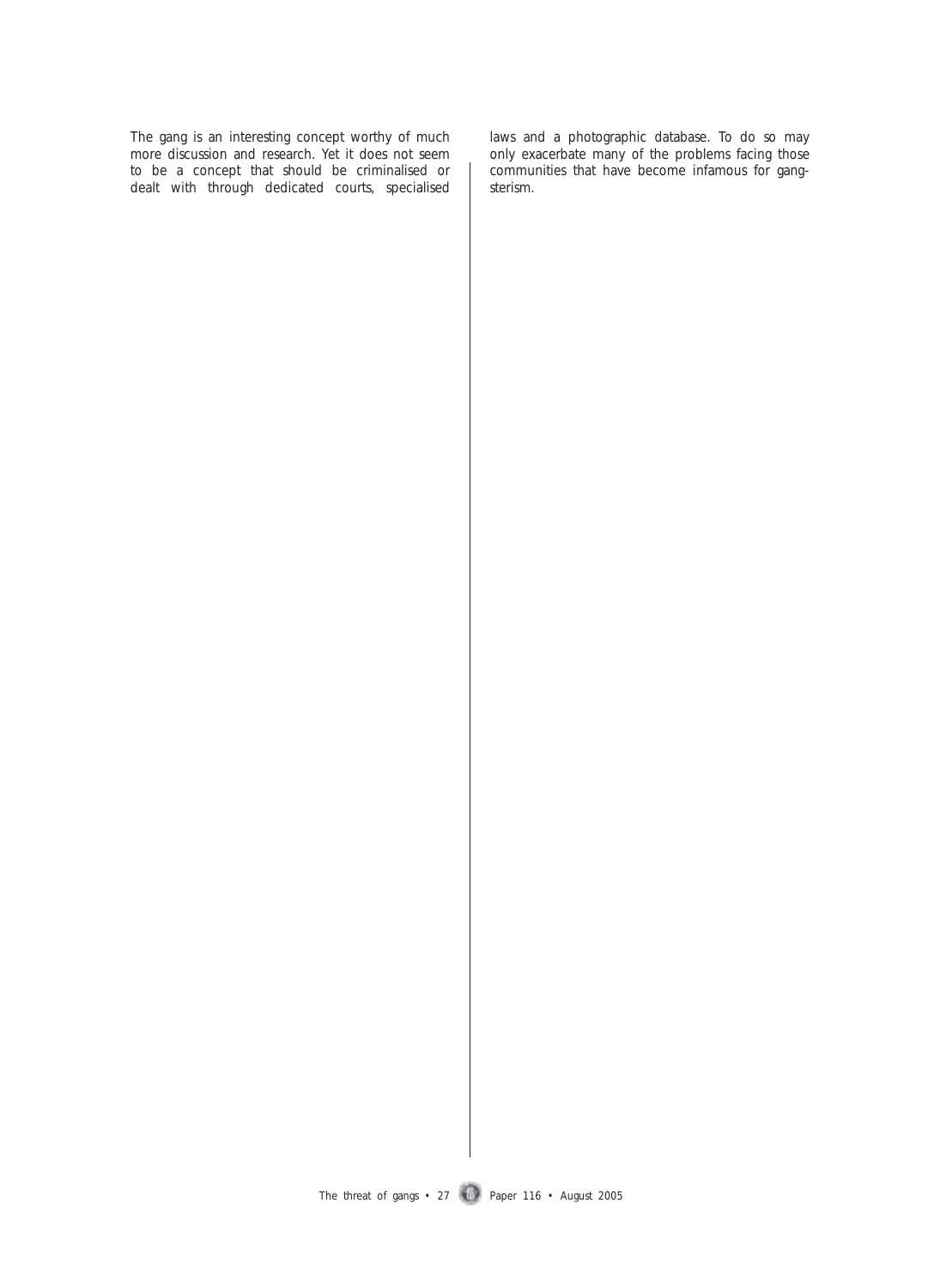#### *Endnotes Endnotes*

- 1 All interviewees are quoted anonymously, unless otherwise stated.
- 2 See, for example, W Scharf, Recommendations relating to the investigation of organised crime*,* unpublished report, Institute for Criminology, University of Cape Town (UCT), Cape Town, 1998.
- 3 I Kinnes, *From urban street gangs to criminal empires,* Institute for Security Studies (ISS), Cape Town, 2002, p 2.
- 4 Interview conducted 03.04.2005.
- 5 Interview conducted 06.04.2005.
- 6 W Basson, Crime high flyers take a nose dive, *Cape Times*, 4 November 2004.
- 7 For example, in 2000 frustration with the lack of success, coupled with high levels of gang fights, led to a damming press release by the Joint Forum on Policing, entitled "Where is the holistic gang strategy for which the people of the Western Cape have been waiting for 30 years?". Joint Forum on Policing, Cape Town, 2000.
- 8 Speech by Ebrahim Rasool in response to the opening speech by Gerald Morkel at the opening of the Western Cape legislature, 7 February 2001. Issued by the *ANC Congress*, Western Cape.
- 9 Opening address given by Leonard Ramatlakane at the Provincial Gang Strategy, April 2003. Unpublished document distributed by the Department of Community Safety.
- 10 Mix with gangsters and you'll pay the price, *Cape Argus*, 2 July 2004.
- 11 Budget Speech by Leonard Ramatlakane, provincial Minister of Community Safety, Western Cape Legislature, <www.info.gov.za.speeches/2005/05042113451003. htm>.
- 12 Gloves off in SA's war against gangs, *Business Day*, 9 November 1998.
- 13 Net closes on ganglords, *Cape Argus*, 15 March 1999.
- 14 New tactics to bust gangs, *Cape Argus*, 21 March 2004 (front page).
- 15 For a discussion on Pagad see B Dixon and L Johns, *Gangs, Pagad and the state: Vigilantism and revenge violence in the Western Cape,* Centre for the Study of Violence and Reconciliation, Braamfontein, 2001.
- 16 Gloves off in SA's war against gangs, *Business Day*, 9 November 1998.
- 17 The Prevention of Organised Crime Act (POCA), *Government Gazette*, vol 402, no 19553, Republic of South Africa, 4 December 1998, Cape Town.
- 18 Ibid.
- 19 Ibid.
- 20 New tactics to bust gangs, op cit.
- 21 H Kagee and I Kinnes, How a gang court can help to control gangs and organised crime, *Cape Times*, 7 April 2004.
- 22 For a discussion on the development and pros and cons of these specialised courts see A Altbeker, *Justice through specialisation? The case of the Specialised Commercial Crime Court*, ISS monograph No 76, ISS, Pretoria, 2003.
- 23 New tactics to bust gangs, op cit.
- 24 POCA, op cit.
- 25 New tactics to bust gangs, op cit.
- 26 Budget Speech by Leonard Ramatlakane, op cit.
- 27 Lay off the highflyers, gang warns after crime summit, *Cape Argus*, 30 October (front page).
- 28 J Young, *The exclusive society*, London, Sage, 1999, p 116.
- 29 Interview conducted in October 2004.
- 30 Opening address by Leonard Ramatlakane at the Provincial Gang Strategy, op cit.
- 31 Interviews conducted in June 2005.
- 32 The interviewees may also have seen the author as an authority figure who was providing an assessment for use in court trials or for their possible release. This may have meant they wanted to show that they realised their past was bad and that they now realised how to be better people, outside gangs.
- 33 A point raised in S Jensen, Of drug dealers and street gangs: Power, mobility and violence on the Cape Flats, *Focal,* no 36, 2000, pp 105-116.
- 34 P Tsolikile and B Haefele, The reason for children's attraction to gangs and possible projects to counter them, paper presented at the Provincial Gang Strategy workshop, April 2003. Although not cited in this paper, the majority of this work was copied directly from Mike Carlie's web site at <www.faculty.smsu.edu/ m/mkc096f/default.htm>.
- 35 Ibid.
- 36 Ibid.
- 37 D Pinnock *The brotherhoods: Street gangs and state control in Cape Town,* David Phillip, Cape Town, 1984.
- 38 Meeting with Gerald Stone, May 2005.
- 39 Interview conducted in April 2004.
- 40 S Jensen, The rise and fall of New York: Understanding gangs on the Cape Flats, forthcoming.
- 41 Interview conducted in March 2004.
- 42 J Katz and C Jackson-Jacobs, The criminologists' gang, in C Sumner (ed), *Blackwell companion to criminology*, Blackwell, London, 2004, p 91-124.
- 43 I Spergel, *The youth gang problem: A community approach*, Oxford University Press, Oxford, 1994, p 79-80.
- 44 I Kinnes, A strategy to deal with the criminal economy and gang crime in rural communities, in Community Safety Information Centre, *Criminal economy, gangs and child abuse in the Western Cape,* Community Safety Information Centre, Cape Town, 2003, p 37.
- 45 Ibid, p 38.
- 46 B Haefele, Gangsterism in the Western Cape, in Community Safety Information Centre, *Criminal economy, gangs and child abuse in the Western Cape,* Community Safety Information Centre, Cape Town, 2003, p 31.
- 47 Ibid, p 14.
- 48 See, for example, J Cock, Gun violence and masculinity in contemporary South Africa, in R Morrell (ed), *Changing men in South Africa*, Zed Books, London, 2002.
- 49 Pinnock, op cit.
- 50 Haefele, op cit, p 5.
- 51 Opening address by Leonard Ramatlakane at the Provincial Gang Strategy, op cit.
- 52 Interview conducted in March 2005.
- 53 Scharf, op cit.
- 54 Opening address by Leonard Ramatlakane at the Provincial Gang Strategy, op cit.
- 55 D Pinnock, *Gangs, rituals and rites of passage*, African Sun Press, Cape Town, 1997.
- 56 The question of whether gangs cause crime or not is rarely discussed in the criminological literature. However, it is discussed at length by Katz and Jackson-

The threat of gangs  $\cdot$  28 Paper 116  $\cdot$  August 2005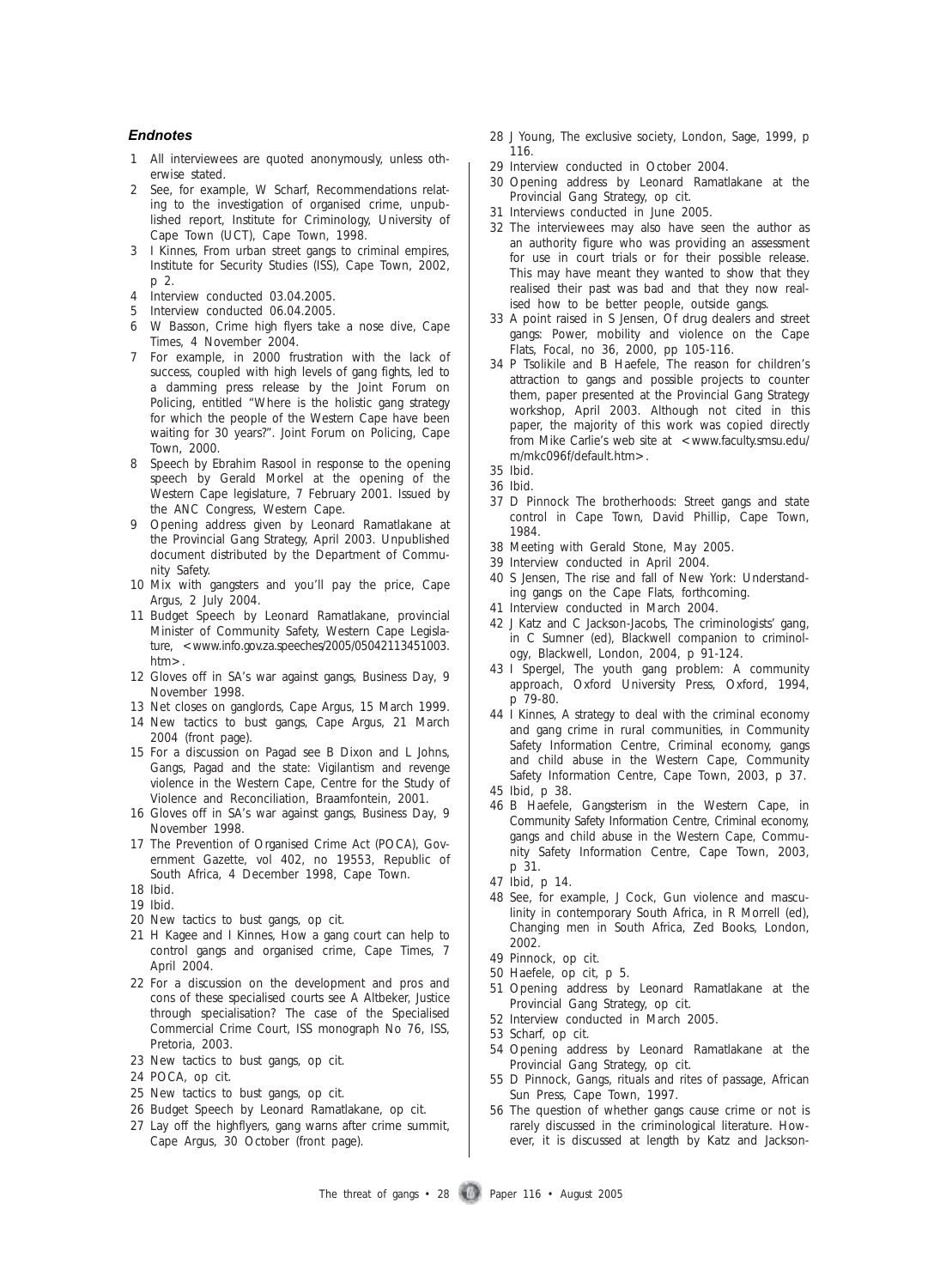Jacobs, op cit. Many of the points raised in this section are inspired by their paper.

- 57 This distinction between street gang members and drug merchants was observed on the Cape Flats by Steffen Jensen, op cit.
- 58 Interview conducted in May 2004.
- 59 I Kinnes, op cit, p 10-11.
- 60 The interviewee wished to remain anonymous. The same estimate of 4% was also reported by a member of the SAPS at the first meeting of the Anti-Gang Task Team on 20 March 2003. Despite this, the myth that gangs cause 70% of crime continues.
- 61 Scholars of criminology and sociology will recognise that this situation conforms to a 'moral panic'. See S Cohen, *Folk devils and moral panics: The creation of the Mods and Rockers*, St. Martin's press, New York, 1980 (2nd ed).
- 62 S Jensen, forthcoming.
- 63 Z Bauman, *Globalization: The human consequences,* Polity Press, Cambridge, 1998, p 114.
- 64 B Bjerregaard, Anti-gang legislation and its potential impact: The promises and the pitfalls, *Criminal Justice Policy Review,* 14(2), 2003, p 180.
- 65 See Kagee and Kinnes, op cit.
- 66 L Siegel, Gangs and the law, in L Kontos, D Brotherton and L Barrios (eds), *Gangs and society: Alternative perspectives*, Columbia University Press, New York, 2003, p 225.
- 67 Ibid.
- 68 Community crime fighters demand protection, *Cape Times*, 30 May 2005.
- 69 See, for example, F Thrasher, *The gang*, University of Chicago Press, Chicago, 1927, (1st ed), p 409, and also C Huff, Denial, overreaction, and misidentification: A postscript on public policy, in C Huff (ed), *Gangs in America*, Sage, London, 1990, p 310.
- 70 Interview conducted in February 2004.
- 71 D Bruce, Police brutality in South Africa, in N Mwanajiti, P Mhlanga, M Sifuniso, Y Nachali-Kambikambi, M Muuba and M Mwananyanda, (eds), *Police brutality in Southern Africa: A human rights perspective,* Inter-African Network for Human Rights and Development, 2002.
- 72 One of the most highly publicised examples of this occurred in 1998 when members of the East Rand Dog Unit were filmed setting their dogs on two Mozambican men.
- 73 See Provincial Gang Strategy, op cit, p 4.
- 74 T Leggett, Still marginal: Crime in the coloured community, *Crime Quarterly,* 7, 2004, ISS, Pretoria.
- 75 See, for example, T Mathiesen, *Prison on trial: A critical assessment*, Sage, London, 1990.
- 76 J Steinberg, *Prison overcrowding and the constitutional right to adequate accommodation in South Africa*, Centre for the Study of Violence and Reconciliation, Braamfontein, 2005.
- 77 S Gear and K Ngubeni, *Daai ding: Sex, sexual violence and coercion in men's prison*, Centre for the Study of Violence and Reconciliation, Braamfontein, 2002.
- 78 For an excellent discussion of prison overcrowding in South Africa see Steinberg, op cit.
- 79 Interview with Head of Goodwood Prison, March 2003.
- 80 Kagee and Kinnes, op cit.
- 81 See for example, M Woodiwiss, *Organized crime and American power*, University of Toronto, Toronto, 2003, and T Schelling, Economic analysis of organized crime, in President's Commission on Law Enforcement and Administration of Justice, *Task Force report: Organized crime*, Government printing office, Washington, 1967.
- 82 For a good discussion on the dynamics of illegal markets and the impact of state policy see R Naylor, *Wages of crime: Black markets, illegal finance, and the underworld economy*, McGill-Queens University Press, Montreal, 2002, chapter 6.
- 83 L Ramatlakane, Western Cape police have turned the corner on violent crime, such as murder, *Cape Times*, 10 March 2005.
- 84 See, for example, Drug related crimes in Western Cape rocket by 44%, *Cape Times*, 14 October 2004. In this article Ramatlakane argues that high arrest figures for drug offences were a clear indication that the state is winning the war against drugs.
- 85 J Young, op cit, p 130.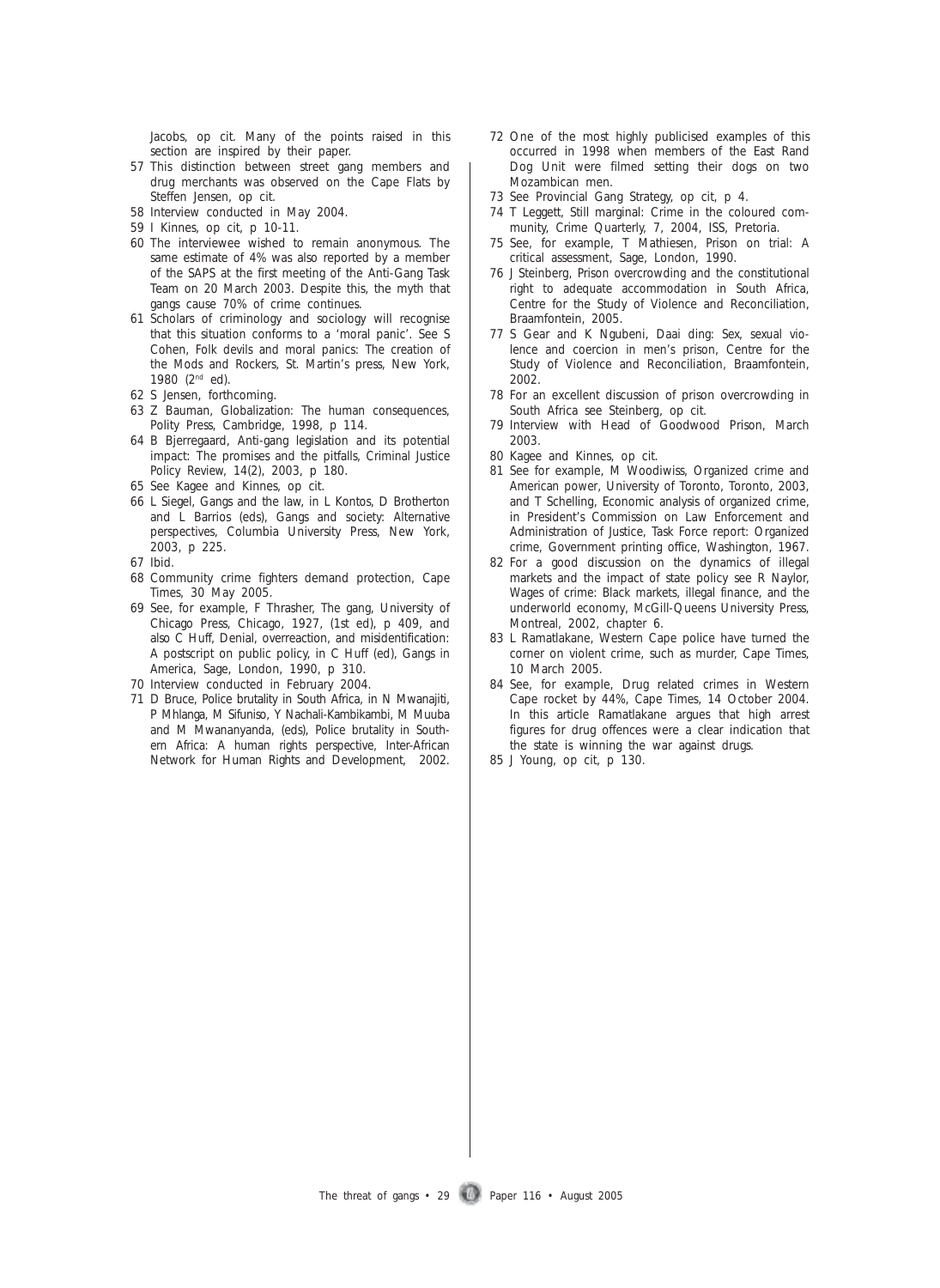|                                                                                                                                                                                                                                                                |                                                                                           |         | <b>Subscription to ISS Papers</b>                                                                                                                                                                                                                                                                                                                                                                                 |             |               |  |
|----------------------------------------------------------------------------------------------------------------------------------------------------------------------------------------------------------------------------------------------------------------|-------------------------------------------------------------------------------------------|---------|-------------------------------------------------------------------------------------------------------------------------------------------------------------------------------------------------------------------------------------------------------------------------------------------------------------------------------------------------------------------------------------------------------------------|-------------|---------------|--|
| If you would like to subscribe to ISS Paper series, please complete the form below and return it to<br>the ISS with a cheque, or a postal/money order for the correct amount, made payable to the<br>Institute for Security Studies (marked not transferable). |                                                                                           |         |                                                                                                                                                                                                                                                                                                                                                                                                                   |             |               |  |
| Please note that credit card payments are also welcome. You can also deposit your payment into the<br>following bank account, quoting the invoice number and the following reference: PUBSPAY.                                                                 |                                                                                           |         |                                                                                                                                                                                                                                                                                                                                                                                                                   |             |               |  |
|                                                                                                                                                                                                                                                                | ISS bank details: ABSA, Brooklyn Court, Branch Code: 634156, Account number: 405 749 8921 |         |                                                                                                                                                                                                                                                                                                                                                                                                                   |             |               |  |
|                                                                                                                                                                                                                                                                |                                                                                           |         | Please mail or fax:<br>ISS Publication Subscriptions, PO Box 1787, Brookly Square, 0075, Pretoria, South Africa<br>ISS contact details: (Tel) +27 12 346 9500, (Fax) +27 12 460 0998; Email: pubs@iss.org.za<br>Website: www.iss.org.za                                                                                                                                                                           |             |               |  |
| Title                                                                                                                                                                                                                                                          |                                                                                           | Surname |                                                                                                                                                                                                                                                                                                                                                                                                                   | Initials    |               |  |
| Organisation                                                                                                                                                                                                                                                   |                                                                                           |         |                                                                                                                                                                                                                                                                                                                                                                                                                   |             |               |  |
| Position                                                                                                                                                                                                                                                       |                                                                                           |         |                                                                                                                                                                                                                                                                                                                                                                                                                   |             |               |  |
| Postal<br>address                                                                                                                                                                                                                                              |                                                                                           |         |                                                                                                                                                                                                                                                                                                                                                                                                                   | Postal Code |               |  |
| Country                                                                                                                                                                                                                                                        |                                                                                           |         |                                                                                                                                                                                                                                                                                                                                                                                                                   |             |               |  |
| Tel                                                                                                                                                                                                                                                            |                                                                                           | Fax     |                                                                                                                                                                                                                                                                                                                                                                                                                   | E-mail      |               |  |
|                                                                                                                                                                                                                                                                |                                                                                           |         | ISS PAPERS SUBSCRIPTION 2005 - MIN 8 PER YEAR                                                                                                                                                                                                                                                                                                                                                                     |             |               |  |
| South Africa                                                                                                                                                                                                                                                   |                                                                                           |         | African countries*                                                                                                                                                                                                                                                                                                                                                                                                |             | International |  |
|                                                                                                                                                                                                                                                                | R120,00                                                                                   |         | US\$ 24,00                                                                                                                                                                                                                                                                                                                                                                                                        |             | US\$ 32,00    |  |
| Postal Union countries)                                                                                                                                                                                                                                        |                                                                                           |         | Angola, Botswana, Burundi, Comores, Congo Brazzaville, Democratic Rep. of Congo, Gabon, Kenya, Lesotho, Madagascar, Malawi,<br>Mauritius, Mozambique, Namibia, Reunion, Rwanda, Seychelles, Swaziland, Tanzania, Uganda, Zambia, Zimbabwe (formerly African<br>Details of subscription rates for the African Security Review, ISS Monographs, SA Crime Quarterly<br>or other ISS publications are available from: |             |               |  |
|                                                                                                                                                                                                                                                                |                                                                                           |         | ISS Publication Subscriptions, PO Box 1787, Brookly Square, 0075, Pretoria, South Africa<br>Tel: +27-12-346-9500/2 • Fax: +27-12-460-0998 • Email: pubs@iss.org.za; www.iss.org.za/Publications/main.html                                                                                                                                                                                                         |             |               |  |